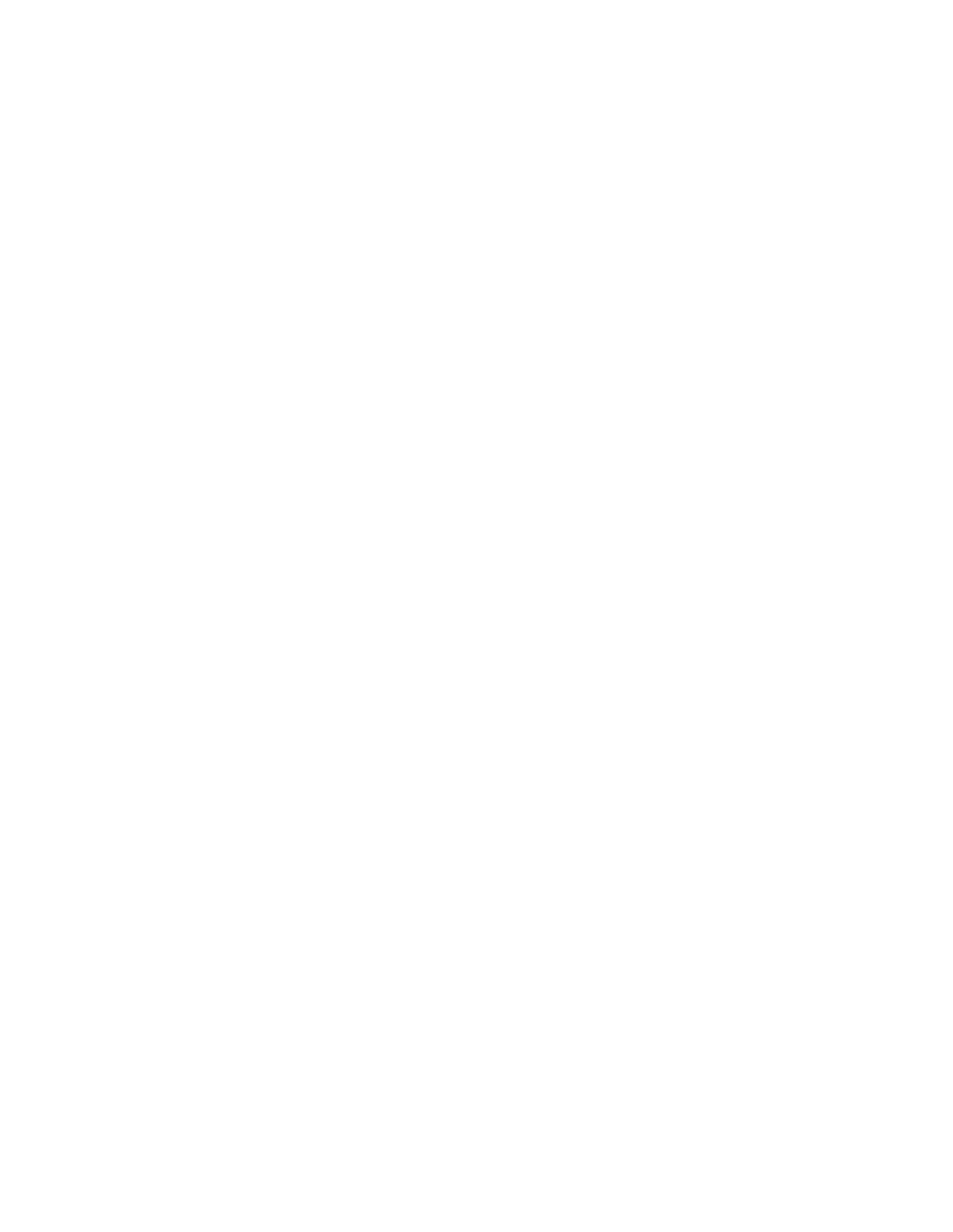

# **AN ELCA STRATEGY FOR RESPONDING TO SEXUAL ABUSE IN THE CHURCH**

November 1992 Revised for Web display 2005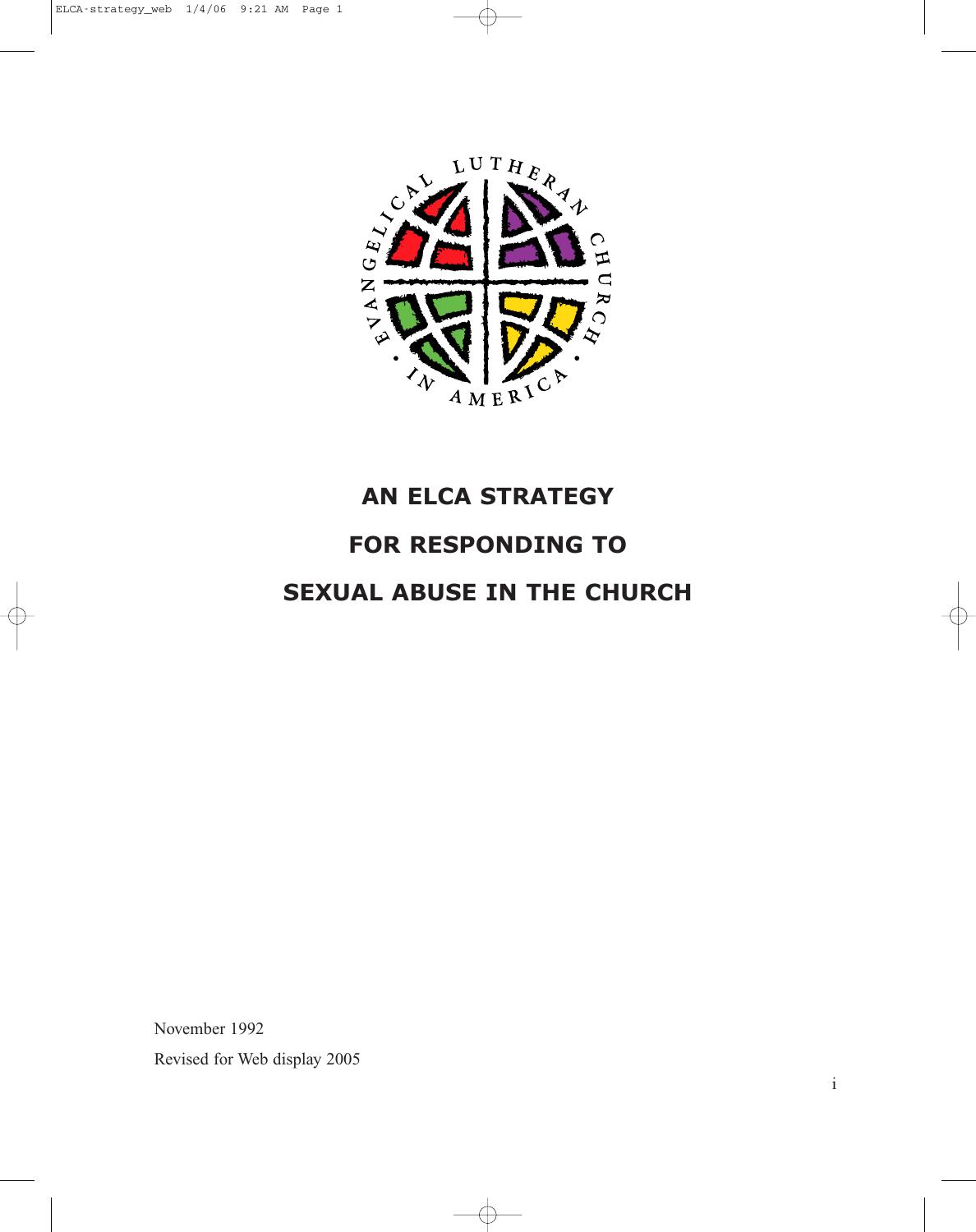PLEASE NOTE: This is a historical document of the Evangelical Lutheran Church in America and while it is still a useful, valid resource, references made to unit and staff names, publications, financial figures, etc., may be out of date.

Please refer to *www.elca.org/safeplace* for the most current information.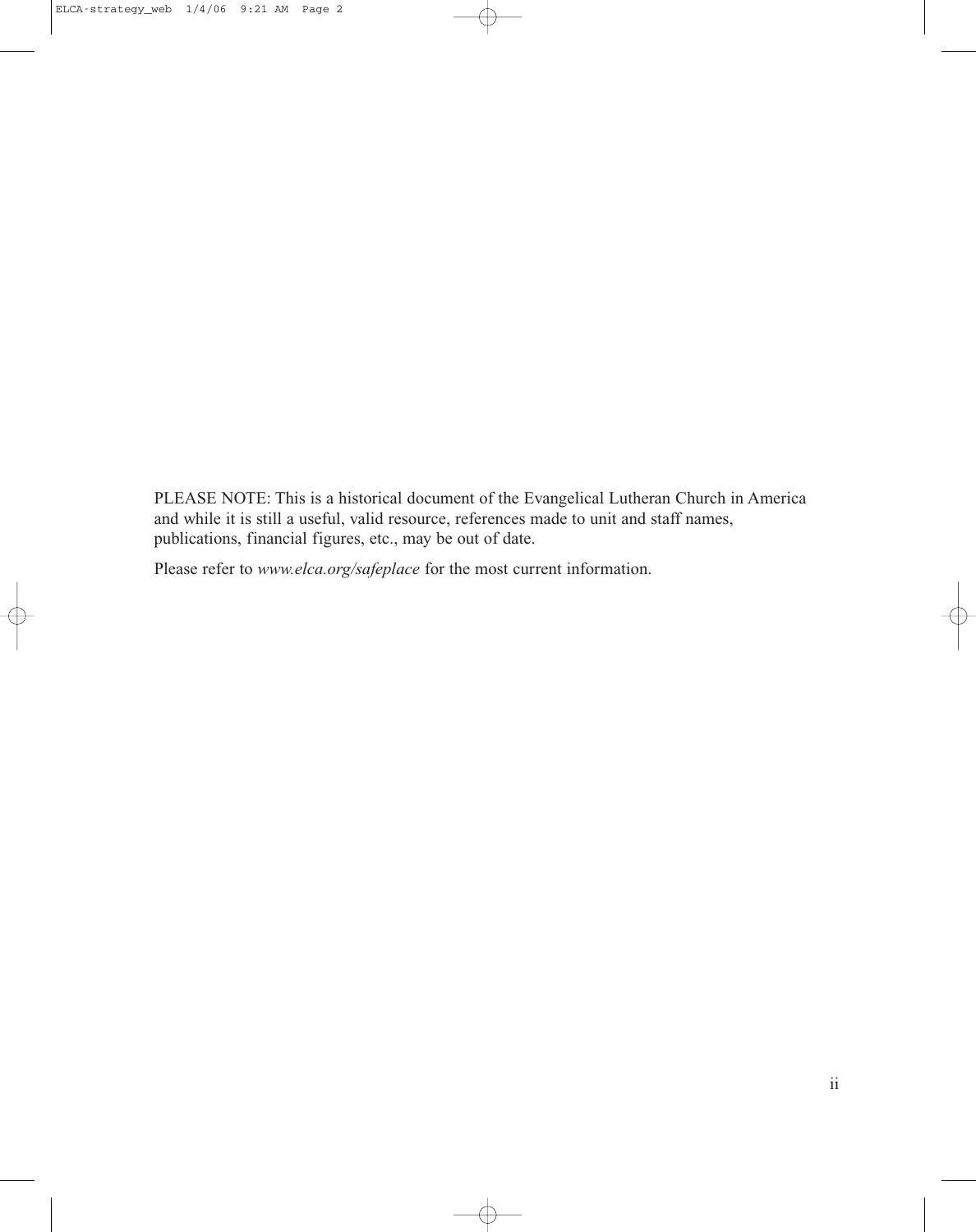PLEASE NOTE: This is a historical document of the Evangelical Lutheran Church in America and while it is still a useful, valid resource, references made to unit and staff names, publications, financial figures, etc., may be out of date.

Please refer to *www.elca.org/safeplace* for the most current information.

Copyright © 2005 Evangelical Lutheran Church in America. Produced by the Commission for Women.

May be reproduced further provided that copies are for local use only and are not sold, and that each copy carries the copyright notice printed above.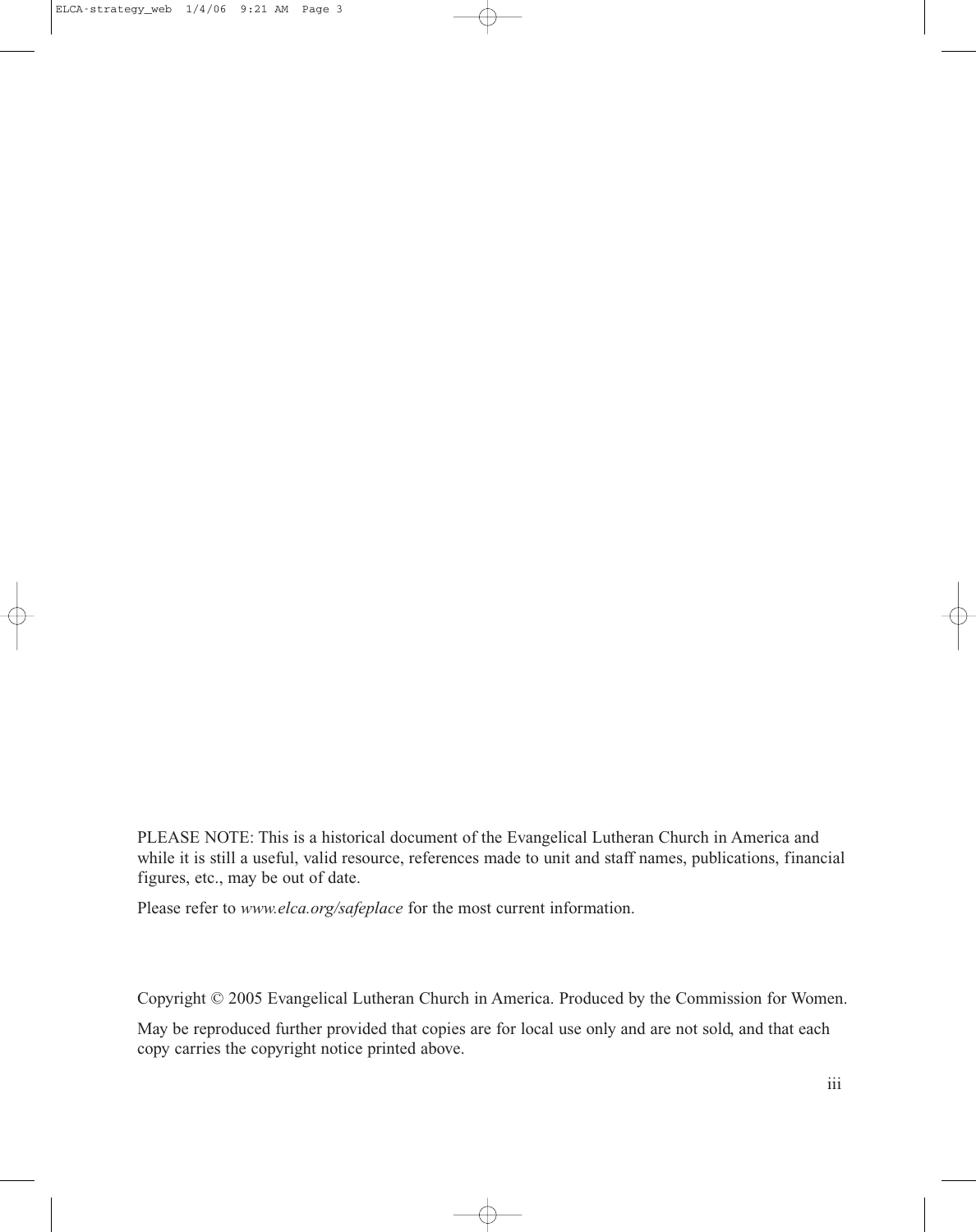## **ELCA STRATEGY FOR RESPONDING TO SEXUAL ABUSE IN THE CHURCH**

## **TABLE OF CONTENTS**

| Elements of Policy and Procedures Recommended for Synod Responses to   |
|------------------------------------------------------------------------|
|                                                                        |
| Training for Synod Staff                                               |
| Education of the Laity                                                 |
| <b>Education for Seminarians</b>                                       |
| Continuing Education for Pastors                                       |
| Education, Training and Prevention Budget                              |
|                                                                        |
| <b>Total Budget</b>                                                    |
| Appendix A:Options for Implementing Policy/Procedures for Dealing with |
| Appendix B: Resolution on Sexual Harassment adopted by the             |
|                                                                        |
|                                                                        |
|                                                                        |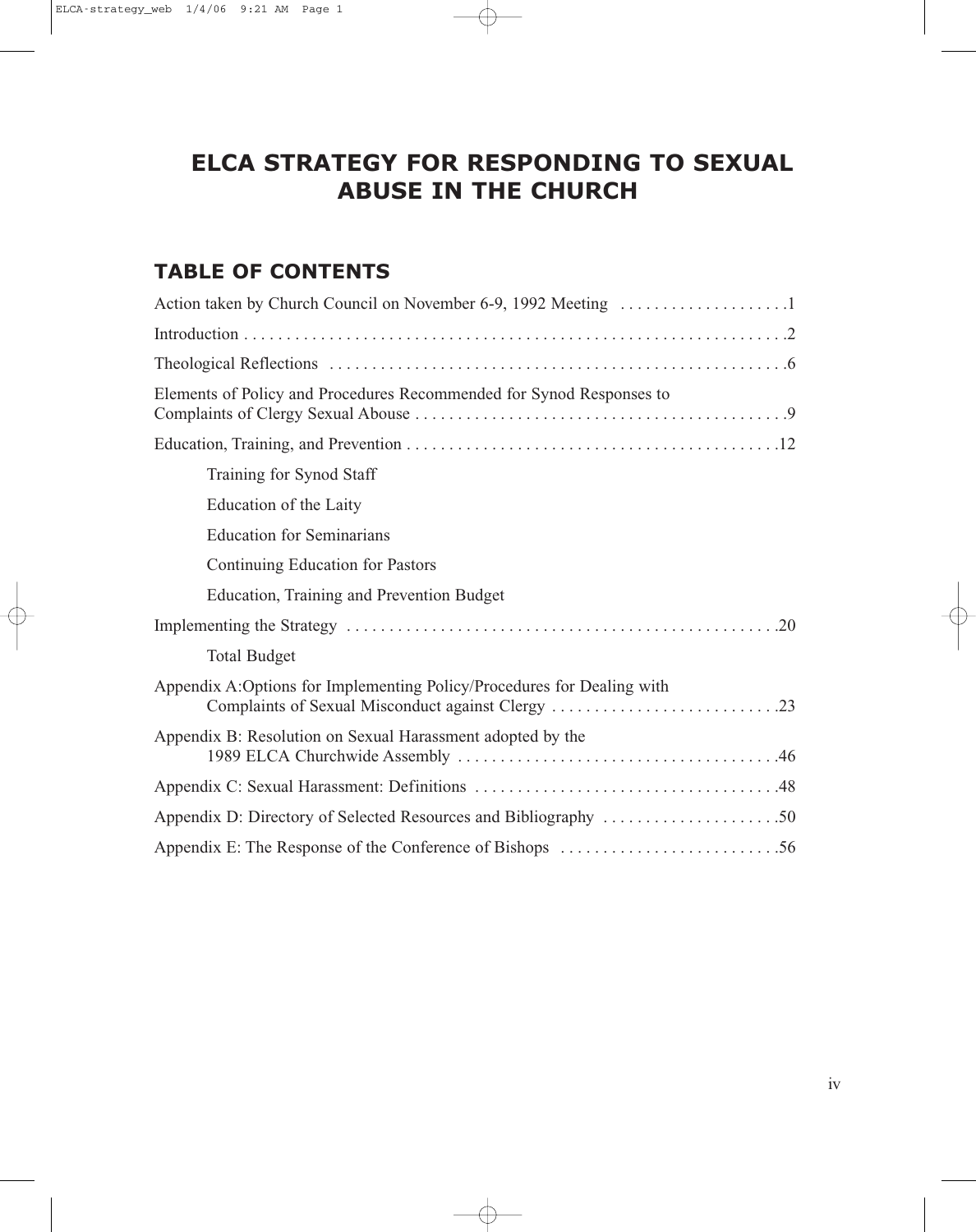## **Action taken by the ELCA Church Council at its November 6-9, 1992 meeting.**

To affirm the proposed four-year implementation of an ELCA strategy for responding to sexual abuse in this church (as contained in the document, "An ELCA Strategy for Responding to Sexual Abuse in the Church");

To adopt the Recommended Elements of Policy and Procedures (Part 3 of the cited document);

To affirm the goals of education, training, and prevention as the central emphasis of this strategy;

To encourage the discussion of this document within churchwide units, synods, seminaries, and other expressions of this church, and the incorporation of its recommendations into programming, planning, education, and resource development throughout this church;

To direct that the Division for Ministry—working with the Department for Synodical Relations and in consultation with appropriate churchwide units, synods, and seminaries—prepare a plan to finance and implement this strategy, under the direction of the Division for Ministry; and

To request that such a plan be reported to the March 1993 meeting of the Church Council.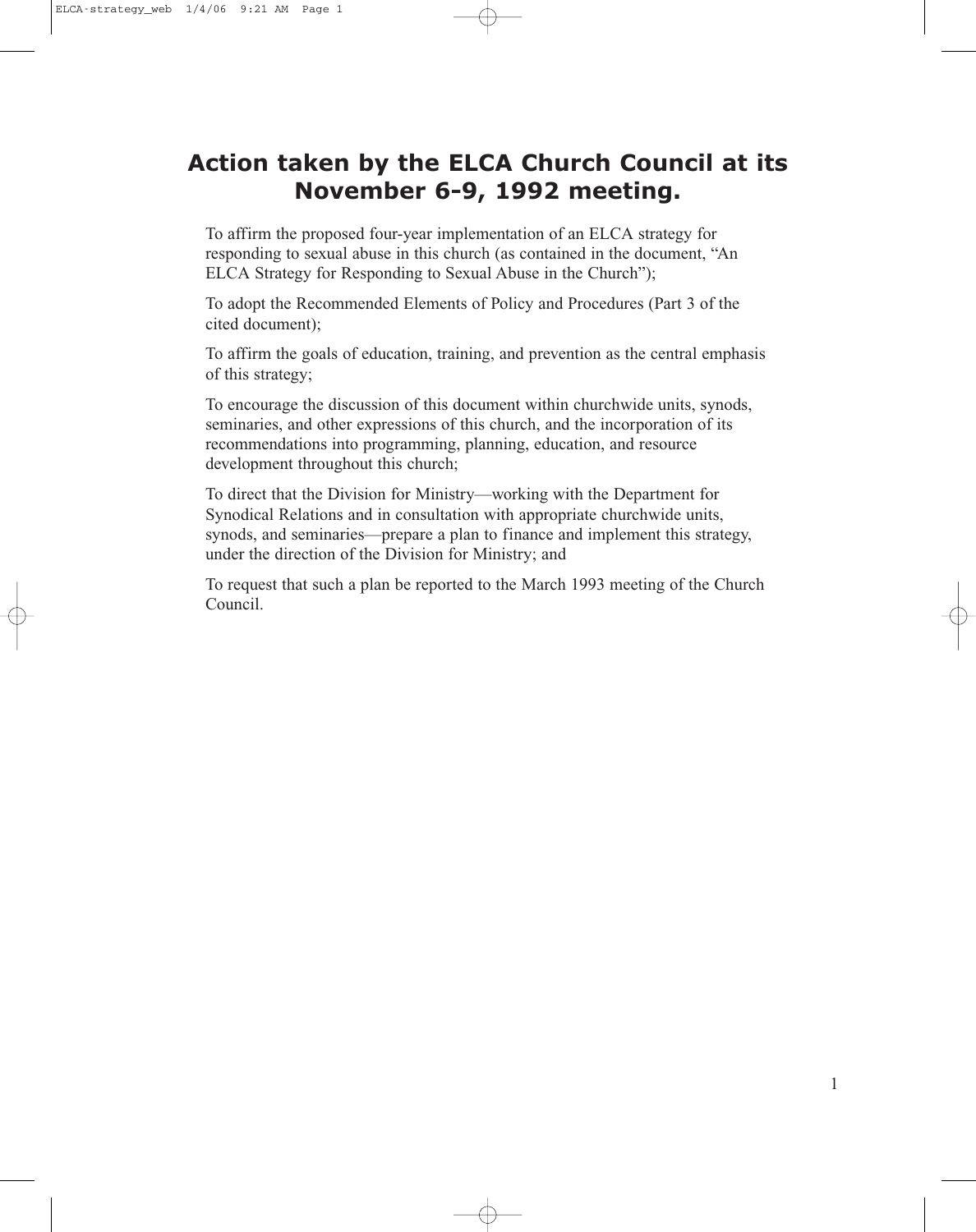## **INTRODUCTION**

Sexual abuse in the church has been a matter of concern to the ELCA since it formed in 1988. The first churchwide assembly in 1989 passed a resolution on making the church a safe place, free from sexual abuse and harassment (see Appendix B, p. 46). Synods, seminaries, congregations, colleges, social ministry organizations and the churchwide expression have been struggling with these issues since our beginnings. We have learned a great deal in these years. What is now needed are ways for sharing our experiences throughout the church, broadening and coordinating these efforts. To that end, the working group presents this strategy.

### **History and Process of the Working Group**

In April, 1991, the ELCA Church Council voted the following action:

To request that the Commission for Women, in consultation with the Office of the Bishop, invite a working group of synodical bishops and/or synodical staff with expertise in dealing with incidents of sexual abuse, staff of the Commission for Women, the Conference of Bishops, the Division for Ministry, and general counsel to share information and to strategize about the ELCA's response to incidents of sexual abuse, the care of victims of such abuse, and measures to prevent sexual abuse within this church (CC91.4.67).

Since additional finances were not allocated for this work, the Commission for Women made an application for a grant from the Aid Association for Lutherans for this purpose. A grant for \$16,500 was received from AAL, with the budget of the Commission for Women providing the additional support. Staff of the Commission for Women and the Office of the Bishop outlined an agenda and schedule for the work of the consultation, and invited the following people to comprise the group:

The Reverend Patricia Hawley, member of the Ombudsteam serving the Minneapolis Area Synod, and Saint Paul Area Synod;

Bishop Sherman Hicks, Metropolitan Chicago Synod.

Bishop William Lazareth, Metropolitan New York Synod;

The Reverend Dr. Donald Luck, professor of Systematic Theology at Trinity Seminary;

Kathy Magnus, Assistant to the Bishop of the Rocky Mountain Synod and Vice-President of the ELCA;

Dr. Jane Mitcham, formerly with the Lutheran Counseling Center, Charlotte, North Carolina, presently Assistant to the Bishop, North Carolina Synod;

The Reverend Mary Ann Moller-Gunderson, formerly Assistant to the Bishop of the Greater Milwaukee Synod (since January Executive Director of the ELCA Division for Congregational Ministries);

Sylvia Pate, retired personnel expert for the federal government and former interim executive director of the Commission for Women;

Bishop Kenneth Sauer, Southern Ohio Synod.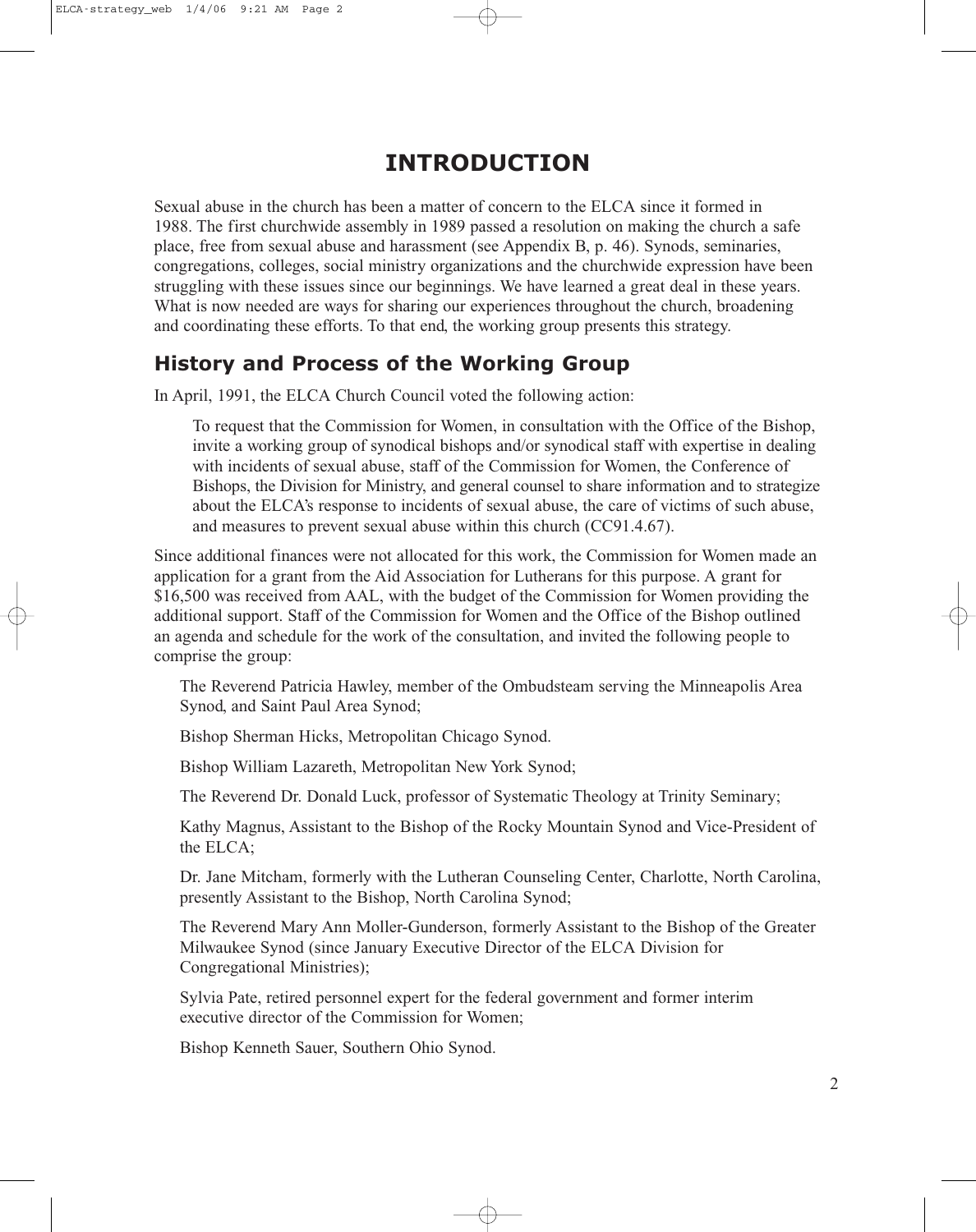In the spring of 1992, Bishop Lazareth was replaced by Bishop Jon Enslin, South-Central Wisconsin Synod, and Dr. Donald Luck was replaced by Dr. Leland Elhard, professor of pastoral theology from Trinity Seminary.

Churchwide staff of the units named in the resolution included:

The Reverend Tom Blevins, Executive Director, Department of Synodical Relations;

Dr. Charlotte Fiechter, Executive Director, Women of the ELCA.

David Hardy, ELCA General Counsel;

Lita B. Johnson, Assistant to the Bishop;

Dr. Mary D. Pellauer, Commission for Women;

The Reverend Joseph Wagner, Executive Director, Division for Ministry;

Charlotte Williams, Commission for Women.

The consultations were chaired by Joanne Chadwick, Executive Director, Commission for Women.

The working group met four times (January 27-28, February 24-25, May 6-7 and September 15-16, 1992). It made a progress report to the Church Council in the spring of 1992 and began preliminary conversations with the Conference of Bishops in that same season.

The group shared information in five central areas:

- a. Many real-life experiences of sexual abuse in the church were related by all the consultants. In this confidential setting, we discussed these experiences not as "cases" but as matters for deep pastoral concern in the ELCA.
- b. Seventeen essays on sexual abuse in the church were included in the agenda mailings. Several others were brought to the meeting by members and duplicated for distribution. Several videotaped educational materials were reviewed.
- c. Nine carefully worked out synod policies, and one denominational policy from another Protestant body, were distributed.
- d. The ELCA general counsel provided a briefing on the status of lawsuits and discipline cases in the church to date.
- e. The Department for Research and Evaluation provided a preliminary report on the sexual harassment research authorized by the same action of the Council that created this working group.

The limits of time, energy and budget meant that very early in the process the working group chose to focus its efforts on sexual abuse by clergy or other rostered individuals. We are aware that other forms of sexual abuses occur in which the church is called upon to play a healing role. We recommend that other means be found to determine the scope and impact of these other forms of sexual abuse.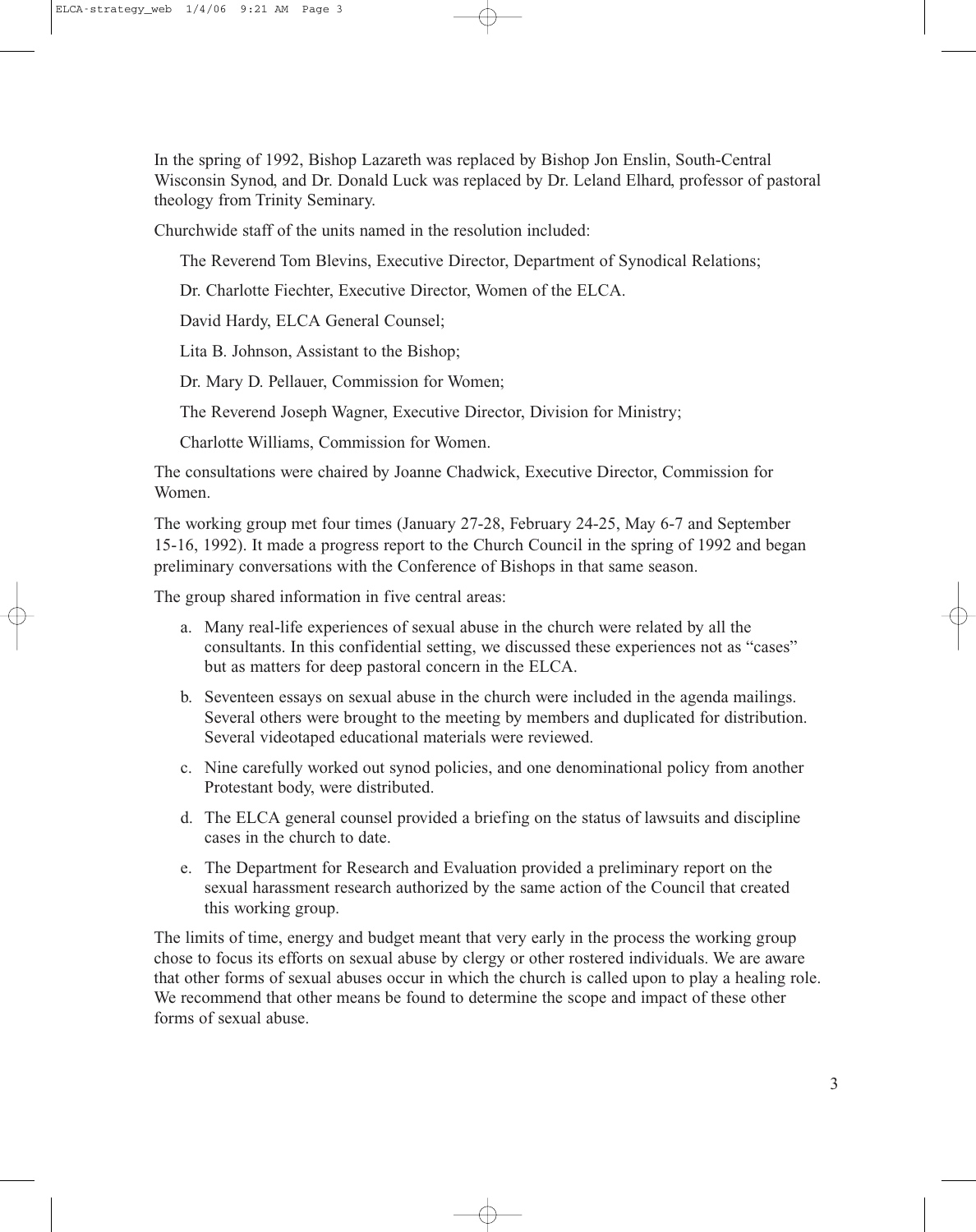## **Components of the Strategy**

**THEOLOGICAL REFLECTION.** No matter what the topic of conversation—individual experience, synod policy, theoretical understanding, appropriate counseling, the discipline process—we could not escape discussing the theological implications or assumptions. The impact of this topic on the life of faith, the resources of our faith, misunderstandings of our faith, regularly returned as the pivot point of our conversation and deliberation. We believe that the centrality of faith and theology to this topic is essential.

We therefore begin this statement of a recommended strategy with some theological reflections. We do not propose these as the basis for the church's positions on this topic, but only as the result of our own meditating upon the meaning of what we have discussed. We call others in the ELCA, indeed the whole church, to continue this task of theological reflection, in dialogue with victims, in many areas related to sexual abuse.

**SYNOD PROCEDURES.** We have spent many hours of discussion on the matter of appropriate procedures for synods when responding to a complaint of sexual abuse. In the last five years, expressions of this church have acquired a great deal of experience, often hard won. It is imperative that we share this record of experience throughout the church; no one needs to reinvent the wheel. It is equally imperative that the church allow for diversity and creativity among synods, which often face startlingly different circumstances.

We have resolved this dilemma by offering a short document, "Elements of Policy and Procedure Recommended for Synod Responses," which outlines the nine basic steps needed in an adequate response to a complaint. We also offer a much longer document, "Options for Implementing Policy/Procedure," for information only (see Appendix A, p. 23). It suggests some of the many different ways in which the nine-step process may be implemented. It provides many examples of specific synod programs that fulfill the elements recommended in the short document. (For clarity and the convenience of the reader, it reproduces the nine elements in bold type.) This combination of elements of procedure recommended to be common to all synods, together with the diverse range of options that illustrate how these elements may be fulfilled, is a unique aspect of this strategy.

Many synods are to be praised for the diligence, sensitivity and creative gifts for healing they have brought to the topic of sexual abuse in the church. Synods are thus urged to borrow from other synods what will work best under their own local circumstances. Healing is the criterion by which to choose among these options. Synods are urged, where needed, to devise still other new and creative models, and to share the record of their experiences with each other. In this way, we believe that the ELCA can learn as we go to be more effective in responding to complaints of sexual abuse.

**EDUCATION, TRAINING, AND PREVENTION.** Healing and preventing have been uppermost in our minds, guiding our recommendations throughout every phase of this strategy. The education, training, and prevention portion of this strategy is its most important section.

The goals of this educational effort are large and ambitious: that every synod designate and train a case manager to follow complaints from start to finish (this person may be the bishop). That every pastor and every seminarian receive education aimed at the prevention of sexual abuse in the church. That every congregation receive educational materials on this topic.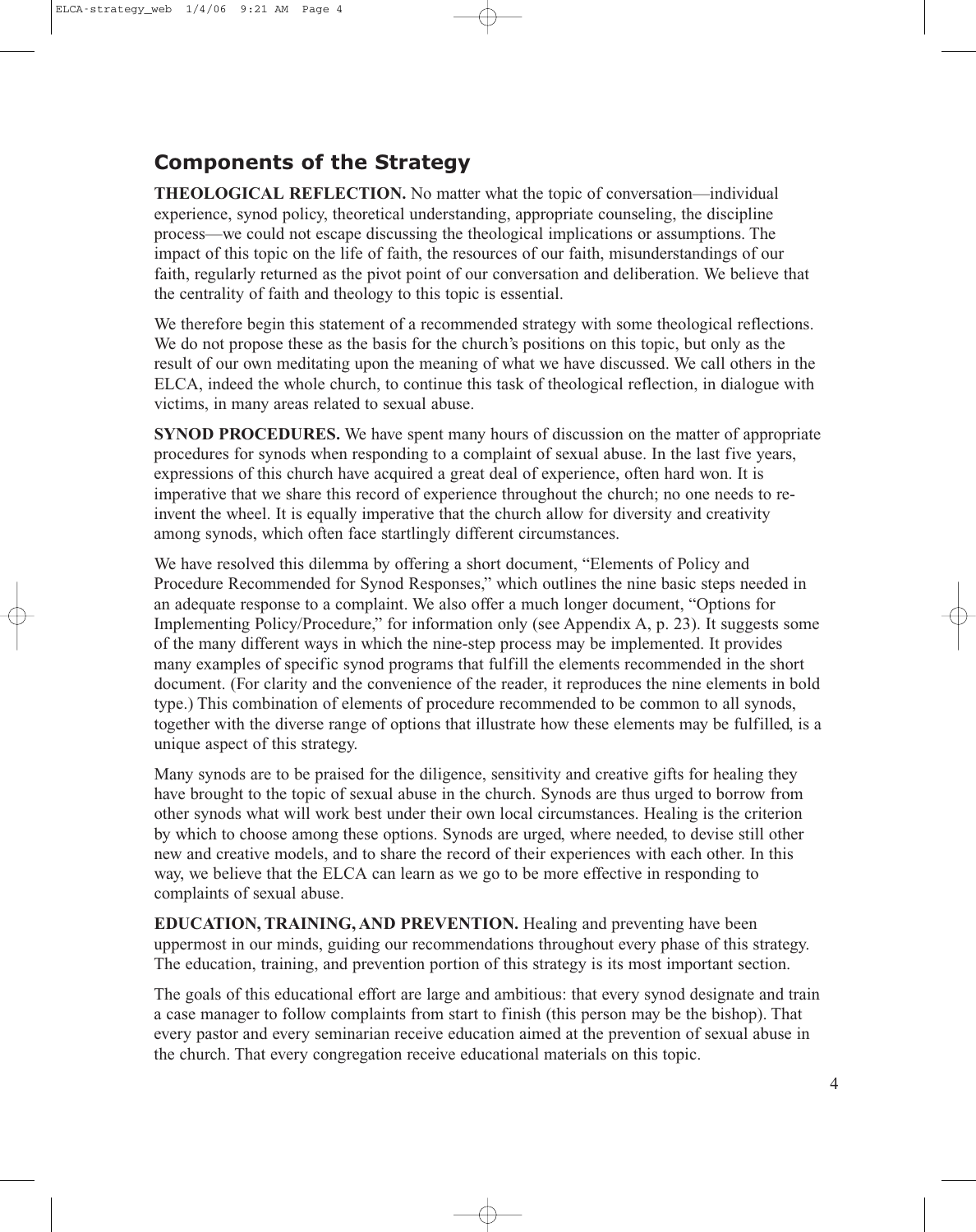Because these large goals involve many parts of the church, they require the coordination and consultation of many units of the church wide office, the Conference of Bishops, the seminaries, and other groups. The interdependence of the ELCA is the foundation of this work.

The centrality of education and prevention is reflected in the budget for this strategy. Five-sixths of the total estimate is devoted to measures for education, training, and prevention.

## **Implementing the strategy.**

Because these goals are large and expensive, we recommend a timeline of four years for the strategy to unfold. Given the many other activities necessary for all the expressions of the church and the financial strains of our time, it is not realistic to expect a quicker process.

Because of the struggle of our church with financial issues over the last few years, we propose that the churchwide units involved in this strategy take some time to develop a financial plan to propose to the Church Council in April of 1993.

We believe that an energetic startup for this strategy may require the full-time efforts of one person to coordinate its many components.

Equally important is a means of evaluating the strategy. Means to monitor and evaluate the progress of this work must be devised as the work begins.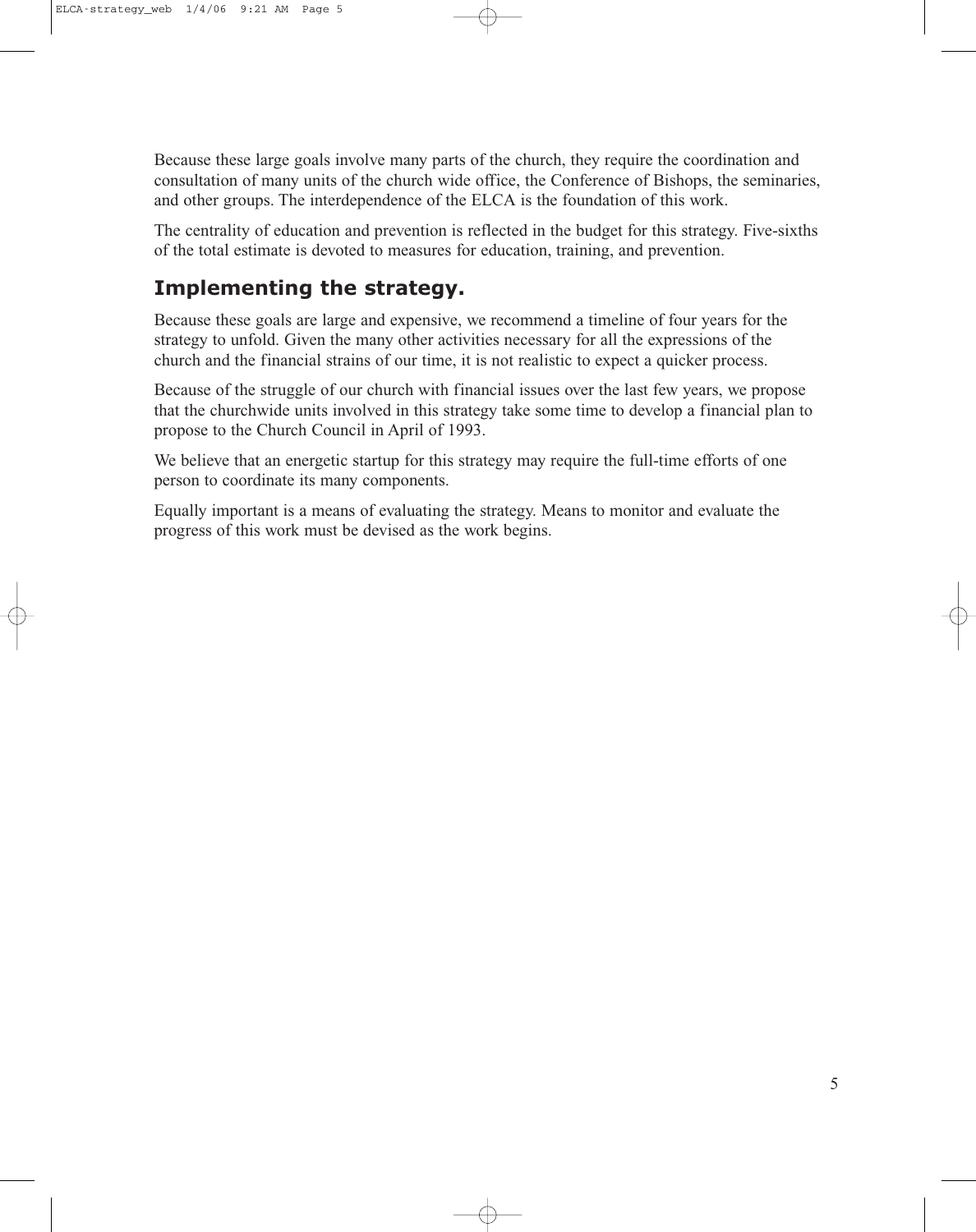## **THEOLOGICAL REFLECTIONS**

As a community of faith, the Lutheran church is shaped by the Word of God. Our faith is focused in the Incarnation in Jesus Christ, his death and resurrection. Jesus is the revelation which makes clear that law and gospel implicit in the Hebrew Bible and explicit in the New Testament literature. We believe that God's grace continues to be active in our lives today, as God's love heals and restores people even in the face of great damage and sin. God's presence with us in Word and Sacrament forms us into a community of shalom, a dynamic movement toward justice and wholeness.

Because the church is to be a place for healing and justice, it must recognize, prevent, stop, and heal sexual abuse. The members of this consultation have been appointed to research and recommend ways this church can live out its calling, bear witness to God's creative, redeeming and sanctifying activity in the world. We are members of the ELCA who have heard the stories of victims of sexual abuse by ordained ministers, who have worked with offending pastors and the congregations which have experienced traumatic betrayals and conflicts due to sexual abuse.

Sexual abuse in the church is a fundamental theological issue—not merely a legal, psychological, economic, or political reality. This concern is central to our being as a church. As we connect this matter to our faith, we are learning new words. Ten years ago, no one talked about "boundary" issues. Twenty years ago, only a few talked about the "healing process" for victims of any kind of abuse. This consultation is looking for the most insightful ways to relate these new words to many cherished and familiar theological words central to our Lutheran tradition. Only as the church sees this concern in light of the saving gospel will it deal appropriately with the deep human hurt with powerful hope. The consultation calls this church to engage in further theological reflection and dialogue related to sexual abuse.

**POWER AND BOUNDARIES.** Within the perspective of the community of faith, human beings are valued as part of God's vast good creation. God created the world by establishing boundaries between the light and dark, the dry land and the wet sea, and between people and other animals. Appropriate differences create the possibilities for the interactions and interdependence, which give fullness to life with God and each other. Boundaries are the structures which support the growth of the human and its appropriate intimacies and community. Boundaries may be seen as personal, communal, spiritual, psychological, or physical. They are signs of God's design in and around us. They are indications that we are not merely material stuff and processes, but always more, even when we are violated or violate. We are ethical and spiritual at our very centers, as we are appropriately together and appropriately separate.

As sin has entered human existence, human relating has become twisted and broken. In Jesus God has not turned away from this broken relating. God has joined the human and has dealt with our twisted boundaries in the cross and resurrection. God has joined us in Jesus, and so created a new being, a new intimacy, a spirit which overcomes the abusive and false intimacies we inflict on each other. In Jesus there is an empowerment by the gospel to recognize boundaries, prevent their destructive crossing, and to care for those who have been violated.

Power in the human community may be defined as the capacity to set boundaries. God sets the kind of boundaries which permit and enable human beings the finite freedom to grow in relation to their Creator, to each other and to all of creation. God draws us into freedom and responsibility.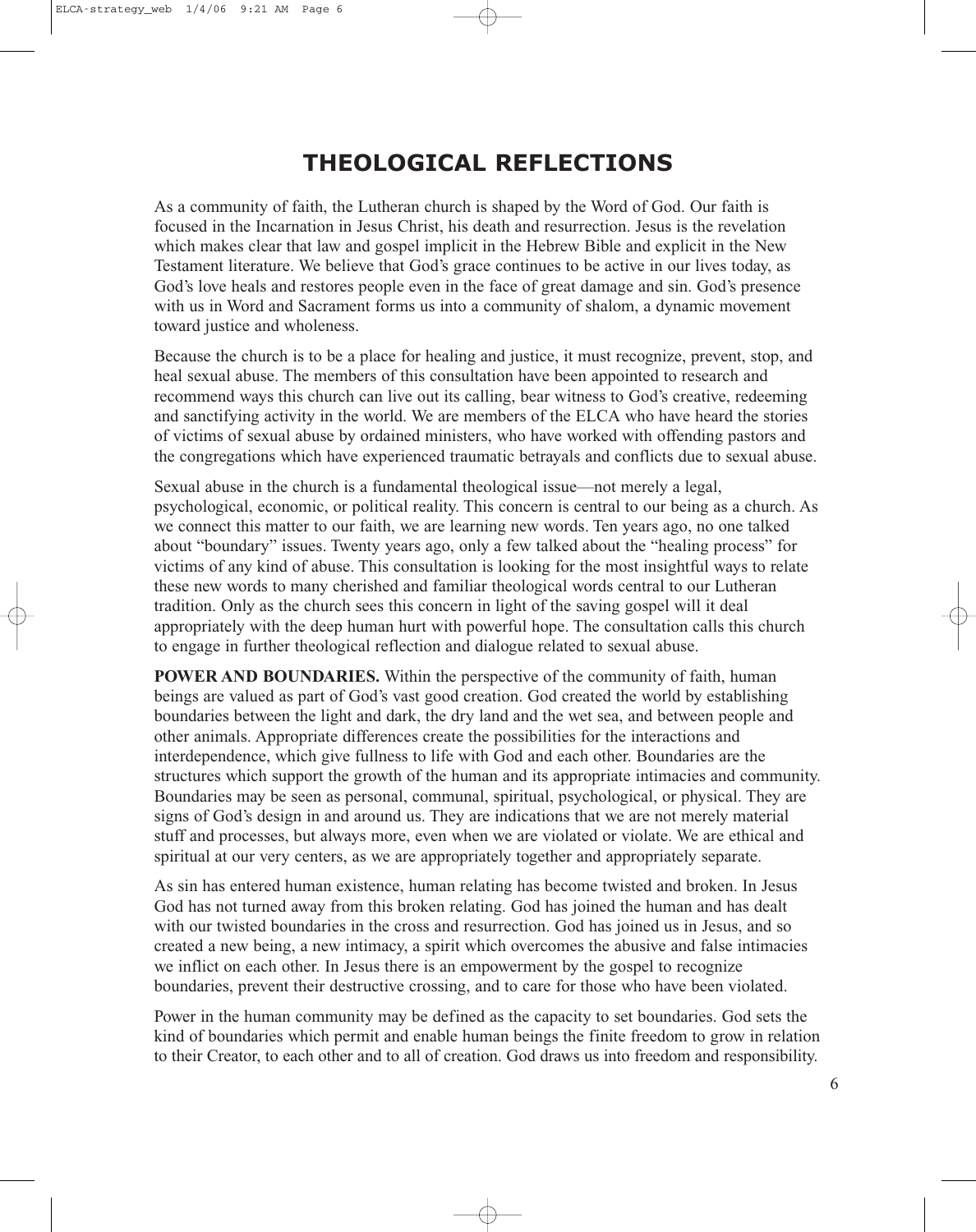These capacities are central to God's image in us. These capacities are not limitless license to abuse others for pleasure and power. They are structures of human care and character which nurture human growth and freedom—as much Gospel as Law. They are capacities to draw the limits and boundaries which protect the tender plant of life and provide the space wherein life and freedom develop.

In the new creation, the Church, a renewed vision of community arises. In that community, we are empowered to see abuse for what it is, a violation of a central feature of God's will for human life. In that community, one responsibility of leadership is to care for the boundaries which are crucial to the life of humanity under God. In that community, structures are to be developed which protect the precious humanity in all, and which provide space for growth and healing when violation has occurred. Structures are to provide for support, examination, and assessment of any and all leaders, to see that they act according to the boundaries which help, not hurt, which protect, not violate, the boundaries which uphold personhood and community.

LAW AND GOSPEL. The Lutheran perspective on law includes recognizing sin in all aspects of life, even in religious places. It is only realistic, not unduly pessimistic, to notice that the systemic forces of the world around us are twisted by sin. Brutalization and victimization can occur in all human relationships, including those in the church. Even in biblical stories, vulnerable individuals were not safe from abuse by the more powerful, including the priests. For example, the sons of Eli used their priestly status to violate women at the entrance to the Ark. Both they and their father were punished because of the sinful way they exercised their ministry (1 Samuel 1-4). The Lutheran perspective on the law includes uncovering the lies and deceptions perpetrated by trusted leaders in our communities. It includes being led, even by unlikely or secular forces, to awareness of brokenness and violation. Luther's use of the law included recognition for whatever causes individual and social pain, and drives people to receive God's gracious power and rule.

Thus, the Spirit has awakened this church's awareness of serious violations of God's laws about proper respect and care for the neighbor, proper care and stewardship of our sexuality, and proper use of the authority of the ordained leadership of the church. Sin has been revealed. As sin has been revealed, many of us have been made uncomfortable. This discomfort is positive, a part of the necessary renewal of the church in this area. Brutalization and victimization can occur in all relationships, including those in the church.

One form grace is taking in our church is the determined drive and sensitive care to bring light and healing to bear on sexual abuse. The grace of God empowers a process of restoring the abused and weakened. This work is usually not quick, but gradual. With appropriate strength and alertness, God works with the brokenness both in perpetrators and in victims. St. Paul's image of childbirth, "the whole created universe groans in all its parts as if in the pangs of childbirth" (Romans 8:22 NEB), reminds us that grace provides the protective context for new birth of broken human beings. Central to the grace empowering rebirth is the Word expressed in all ways sacramental that God does not hold victims responsible for their victimization. Grace happens, often painfully, as the truth is faced and told. God's grace works with reality, including sinful deeds uncovered, understood, confessed by perpetrators. Forgiveness is never denying, forgetting, or glossing over the realities. Forgiveness is never excusing the perpetrator from owning the behavior and from its social, institutional, and legal consequences. Forgiveness is not an obligation of the victim due the perpetrator. It is more appropriately "working through" all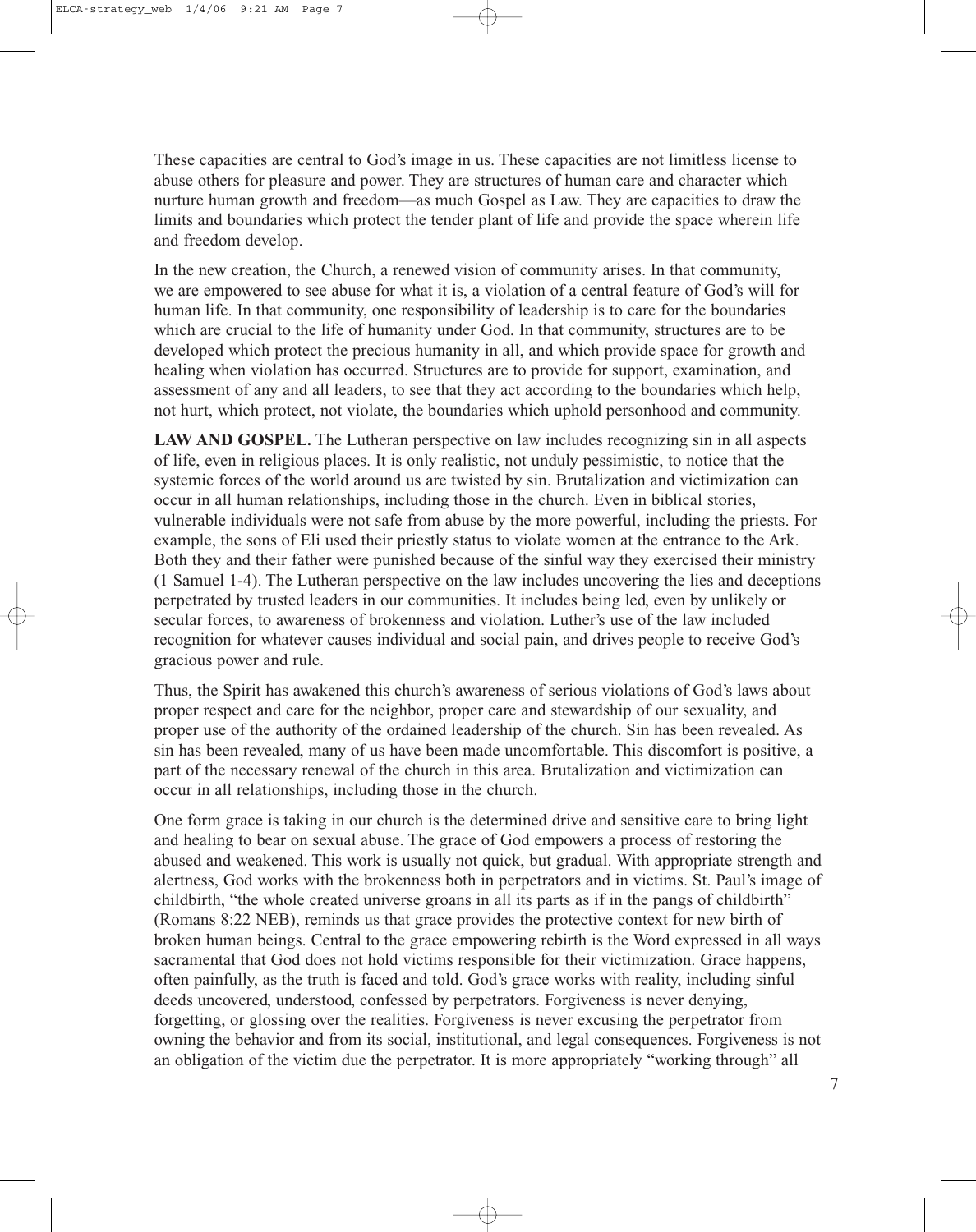the profound emotions and attitudes which are occasioned by spiritual and psychological wounding. Forgiveness, in time, issues in personal peace and wholeness for the victim, and in repentant honesty, self understanding, and permanent change in behavior for the perpetrator.

God wills a human order which protects those who have been victimized and provides resources for their healing. Justice is an eschatological reality, envisioning that which will come to be as God's powerful grace will relentlessly and gently work among us. In the context of brokenness, justice is the strong way the healing process is to be done. It includes individuals and communities facing and dealing with the pervasive consequences of someone's abusive behavior. It impels the church toward the right use of power so that God's creation may become re-creation. As a recreation process, it includes re-pentance, re-stitution, re-storation and re-newal. In this way, the re¬demption wrought by Jesus Christ is re-discovered and re-newed in our life together.

The church must reflect on the power of the gospel as it is seen in our midst. As the truth is told in the scenarios of abuse and restoration, we may see God's spirit at work in the church leading to equality, mutuality, proper boundaries and proper intimacy. We all discover our true power in "power with" rather than "power over" others. We are to learn together the true power of our roles in the church, that of the servant. Together we learn about the just and healing uses of the deep meaning which people, including pastors, have for each other, and the deep trust we grant to one another.

**A CALL TO THE CHURCH.** We call the church, its pastors and lay members, its teaching theologians and seminarians, its pastoral care specialists and victims of sexual abuses, to explore in detail and depth, the resources of our faith and how they can enable us to respond, heal, and prevent sexual abuse in the church. Specific ways to do this theological exploration need to be devised as the church looks into the next several years of implementing this strategy. One avenue is already opening as the Commission for Women plans to convene a theological consultation about the church as called to be a safe place for victims of abuse.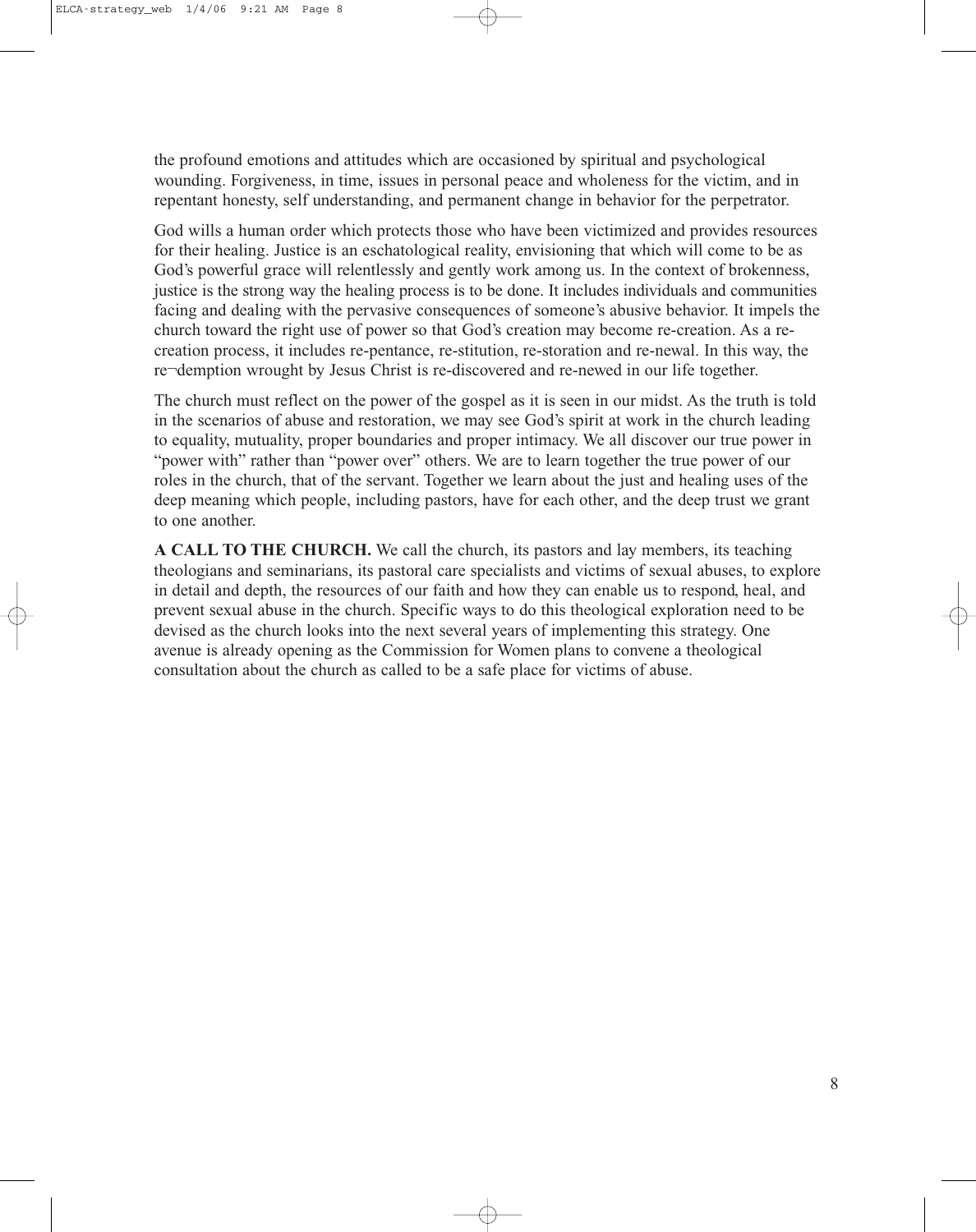## **ELEMENTS OF POLICY AND PROCEDURE RECOMMENDED FOR SYNOD RESPONSES TO COMPLAINTS OF CLERGY SEXUAL ABUSE1**

In keeping with ELCA polity, the 1989 Church wide Assembly called upon each synod to create policies and procedures to empower victims to report incidents of sexual abuse, provide healing for victims, and safeguard the rights of those accused. Since that time, several synods have developed such policies.

The material subsequently enumerated is offered to synods for guidance regarding essential elements of policy as each synod works to develop policies that reflect its specific circumstances and particular contexts for ministry. These essential elements can be viewed as a sequence of steps that would normally be followed in responding to a specific complaint, while recognizing that in applying any policy to a specific situation, some deviation in sequence may be appropriate.

As part of a larger strategy for this church in all its expressions to deal with the problem of sexual abuse, and especially sexual abuse committed by clergy, the Church Council of the Evangelical Lutheran Church in America now calls upon each of the synods to review existing policies and procedures and to develop policies that include each of the following elements:

<sup>1</sup> Rostered persons in the ELCA include ordained clergy and associates in ministry. At this time, there are no uniform discipline procedures for associates in ministry including those on rosters of predecessor church bodies. If the 1993 Churchwide Assembly accepts the recommendations of the Study for Ministry, references in this document to clergy will apply to associates in ministry as well.

To deal with complaints of sexual misconduct against non-rostered synod staff, synods ought to examine the procedures in this document (especially elements 1-5, 8, 9) and develop appropriate personnel policies in each synod.

For complaints against non-rostered employees of congregations, elements 1-5, 8, 9, can be used by congregations. Congregations may wish to consult the synod for advice.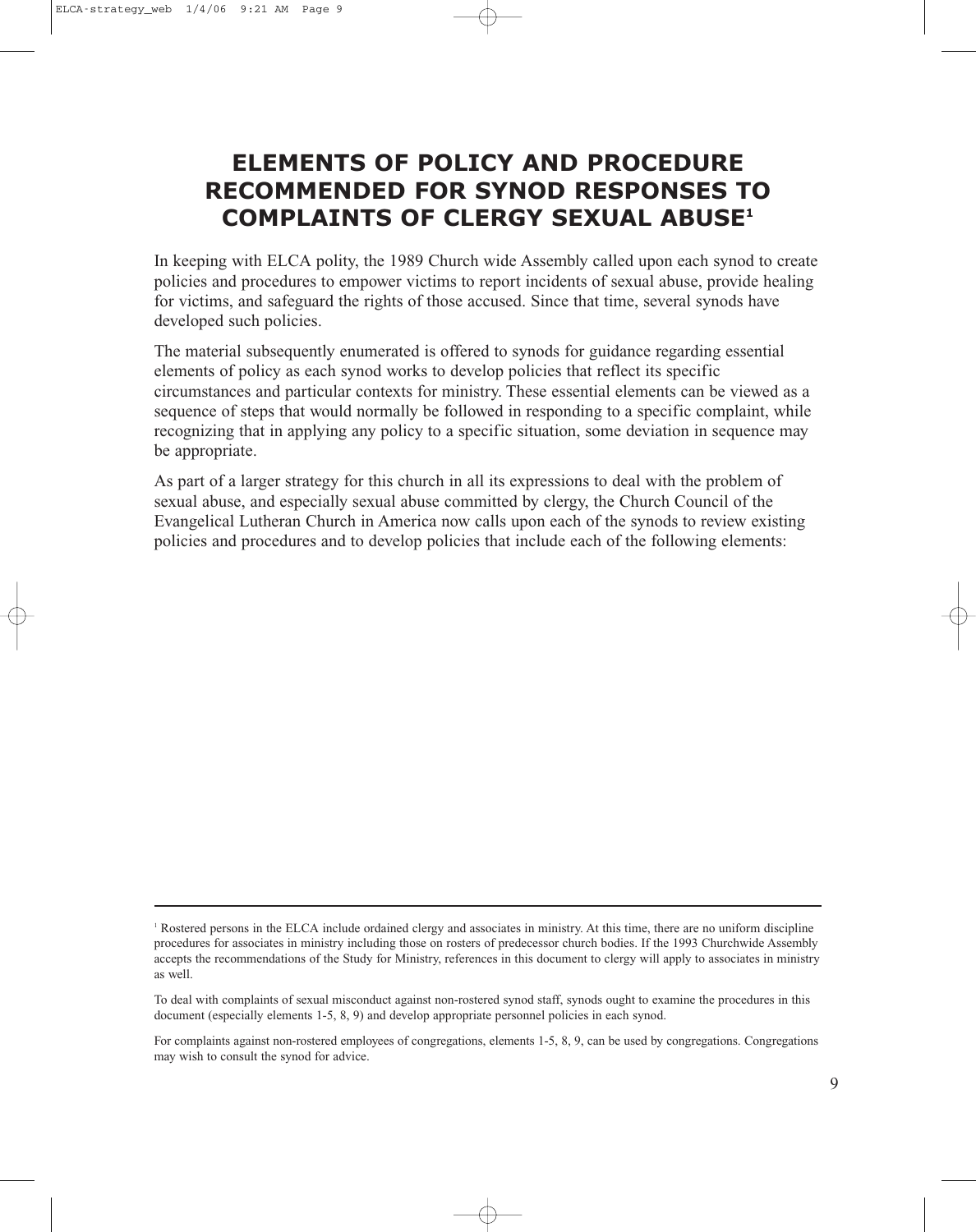#### **1. Adequate Preparation**

A synod is in the best position to receive and process a complaint if it is ready to do that. Being prepared to receive a complaint implies that the synod has policy and procedures in place and that a synod has established an inviting and hospitable atmosphere for hearing complaints of sexual abuse by clergy. In addition to an ongoing educational effort about sexual abuse, a synod needs to provide clear and well publicized information to congregations, related agencies, and institutions on how the synod will respond—and who, within the synod structure, should be contacted. Adequate preparation also implies an effort of theological reflection about sexual abuse in the church.

#### **2. Initial Contact—First Response**

Each bishop designates a qualified person (who may be the bishop) to hear fully and promptly the complainant's story, to assure the complainant that this church takes sexual abuse by clergy seriously, to provide information about the synodical procedure, and to respond with pastoral concern to the complainant.

#### **3. Initial Investigation of the Complaint**

The bishop (together with such individuals as the bishop designates) engages in an initial review of the complaint to determine what additional investigation is necessary, whether there may be additional complainants, how the complaining witness's story can be best documented, whether state law may have implications for the process, whether other synods need to be involved, how the complainant's story may be corroborated, whether immediate intervention with the pastor in question is necessary, and like matters. At the same time the bishop should determine how to provide for the pastoral care and the needs of the complainant. A complainant has a right to be accompanied to all meetings by an advocate of her/his choosing.

#### **4. Conversation with the Pastor**

The bishop provides the pastor with information on the complaints made against her/him, provides her/him with the opportunity for an initial response to those complaints, describes the synod's policy and procedure, informs the pastor of the action the synod will be taking in this case, discusses options and if appropriate makes recommendations to the pastor and provides for her/his pastoral care. In appropriate cases the bishop should also clarify that the pastor in question is to have no contact with possible complainants and is not to engage in or cause reprisal or retaliation of any kind against the complainant(s).

During this part of the process, it is important to provide continuing care of the complainant. Inform complainant(s) of the results of the meeting with the pastor in question and of the next steps in the process.

#### **5. Assess the Information**

The bishop determines a fair and equitable response to the complaint, which may include: no further action, further investigation; convening a consultation or advisory panel; proceeding directly to written charges and hearing before a discipline hearing committee. The bishop may also need to decide whether temporary suspension pursuant to ELCA 20.21.23. and 20.21.24. is in order.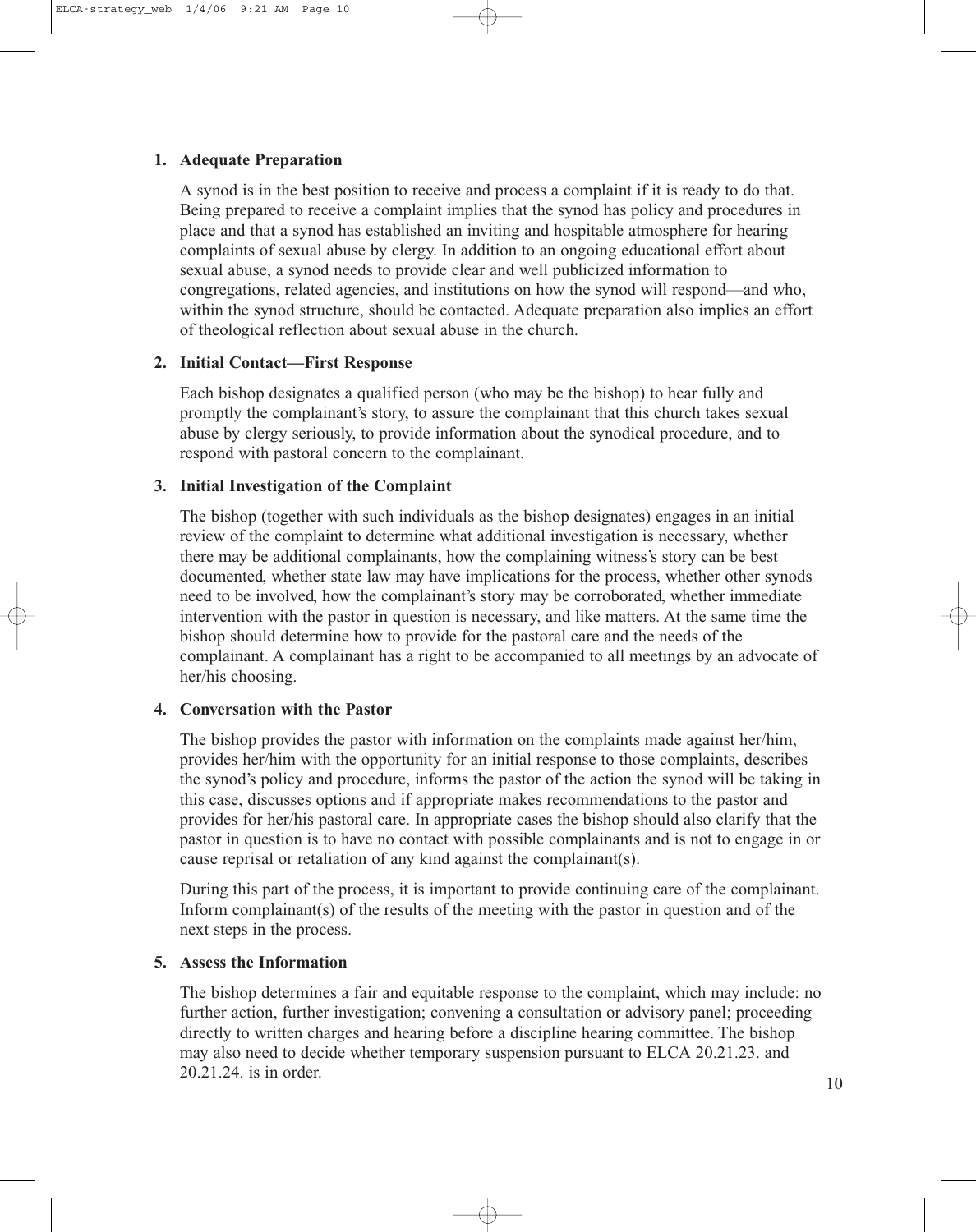#### **6. Consultation or Advisory Panel**

The bishop has the discretion to convene a consultation or advisory panel to assist her/him in bringing a just and appropriate resolution to the complaint. When appointed at the request of the synodical bishop, a consultation or advisory panel advises the bishop as to whether or not the bishop should bring charges. The consultation or advisory panel may recommend that the ordained minister resign from the current call from the clergy roster. Whenever possible, a consultation panel or an advisory panel shall endeavor to resolve the controversy through recommendations that are pastoral and therapeutic and that, if accepted by the parties and others concerned, will eliminate the necessity for proceedings before a discipline hearing committee.

#### **7. Formal Hearing**

Formal proceedings before a discipline hearing committee are commenced when written charges are filed, usually by the bishop. The charges set forth the offense of which the accused is alleged to be guilty with specifications stating what the accused is alleged to have done, which, if true, constitute an instance of the offense. The discipline hearing committee composed of a non-voting chair or hearing officer and twelve voting members, six from the synod discipline committee, and six from the churchwide discipline committee, then holds a formal hearing on the charges at which the testimony of witnesses and other evidence is presented by the accuser and the accused. The witness(es) for the accuser will normally include the complainant(s). This proceeding is to be conducted to assure due process, as defined, and due protection for the accused, other parties including the complainant(s), and this church.

#### **8. Disclosure**

The synod supports and enhances the process of healing for individuals, the congregation, and the community through the appropriate disclosure of information. Except in the most unusual of circumstances, disclosure is always necessary. Disclosure needs to be made to those who need to know, including the congregation. Experience has demonstrated that where disclosure is made to the congregation served by the pastor in question, the healing within that congregation is better realized, even though the initial trauma may be greater. Disclosure should never involve revealing the identity of the complainant(s), or of facts that would make the complainant(s) readily identifiable.

What needs to be decided is how much is to be disclosed and when. This decision needs to be tailored to the needs of the individuals and organizations most affected. Anytime there is admission of guilt, resignation from the congregation or the clergy roster, temporary suspension, or a finding of guilty in a discipline proceeding, then disclosure is essential to the healing process of all parties—the complainant(s), congregation, and accused pastor.

#### **9. Follow-up**

The synod should plan and implement long-range follow-up efforts with respect to each case, so that all those affected—individuals, their families, congregations, and the broader community—may experience grace, peace, and healing following this time of crisis.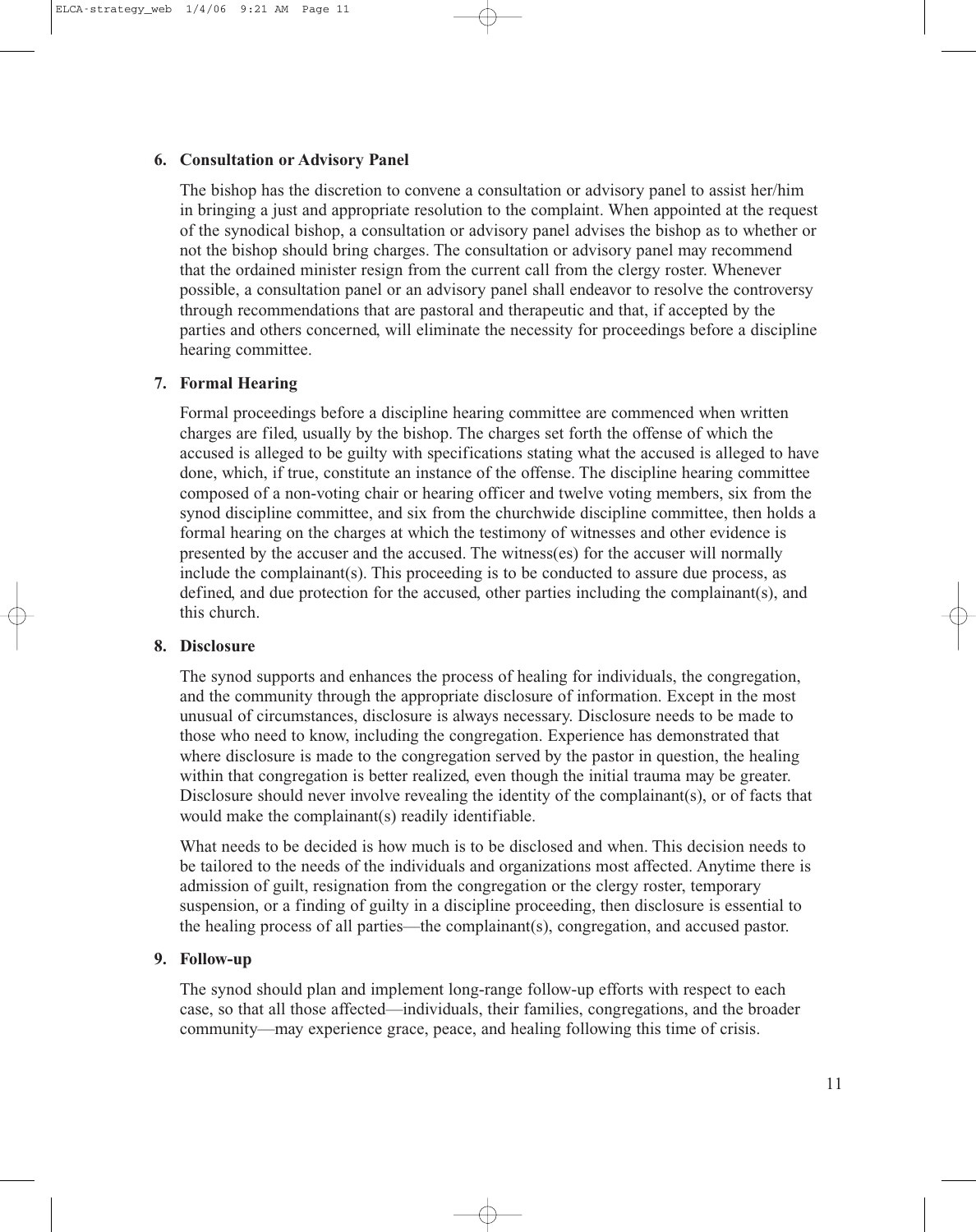## **EDUCATION, TRAINING, AND PREVENTION**

Education and training are among the chief means of prevention. Therefore, educational events and resources have a high priority for this strategy. The fact that almost all the estimated costs of this strategy are related to education is an indicator of the seriousness of this projected work.

The task force is grateful that many bishops and synod staff have already received training. Some synods have also provided training for pastors and associates in ministry. Others have sought to provide information to congregations. It is a priority that these educational efforts be broadened, deepened, and shared.

Goals of this strategy include significant education or training for:

- all individuals designated as case managers of complaints (at least 1 per synod);
- all pastors and seminarians;
- all congregations.

Achieving these goals will require the cooperation and skills of many parts of the church. In each educational effort, experts and resource people in the field of sexual abuse in the church must be brought together with the related groups in the ELCA:

• Education for synod staffs needs to be designed in close consultation with the Conference of Bishops.

Estimated costs: \$107,650 (2 events)

• Education for pastors and seminarians needs to be designed in close consultation with synods, the Division for Ministry, the seminaries and continuing pastoral education professionals.

Estimated costs: \$148,900

• Educational materials for congregations need to be designed in consultation with the Division for Congregational Ministries, the Women of the ELCA, and other resource people in the field.

Estimated costs: \$12,900

Because of the seriousness of these costs, and the ambitious size of the goals, the working group recommends that this strategy take place over 4 years, 1993-1996.

The remainder of this section spells out in detail some possible ways to meet these goals in education, training, and prevention.

Note: It is not necessary for the ELCA to produce all resources ourselves. Several agencies have created audiovisual materials for training of pastors and other groups. We encourage the use of all such material that is responsible to the subject and compatible with our Lutheran theological perspectives. In a few cases, where there are no suitable resources available at present, the ELCA may need to create materials for our church's use.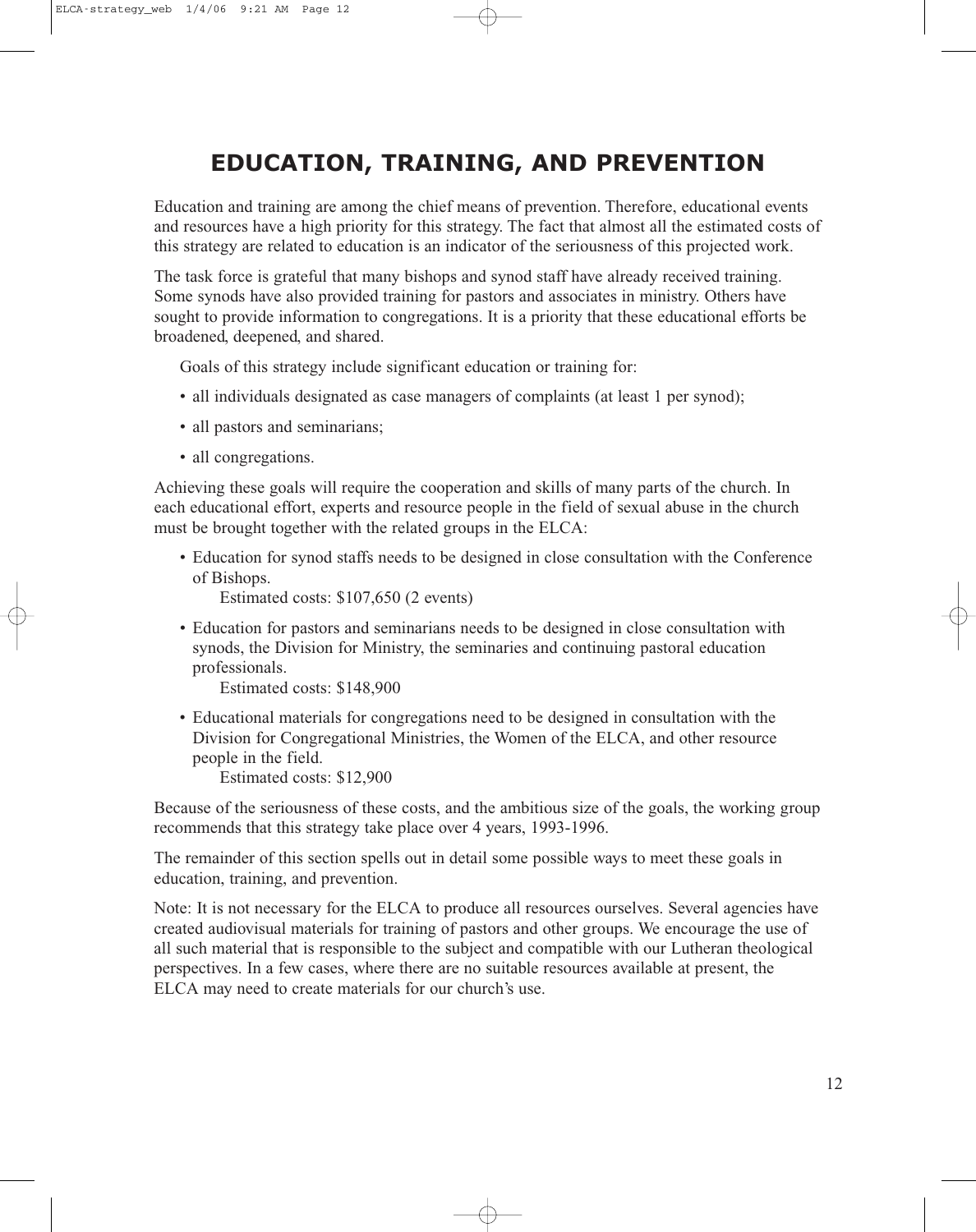## **TRAINING FOR SYNOD STAFF**

#### **A. Training event related to the recommended elements of policy and procedure.**

**GOAL:** to ensure the training of all individuals designated by synod bishops to manage complaints of sexual abuse.

Because of the crucial role played by synod bishops with regard to rostered persons, it is essential that this training event be designed in close conjunction with the Conference of Bishops.

**AUDIENCE:** individuals designated by synod bishops as case managers for complaints of sexual abuse in the church.

Bishops may also wish to attend, even if they have designated someone other than themselves to manage the complaint process. Having a solid understanding between the bishop and the designated staff member about complaint management may prevent later misunderstandings.

**PURPOSE:** to provide training in the recommended elements of synod policies and procedures related to complaints of sexual abuse in the church for those who are authorized to implement these policies and procedures; to provide an occasion for those who are designated personnel to meet and share their experiences with each other so that collegiality across the church may grow.

**TIME:** several days in early December, 1993, for a large-scale initial training.

It is highly recommended that in December, 1995, a follow-up training occur. Two purposes may be served: (a) those who manage cases may evaluate the policies and procedures and propose needed changes; (b) those who manage cases may stay abreast of new information and changing trends related to sexual abuse in the church.

**SUBJECTS:** The training event might include these elements:

- the basic dynamics and trends of sexual abuse in the church;
- theological issues related to the church's response, victims' spiritual crises, the nature of the ordained ministry, and congregational responses;
- legal issues, trends, and recommendations;
- fundamental components of the responses of victims, perpetrators, and congregations;
- the nine-step process recommended by this consultation;
- the range of options that may be used to fulfill these recommendations;
- role-playing interviews with complainants, witnesses, and the pastor in question;
- basics of record-keeping during complaints;
- ways to enhance healing in congregations;
- the introduction of a flexible manual including these components of the church's response.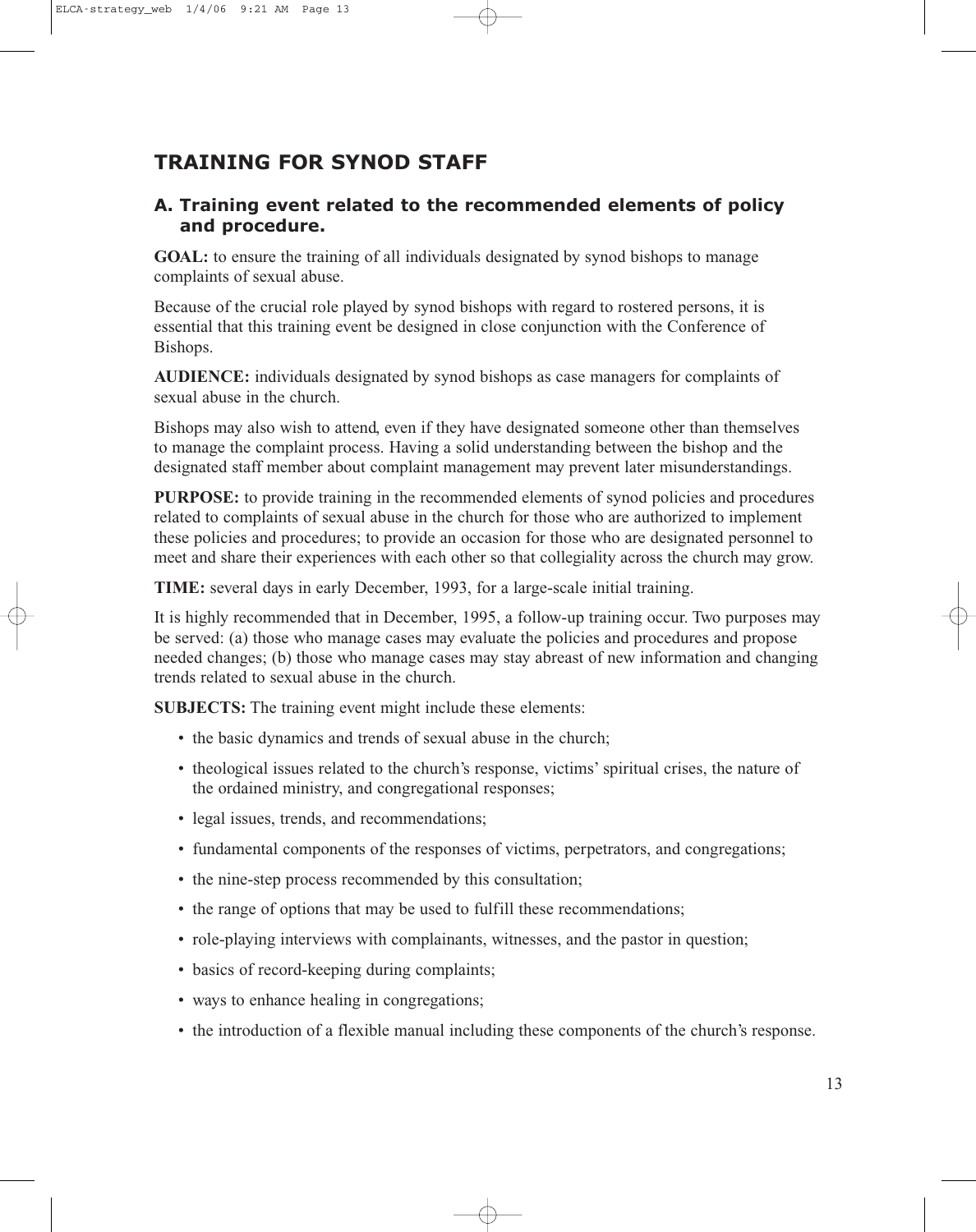It may be desirable to design a flexible training model that can provide basic materials for those designated case managers who do not have previous training (perhaps on the first day or days) together with more advanced materials for those with previous exposure (perhaps on the later days).

**TRAINERS:** Because of the crucial importance of this topic, a team of trainers will be assembled, representing the current knowledge and skills in relationship to sexual abuse in the church. Since some of these people are not members of the ELCA, it is recommended that these experts be gathered early in order to work out ways in which their information and the structures of the ELCA can be coordinated. (A preliminary grant to do this has been received from AAL.)

#### **ESTIMATED COSTS:**

1993 training event

| 65 people designated case managers, 1 from each synod                        |          |
|------------------------------------------------------------------------------|----------|
| travel $\omega$ \$500 each (average costs return trip airfare to Chicago)    | \$32,500 |
| housing $\omega$ \$50 each person per day at a nearby retreat center, 5 days | 14,500   |

(If a second person from a synod wishes to attend, costs will rise. Perhaps those synods desiring that two individuals attend may be asked to bear the additional cost themselves.)

| trainers:                                                                                                 |        |          |
|-----------------------------------------------------------------------------------------------------------|--------|----------|
| 5 @ \$1800 honorarium/fee per day (average, 2 days each)                                                  | 14,400 |          |
| manual, 200 pages, 75 copies, 3-ring notebook covers                                                      | 4,000  |          |
| planning meeting, 5 trainers, several synod bishops and others<br>Chicago, spring, 1993                   | 10,800 |          |
| Subtotal:                                                                                                 |        | 76,200   |
| Preliminary grant:                                                                                        |        | (21,600) |
| Needed in 1993 budget:                                                                                    |        | \$54,600 |
| 1995 follow up training                                                                                   |        |          |
| 65 people, 1 from each synod<br>travel $\omega$ \$500 each (average costs return trip airfare to Chicago) | 32,500 |          |
| housing $\omega$ \$50 each person per day at a nearby retreat center                                      | 9,750  |          |
| 3 trainers $(a)$ \$1,800 per day                                                                          | 5,400  |          |
| 1995 total:                                                                                               |        | \$47,650 |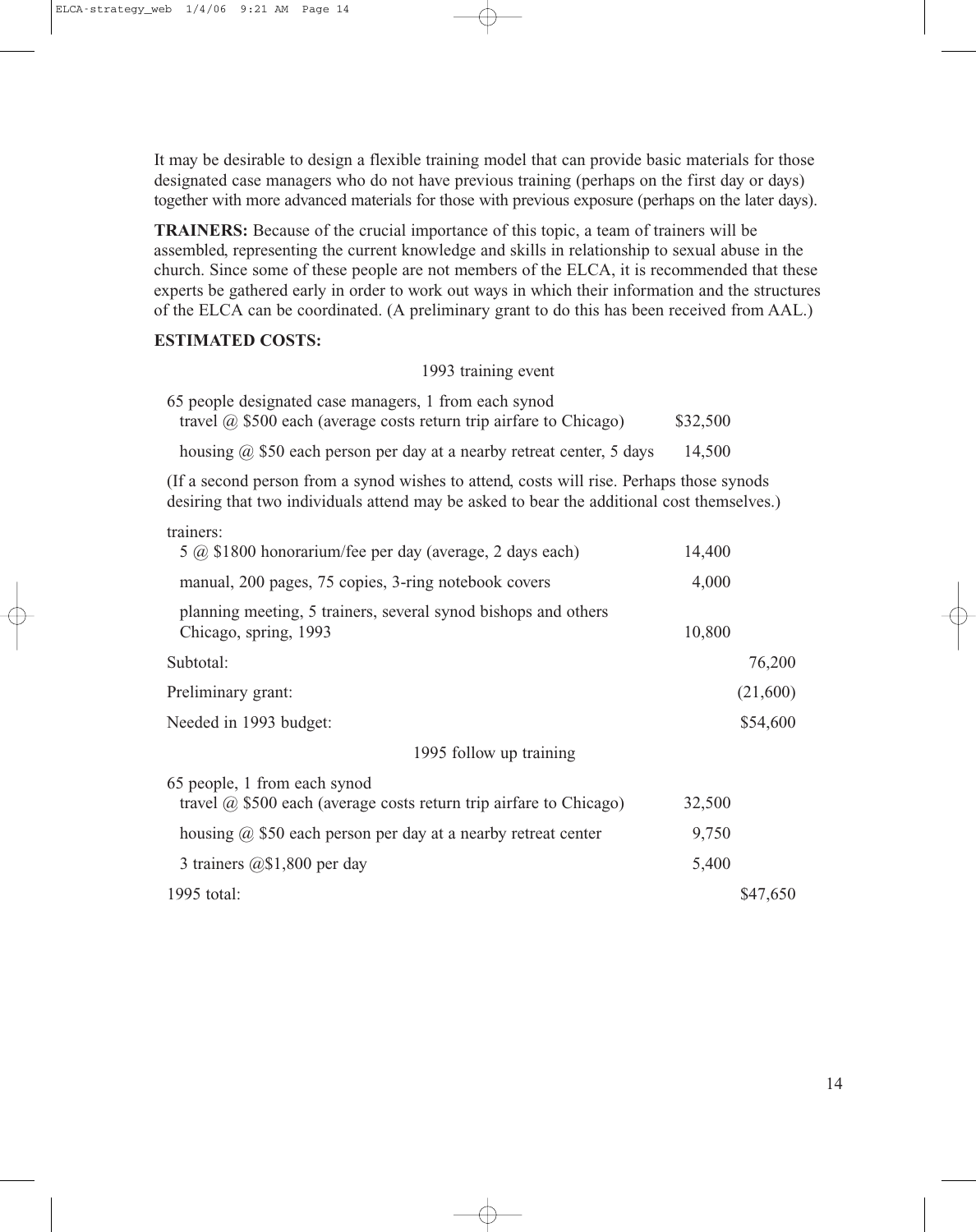### **B. A consultation of therapists and counselors**

**AUDIENCE:** synod staff designated as case managers

**PURPOSES:** to provide guidelines for synod staff related to the best use of professional counseling expertise.

Synod staff faced with complaints of sexual abuse in the church must often rely upon or refer to therapists for counseling and/or assessment/diagnosis for victims, the pastors involved, and often the congregation. In such a new area, with such specific dynamics, a synod may face a lack of trained and experienced professionals or find that some expertise is biased.

The Division for Church in Society is open to calling a consultation of synod staff and therapists experienced in this area to develop guidelines for selecting professionals to work with victims, offenders, and congregations in sexual misconduct cases.

**TIME:** 1993 (desirable to complete before the synod training event)

Estimated cost: \$6,000 (6-7 therapists, 3-4 experienced synod bishops or staff, for a 2 day consultation):

## **EDUCATION OF THE LAITY**

**AUDIENCE:** Members of all ELCA congregations (adults and youth), members of congregational units of the Women of the ELCA, delegates to synod assemblies.

**PURPOSE:** to provide every member of the church with basic information describing sexual abuse, the church's policies on this topic, and helpful congregational responses to complaints of sexual abuse against staff or clergy. This education is aimed to help prevent boundary violations from occurring and to ease the healing process for those who are victimized.

Decisions will have to be made about whether these are for-sale items or to be distributed free to the appropriate audiences. These decisions will inevitably affect the costs involved.

**TIME:** 1993-1996

NOTE: Because several other agencies have produced excellent video training materials, we do not recommend that the ELCA produce anything in this expensive medium. We envision several separate resources being created and made available through the various distribution means of the ELCA:

### **A. A model statement for congregations**

The model of a Congregational Members' Bill of Rights appealed to us as a short, clear resource that can help make the church safe from sexual abuse. This resource would describe, from the perspective of behavior and relationships, what members of congregations should expect from one another regarding respect for one another's person. A brief model statement could be developed for suggested display in congregations so that the issue of sexual or other abuse of individuals would be understood not to he tolerated in congregations of the ELCA. The statement would flow from theological roots and focus upon how congregational members behave toward one another. A brief study guide could be produced to encourage congregations to develop their own customized version of the suggested Members' Bill of Rights.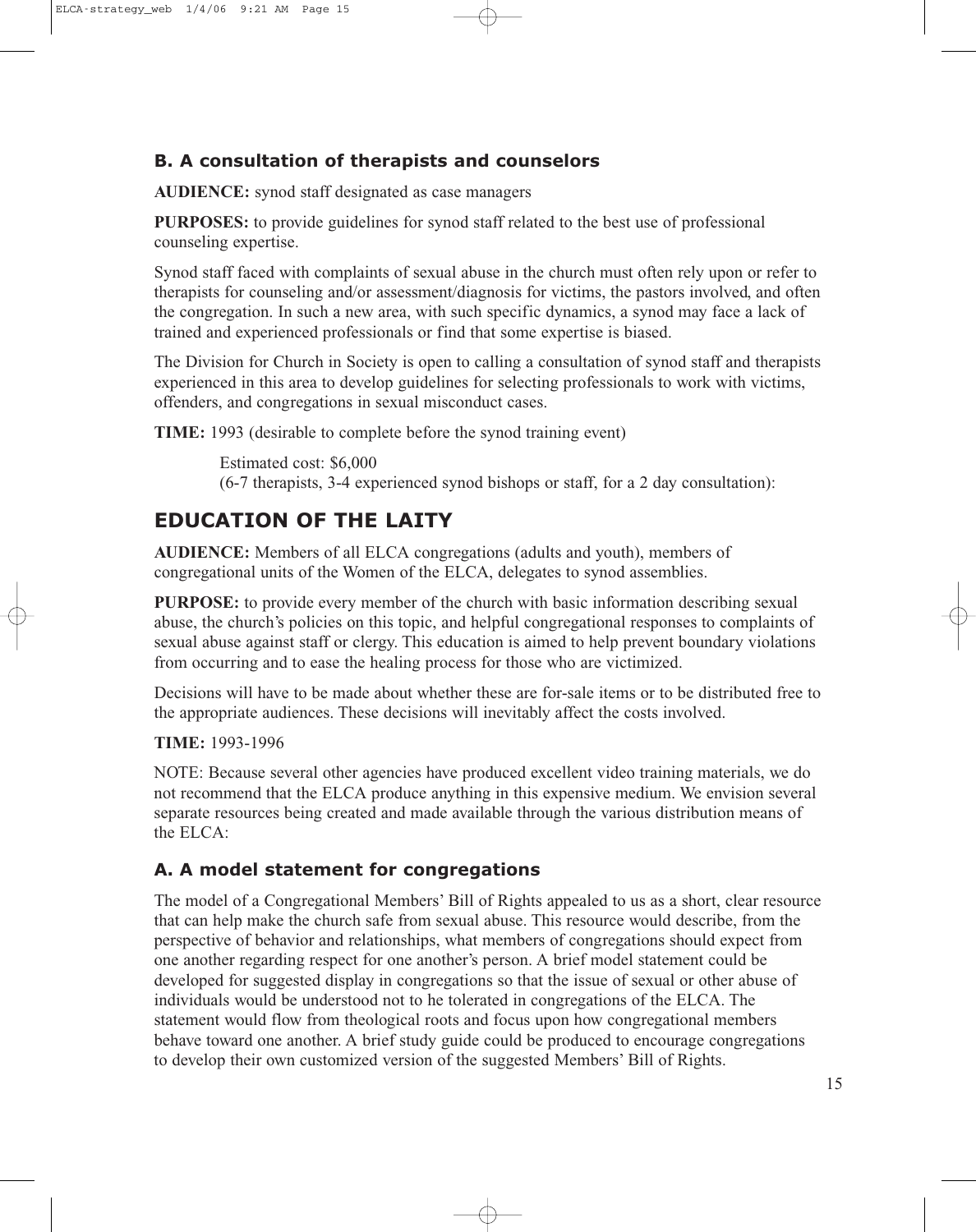This resource would be seen as a very brief and inexpensive resource. The Division for Congregational Ministries is open to pursuing the possibility of developing such a resource. Goal is to produce and distribute in 1993.

Estimated costs: \$2,500

### **B. Annotated bibliography**

An annotated bibliography related to sexual abuse would be made available for congregations, synods, victims, and others. This bibliography, much of which is already developed by the Commission for Women (see Appendix D., p. 50), would offer various resources and guidance on such matters as where to go for help, what to do regarding sexual abuse, and a listing of currently-available books and other resources for use. The Commission for Women's goal is to finish and distribute in 1993.

Estimated costs: \$1,500

### **C. Speakers bureau for synod assemblies**

Speakers who are presently representing the ELCA should be briefed to include this topic in churchwide reports in various settings such as synod assemblies. Brief written materials summarizing this strategy, together with background materials, can be provided to ELCA representatives. These materials would present the ELCA statements on sexual abuse, the report of the consultation, and various other strategies being pursued in the area of sexual abuse in the ELCA.

Estimated costs: 0

### **D. Study guide regarding church policy and practice on sexual abuse**

This printed resource would have as its audience congregational members, and would have as its objective the education of congregational members regarding sexual abuse described within the context of church policy. The resource would have to do with church policy related to sexual abuse in the church, and general matters related to sexual abuse. The resource might be a small booklet with a study guide for use in congregations. The Division for Congregational Ministries, is willing to consider developing such a resource. It would, however, be a new project and would require special funding. Aimed for 1994.

Estimated costs: \$4,800

### **E. A resource for youth/confirmation classes**

As originally envisioned, this resource was seen as material which might be included in confirmation materials under development. The Division for Congregational Ministries has just completed a new confirmation curriculum, and no new materials are anticipated. However, there is a sexuality curriculum which is presently being developed under the leadership of Division for Congregational Ministries staff. The Consultation on Sexual Abuse recommends that the Division for Congregational Ministries be requested to include a special focus upon confirmation-aged young people in the development of the sexuality curriculum presently being produced. Goal is 1994-95.

Estimated costs: \$3,100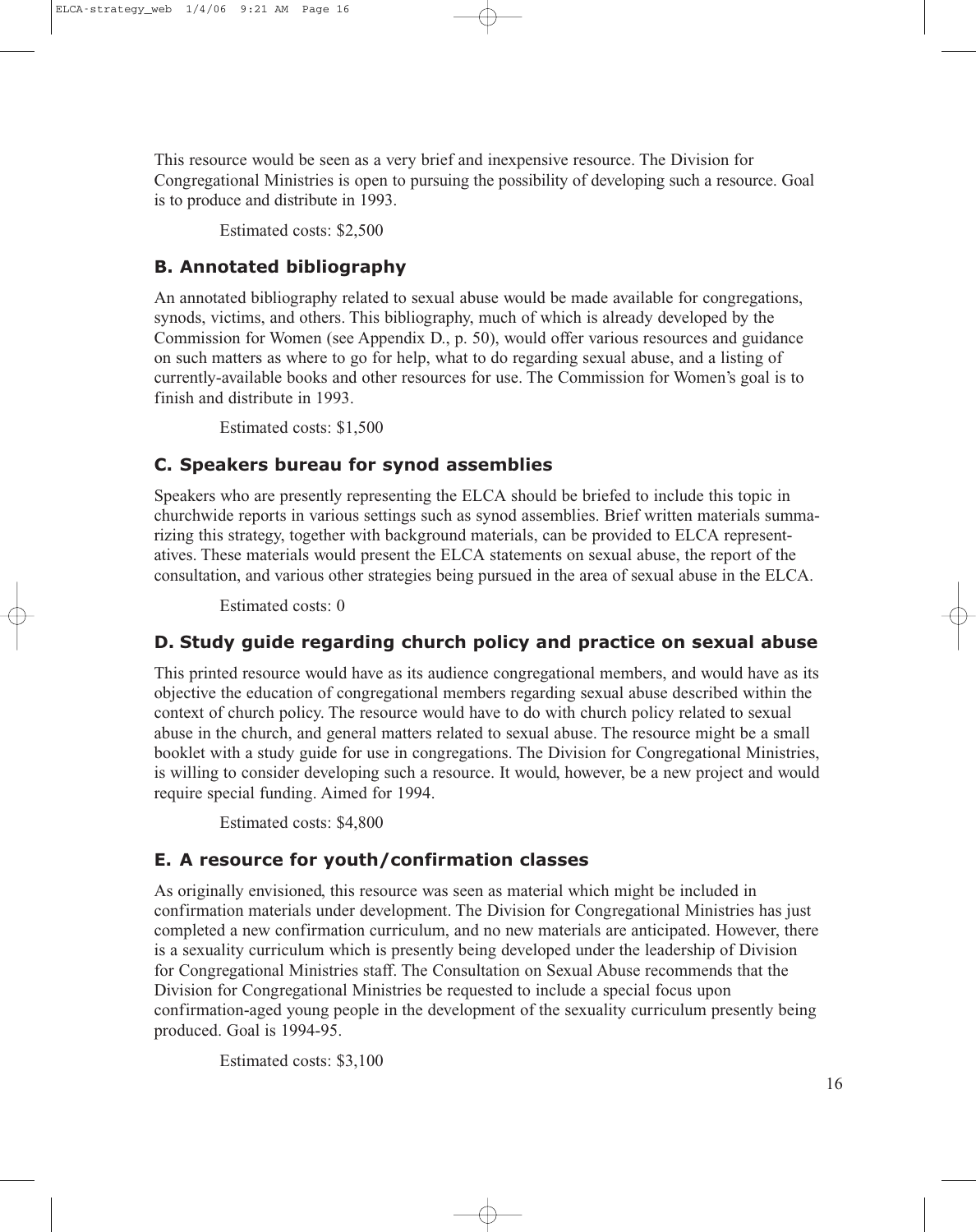### **F. Programmatic resource for congregational units of Women of the ELCA**

This material would be developed by Women of ELCA staff as a part of its 1994 Program Idea Book for use by congregational units of the organization. Writing and production of this resource would be managed from the existing budget of the organization, and would require no further approval or action. The Women of the ELCA have agreed to development and funding of this resource. Goal is 1994-95 Program Idea Book.

Estimated costs: \$3,000

### **Total resources for congregational study: \$12,900**

### **EDUCATION FOR SEMINARIANS**

**AUDIENCE:** All seminary students in all programs.

Implementation of this work will be carried out by the Division for Ministry through the Department for Theological Education, in close cooperation with the seminaries.

**PURPOSE:** To enable seminarians to understand what is involved in sexual abuse by clergy and other religious professionals and to help to ensure that they will not commit such infractions in their careers in the church; to provide information regarding power, authority, and boundary issues for clergy; to provide information related to the investigative and disciplinary processes of the church; to introduce issues related to the pastoral care of victims and the need not to revictimize complainants.

**TIME:** 1994 and thereafter

### **A. A component for incorporation into the seminary curriculum**

Possible approaches:

- 1. Introduce into agenda of meeting of seminary presidents and deans.
- 2. Survey seminaries to see what is being done already.
- 3. Invite two faculty members from each seminary to training events for synod staff. Provide special attention to them to help them plan intervention into seminary curricula.

Estimated costs: \$5,000

### **B. Printing resources explaining the policy of the ELCA**

To be made available to all students enrolled in ELCA seminaries, perhaps along with other material routinely provided as students enter seminary training.

Estimated costs: \$4,000

Seminaries may also wish to purchase audiovisual training and prevention resources from such groups as the Center for the Prevention of Sexual and Domestic Violence, the University of Wisconsin at Madison, or other sources (see Appendix D). Purchases such as these are not included in this budget.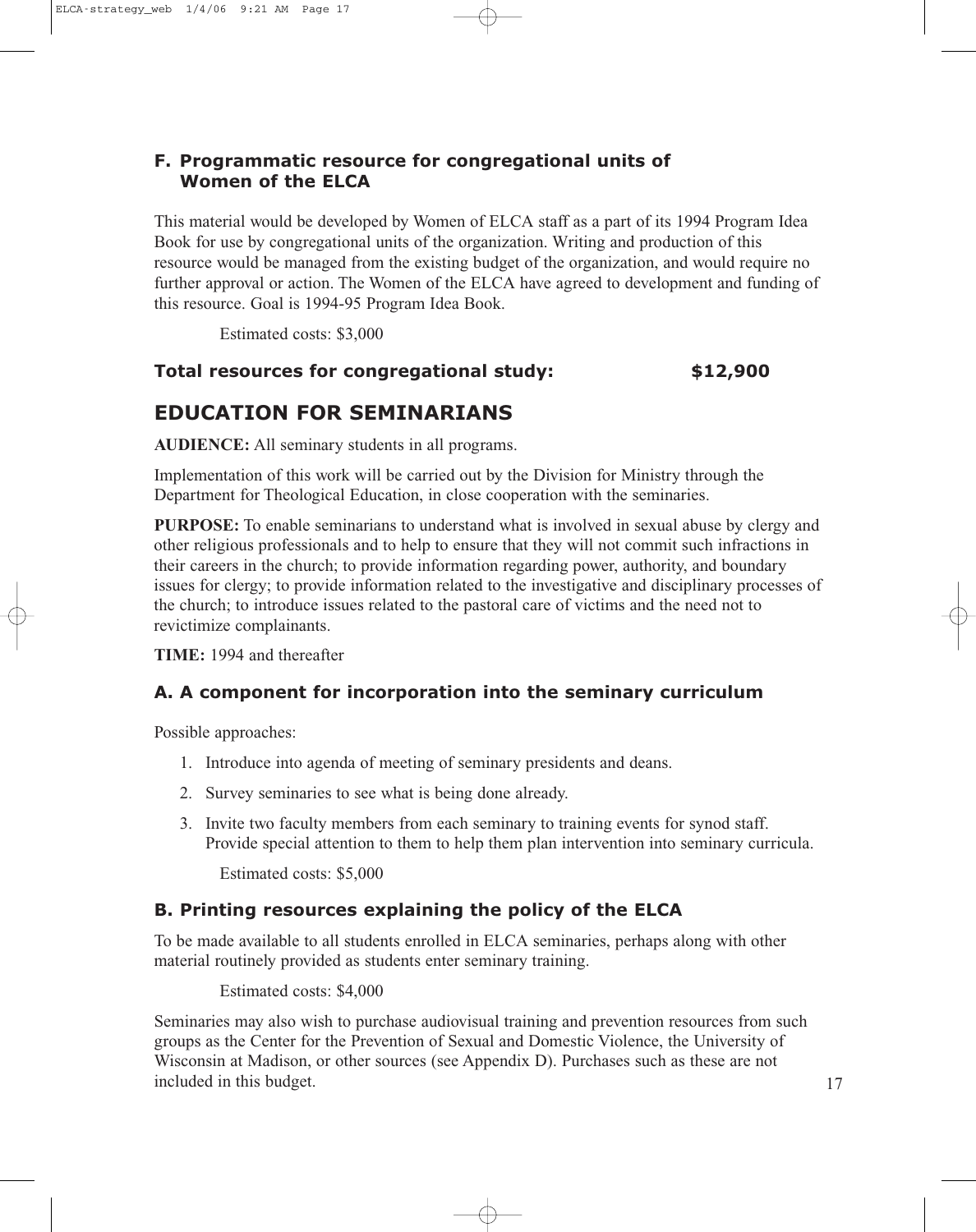## **CONTINUING EDUCATION FOR PASTORS**

**AUDIENCE:** All pastors on the roster of the ELCA currently serving a ministry of this church (13,000).

**PURPOSE:** To provide information regarding the dynamics of sexual abuse by pastors, and healthful alternatives to abusive behavior; to provide a basic understanding of the responses of the church to victims, perpetrators, and congregations, and the consequences of abuse.

Continuing education for pastors needs to be designed in close consultation with the synods, the Division for Ministry, and continuing education professionals and centers.

**TIME:** 1994-1996. It will not be feasible to get all the ELCA's active rostered clergy through a workshop in one year. These efforts should be timed from 1994 through 1996 (for instance, aiming at 1/3 each year).

Estimated Costs:

Training for trainers on prevention of sexual abuse by clergy: \$9,900

A convenient example of costs may be found in the training workshops of the Center for the Prevention of Sexual and Domestic Violence. (This example is not to be taken to mean that the ELCA exclusively recommends this Center's training.)

| 1 trainer                                                                                                                                                  |           |
|------------------------------------------------------------------------------------------------------------------------------------------------------------|-----------|
| per region, $\omega$ \$600 workshop fee<br>5,400                                                                                                           |           |
| travel $\omega$ \$500 each<br>4,500                                                                                                                        |           |
| Workshop $(9 a.m. - 3 p.m.)$ , organized by conferences, minimal costs<br>(a few handouts, coffee, doughnuts) for 13,000 clergy $\omega$ \$10 each 130,000 |           |
| Total continuing education costs:                                                                                                                          | \$139,900 |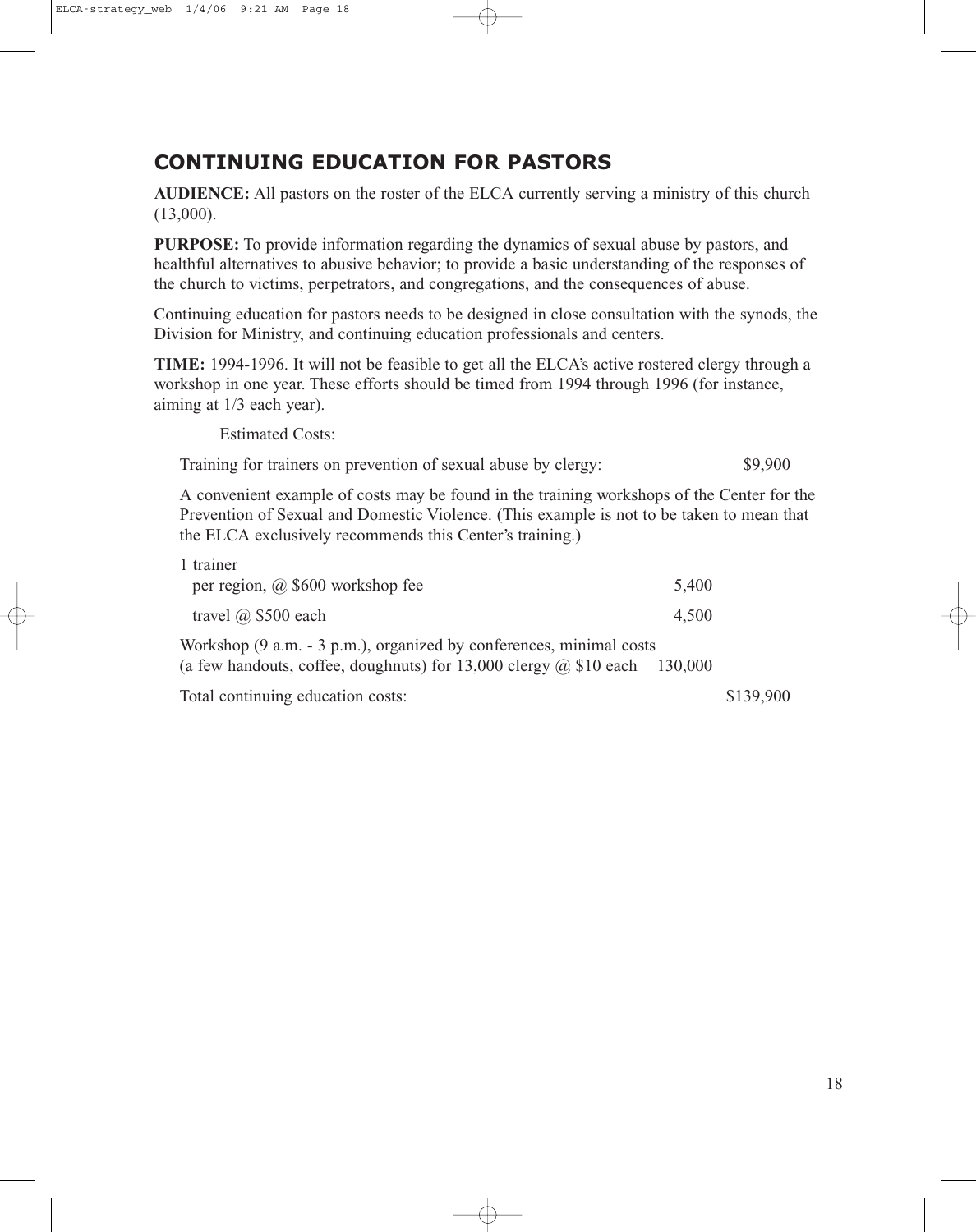## **EDUCATION, TRAINING AND PREVENTION BUDGET**

| Education Training, and Prevention total estimated costs: |        | \$272,050 |
|-----------------------------------------------------------|--------|-----------|
| Total cost spread over 4 years:<br>1993:                  |        | \$74,500  |
| Consultation with therapists                              | 6,000  |           |
| 1 training event, synod staff response                    | 54,600 |           |
| Training for 9 regional trainers for pastoral prevention  | 9,900  |           |
| Model statement for congregations                         | 2,500  |           |
| Annotated bibliography                                    | 1,200  |           |
| 1994:                                                     |        | \$57,133  |
| 1 day workshop, 1/3 ELCA pastors                          | 43,333 |           |
| Study guide for congregations                             | 4,800  |           |
| Consultation with seminary faculty                        | 5,000  |           |
| Seminary printed resource                                 | 4,000  |           |
| 1995:                                                     |        | \$97,083  |
| 1 day workshop, second 1/3 ELCA pastors                   | 43,333 |           |
| Follow-up training for synod designated staff             | 47,650 |           |
| Youth/confirmation resource                               | 3,100  |           |
| Women of the ELCA program book                            | 3,000  |           |
| 1996:                                                     |        | \$43,333  |
| 1 day workshop, third 1/3 ELCA pastors                    | 43,333 |           |
|                                                           |        |           |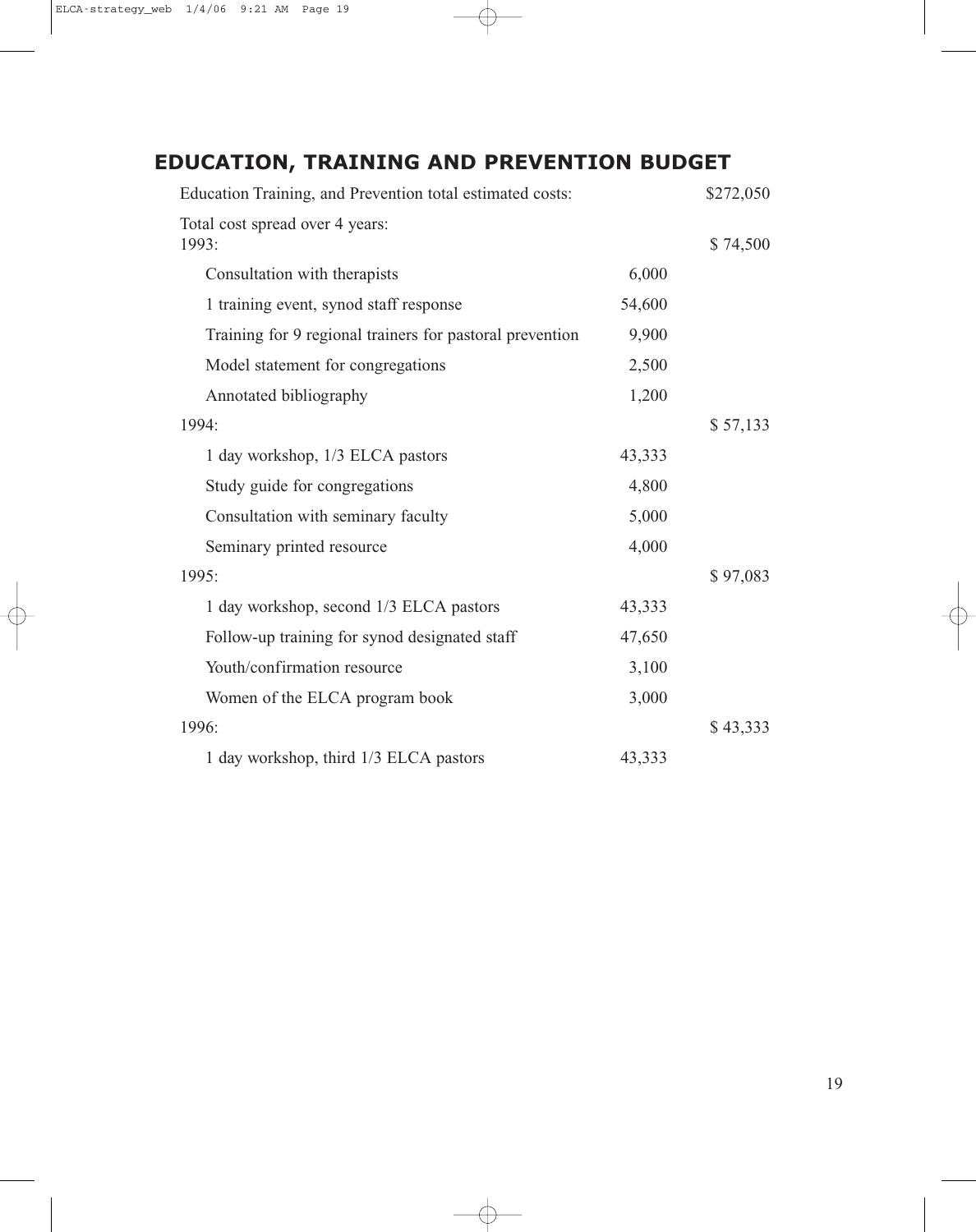## **IMPLEMENTING THE STRATEGY**

### **TOTAL BUDGET**

### **1. Estimated costs**

Response to Complaints:

| 1993 training event, synod staff                               | 76,200<br>S. |
|----------------------------------------------------------------|--------------|
| 1993 consultation of therapists                                | 6,000        |
| 1995 follow-up training, synod staff                           | 47,650       |
| Preliminary AAL grant for 1993 training event:                 | (21,600)     |
| Education, Training and Prevention:                            |              |
| resources for congregational study                             | 14,900       |
| resources for seminarians                                      | 9,000        |
| continuing education workshop for all pastors                  | 139,000      |
| Contribution from Women of the ELCA:                           | (3,000)      |
| Contract staff to coordinate start-up of the strategy, 1993-94 | 50,000       |
| TOTAL:                                                         | \$319,050    |

The total costs represent \$24 per clergy active in ministry in the ELCA.

A plan to finance this strategy needs to be developed. Some options to explore include:

A. searching for outside funding

- B. talking with synods about possibilities for sharing costs of the strategy
- C. folding some costs into the budget planning of church wide units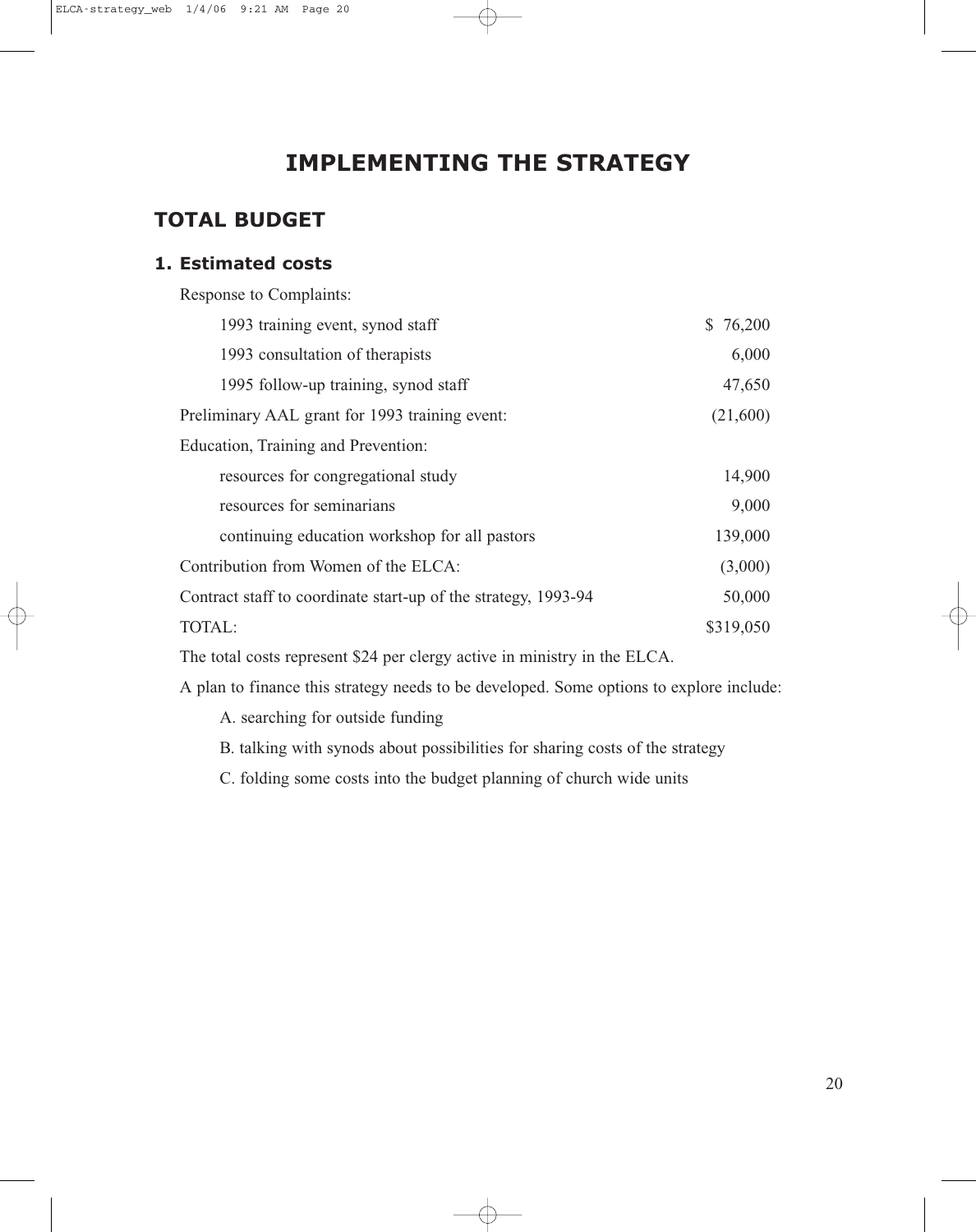| 1993-1996                                                |          |           |
|----------------------------------------------------------|----------|-----------|
| 1993:                                                    |          | \$121,100 |
| 1 training event, synod staff response                   | 76,200   |           |
| Consultation with therapists                             | 6,000    |           |
| Training for 9 regional trainers for pastoral prevention | 9,900    |           |
| Model statement for congregations                        | 2,500    |           |
| Annotated bibliography                                   | 1,500    |           |
| 1/2 year contract staff                                  | 25,000   |           |
| Preliminary AAL Grant for 1993 training event:           | (21,600) |           |
| 1994:                                                    |          | \$82,133  |
| 1 day workshop, 1/3 ELCA pastors                         | 43,333   |           |
| Study guide for congregations                            | 4,800    |           |
| Consultation with seminary faculty                       | 5,000    |           |
| Seminary printed resource                                | 4,000    |           |
| 1/2 year contract staff                                  | 25,000   |           |
| 1995:                                                    |          | \$97,083  |
| 1 day workshop, second 1/3 ELCA pastors                  | 43,333   |           |
| Follow-up training for synod designated staff            | 47,650   |           |
| Youth/confirmation resource                              | 3,100    |           |
| Women of the ELCA program booklet                        | 3,000    |           |
| Women of the ELCA contribution                           | (3,000)  |           |
| 1996:                                                    |          | \$43,333  |
| 1 day workshop, last 1/3 ELCA pastors                    | 43,333   |           |
| <b>TOTAL COSTS:</b>                                      |          | \$319,050 |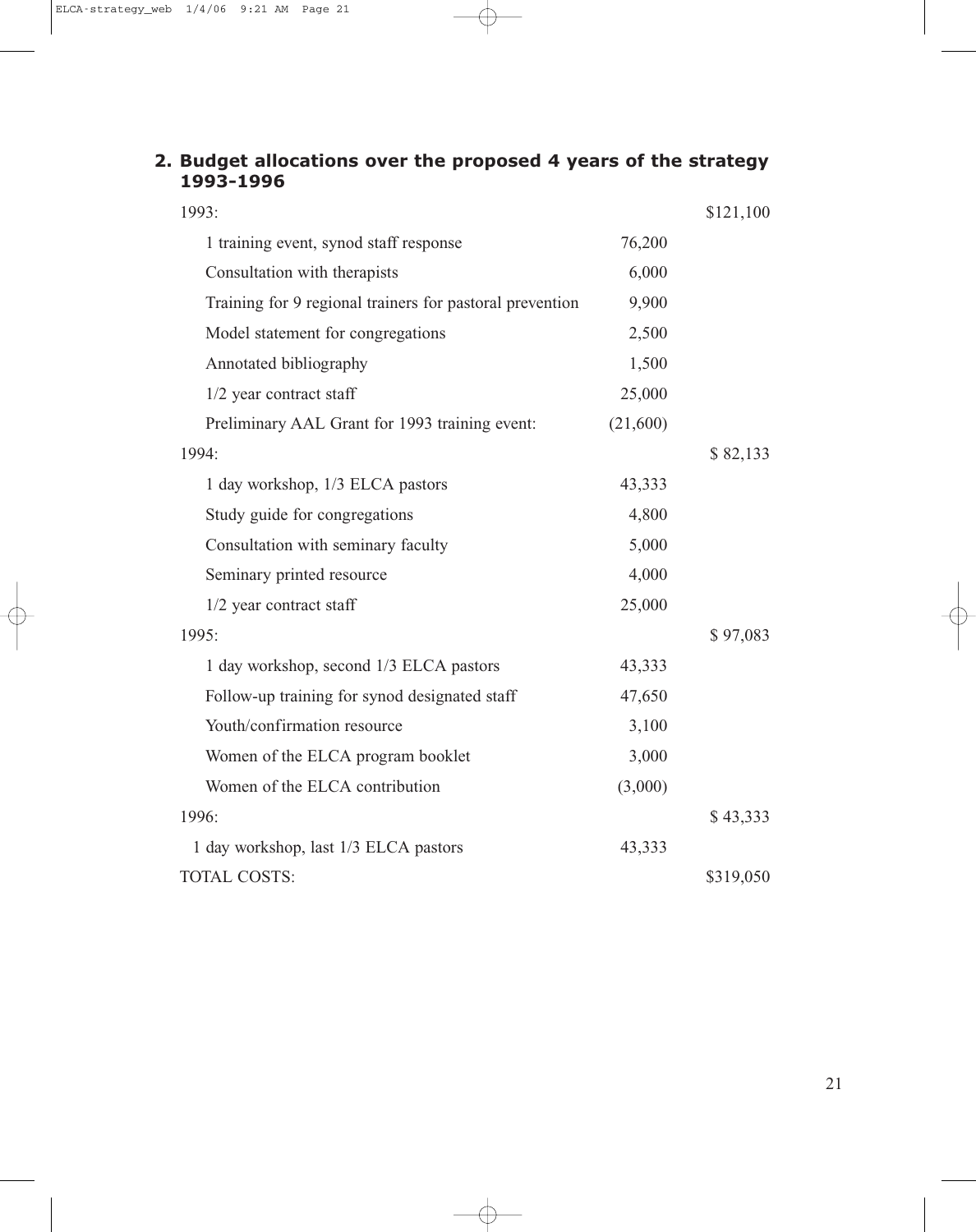### **3. Coordinating the strategy: staffing implications**

The proposed strategy is ambitious. It is a large task. Its urgency is also serious. The interdependence of many units and expressions of the church has been stressed in this strategy, especially with regard to the priority tasks of education, training, and prevention.

For these reasons, we recommend that a staff member or members be responsible for coordinating, initiating, and following through on the details of the strategy that is passed. That individual has to be provided with full authorization and resources to make a strategy happen among all the various expressions of the church.

The ELCA has experienced severe financial stress during the last few years. Hiring of churchwide staff has been frozen. Present staff have already received additional responsibilities. The working group does not want the important goals and recommendations of this strategy compromised by proposing work that requires utopian financing.

Creative options will need to be devised. One of these is the provision for hiring contract staff that is, a person whose job description is clearly defined in a focused way, whose contract is time-limited, and whose responsibility is to work with existing staff and resources.

### **4. Evaluating the strategy**

Some means needs to be designed to assure that the strategy is doing what it was designed to do and to correct where and when adjustments need to be made.

It may be important early on to design the means to gather information about the progress of the strategy, the appropriate standards for evaluating the progress of the strategy, and the appropriate group to consider these questions.

In addition, it is desirable that in 1996, at the end of the four-year timeline, some assessment be made of the state of the ELCA regarding sexual abuse in terms similar to those established by the Church Council when it authorized this working group: responding to complaints, healing the wounds, and preventing the occurrence of sexual abuse in the church.

Periodic reports to the Church Council may be occasions for making such assessments as these.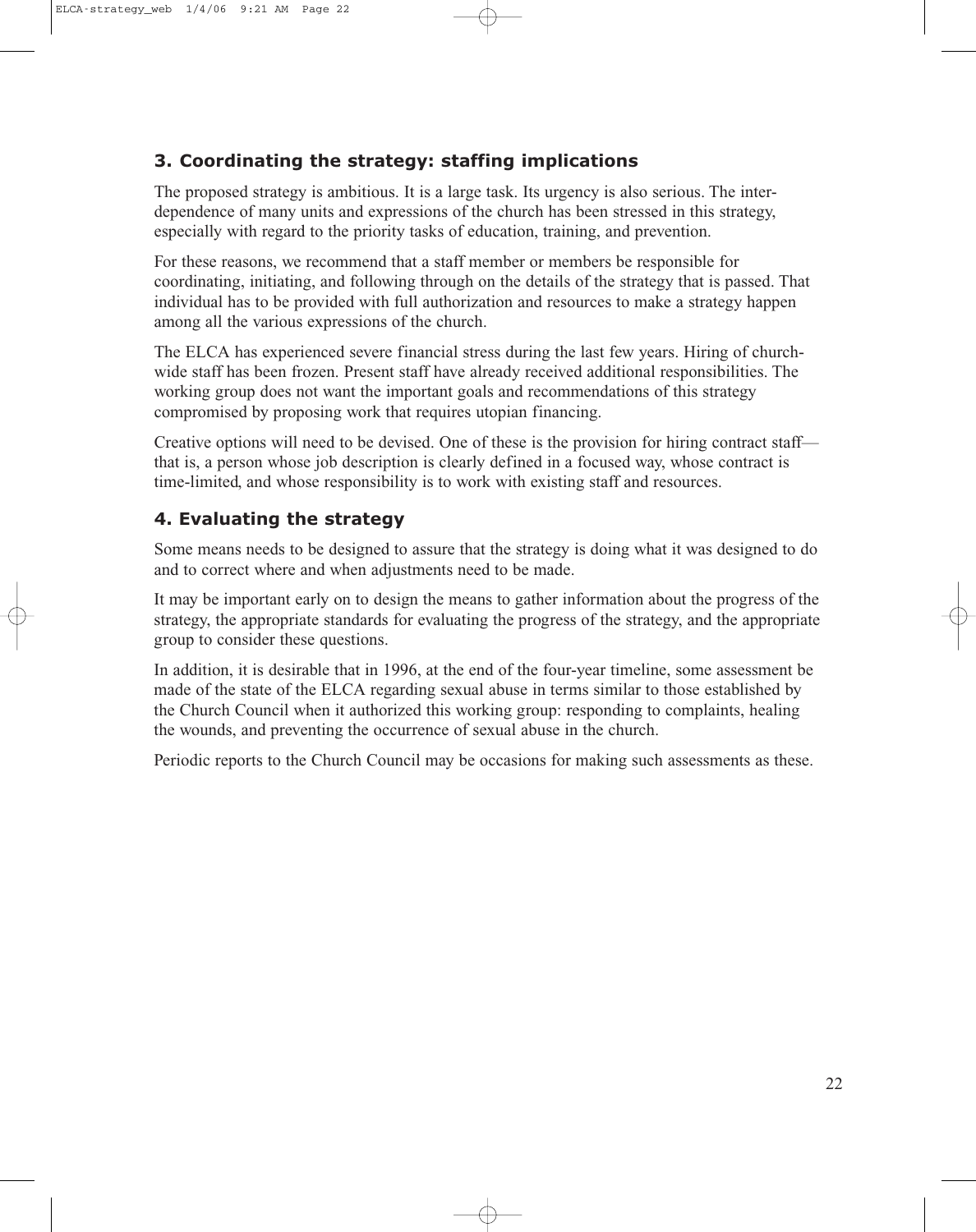## **APPENDIX A**

#### **FOR INFORMATION ONLY**

### **OPTIONS FOR IMPLEMENTING POLICY/PROCEDURES FOR DEALING WITH COMPLAINTS OF SEXUAL MISCONDUCT AGAINST CLERGY1**

All people are created by God in the divine image, and human sexuality is a gracious gift of God. The family of God is called to stand firmly and pastorally against all forms of abuse. Sexual abuse betrays God's creation, inflicts grievous suffering on the victims, and rends the fabric of the whole community of the people of God.

In 1989 at its first Churchwide Assembly the Evangelical Lutheran Church in America committed itself to be a "safe place for all persons" by working to eliminate sexual abuse. The assembly made it clear that this church will not tolerate any form of sexual abuse by any of its personnel. It called on each congregation and place of ministry to become such a "safe place."

In living out this understanding of the congregation as a "safe place," the role of the pastor is critical. The Evangelical Lutheran Church in America expects its ordained ministers to be diligent and faithful in the exercise of the ministry, with a life and conduct that are above reproach (ELCA 7.22). Because of the nature of the pastoral office and the dynamics of trust, confidentiality, intimacy and power that characterize a pastor's relationship with those she/he serves, sexual abuse can result in profound damage to individuals, to congregations, and to the church's ability to proclaim the Word of God's grace.

Thus, ordained ministers are subject to discipline for "conduct incompatible with the character of the ministerial office" (ELCA 20.21.01.b). Specifically, "in all matters of morality and personal ethics, this church expects its ordained ministers to be exemplary in conduct" (Definition and Guidelines for Discipline). In sexual matters, the following are the expectations of clergy: "The biblical understanding which this church affirms is that the normative setting for sexual intercourse is marriage. In keeping with this understanding, chastity before marriage and fidelity within marriage are the norm. Adultery, promiscuity, the sexual abuse of another, or the misuse of counseling relationships for sexual favors constitute conduct that is incompatible with the charter of the ministerial office" (Definition and Guidelines for Discipline).

Rostered persons in the ELCA include ordained clergy and associates in ministry. At this time, there are no uniform discipline procedures for associates in ministry. If the 1993 Churchwide Assembly accepts the recommendations of the Study of Ministry, references in this document to clergy will apply to associates in ministry as well.

To deal with complaints of sexual misconduct against non-rostered synod staff, synods ought to examine the procedures in this document (especially steps 1-4, 8, 9) and develop appropriate personnel policies in each synod.

For complaints against non-rostered employees of congregations, steps 1-4, 8, 9, can be used by congregations. Congregations may wish to consult the synod for advice.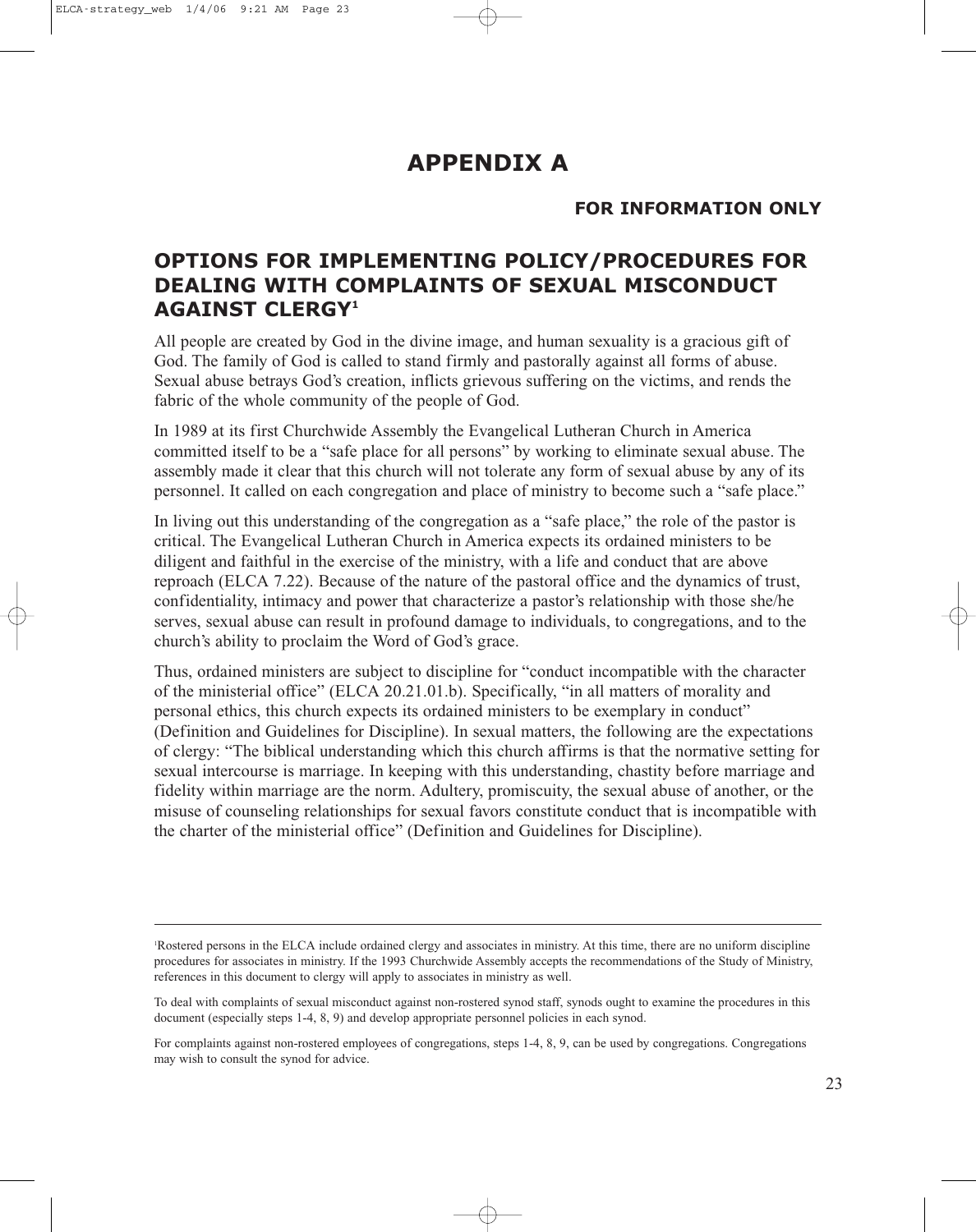As all pastors are rostered in individual synods, matters of potential discipline are the responsibility of synods. The bishop of each synod bears the responsibility for overseeing and administering the work of the synod and providing pastoral care and leadership for the synod's congregations and ordained ministers. The bishop's responsibilities include upholding the standards of conduct for ordained ministers in the synod and overseeing the ELCA's disciplinary process

within the synod. As the synod's pastor, the bishop also works to restore health and wholeness to all whose lives—individual and communal—have been affected by sexual misconduct by clergy.

In keeping with ELCA polity, the 1989 Churchwide Assembly called upon each synod to create policies and procedures to empower victims to report incidents of sexual abuse, provide healing for victims, and safeguard the rights of those accused. Since that time, several synods have developed such policies. All synods are now called upon to review existing policies and to develop new policies to deal compassionately and justly with allegations of sexual misconduct, and to establish an inviting and hospitable atmosphere for hearing complaints of sexual abuse by clergy.

The following recommendations build on the deepening experience in synods as this church strives to deal justly and pastorally with matters related to sexual abuse by clergy.

**\* The material in bold type** is offered to synods for guidance regarding essential elements of policy and procedure as each synod works to develop policies that reflect its specific circumstances and particular contexts for ministry.

State laws may significantly affect the shaping of synod policy, with significant differences from state to state about the definition of child sexual abuse, who are mandatory reporters of child sexual abuse, definitions of sexual offenses such as sexual exploitation by a counselor. It is therefore essential that each synod investigate its own state's laws on the many kinds of sexual offenses, and that the state laws be written specifically into the synod's policy and procedures.

\* The material that is in regular type is offered as suggestions and options to be considered and adapted as appropriate by any synod in its own particular policy.

These essential elements are set forth as a sequence of steps that would normally be followed in responding to a specific complaint. In applying any policy to a specific situation, some deviation in sequence may be appropriate.

#### **Step 1**

#### **Adequate Preparation**

**A synod is in the best position to receive and process a complaint if it is ready to do that. Being prepared to receive a complaint implies that the synod has policy and procedures in place and that a synod has established an inviting and hospitable atmosphere for hearing complaints of sexual abuse by clergy. In addition to an ongoing educational effort about sexual abuse, a synod needs to provide clear and well publicized information to congregations and related agencies, and institutions on how the synod will respond—and who, within the synod structure, should be contacted. Adequate preparation also implies an effort of theological reflection about sexual abuse in the church.**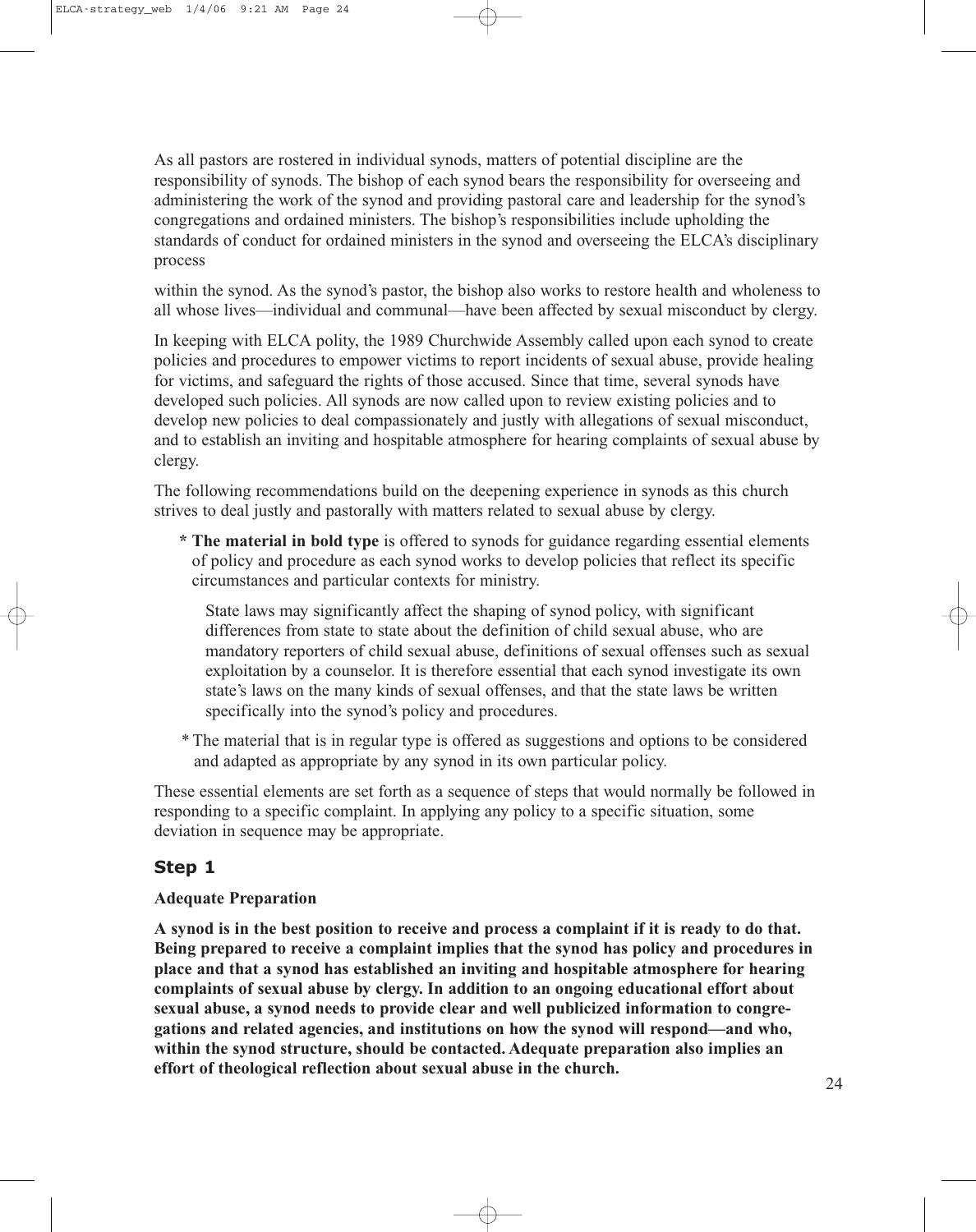Synods need to provide clear and well-publicized information to congregations and related agencies and institutions on how the synod will respond—and who, within the synod structure, should be contacted.

A fully developed educational strategy is developed elsewhere. Some options for providing a hospitable atmosphere may include:

- Informing all congregations of the synod of the church's perspective and the synod's policy and procedures, with a careful explanation of how they work. This may be done best at a plenary meeting of a synod assembly, with added workshops to answer questions and provide further information.
- Informing groups in the synod such as the Women of the ELCA, the Lutheran Youth Organization, Lutheran Men in Mission, the Lutheran social service agencies and camps.
- Creating special groups for receiving an initial complaint. There are several creative examples in synods:

The Minneapolis Synod and Saint Paul Area Synod employ an Ombudsteam of trained professionals (therapists, chaplains, sexual assault counselors, pastors) to receive complaints and make recommendations to synod staff.

The Southwestern Minnesota Synod has created a First Response Team of both laity and clergy whose only purpose is to hear a complaint and refer it to the appropriate synod staff member.

- Identifying and publicizing the names of individuals in your synod or nearby area with special expertise in dealing with sexual abuse. These resource people may conduct workshops, provide adult forums or serve as consultants to your synod processes.
- Scheduling an Awareness Sunday to highlight possible abuses, healing, and prevention in the congregations. Adult forums, Sunday School classes, prayers of the church, special bulletin inserts, sermons on the topic, special services of healing for individuals or communities, public announcements of whom to contact, could all be used.
- Giving the topic priority from appropriate synod committees, such as family life, education, youth, social ministry, inclusiveness, vocations committees. The synod newsletter can provide announcements from all these groups as well as reminders about whom to contact with a complaint.

### **Step 2**

#### **Initial Contact—First Response**

**Each bishop designates a qualified person (who may be the bishop) to hear fully and promptly the complainant's story, to assure the complainant that this church takes sexual abuse by clergy seriously, to provide information about the synodical procedure and to respond with pastoral concern to the complainant.**

The following options may be useful suggestions for your synod's procedures.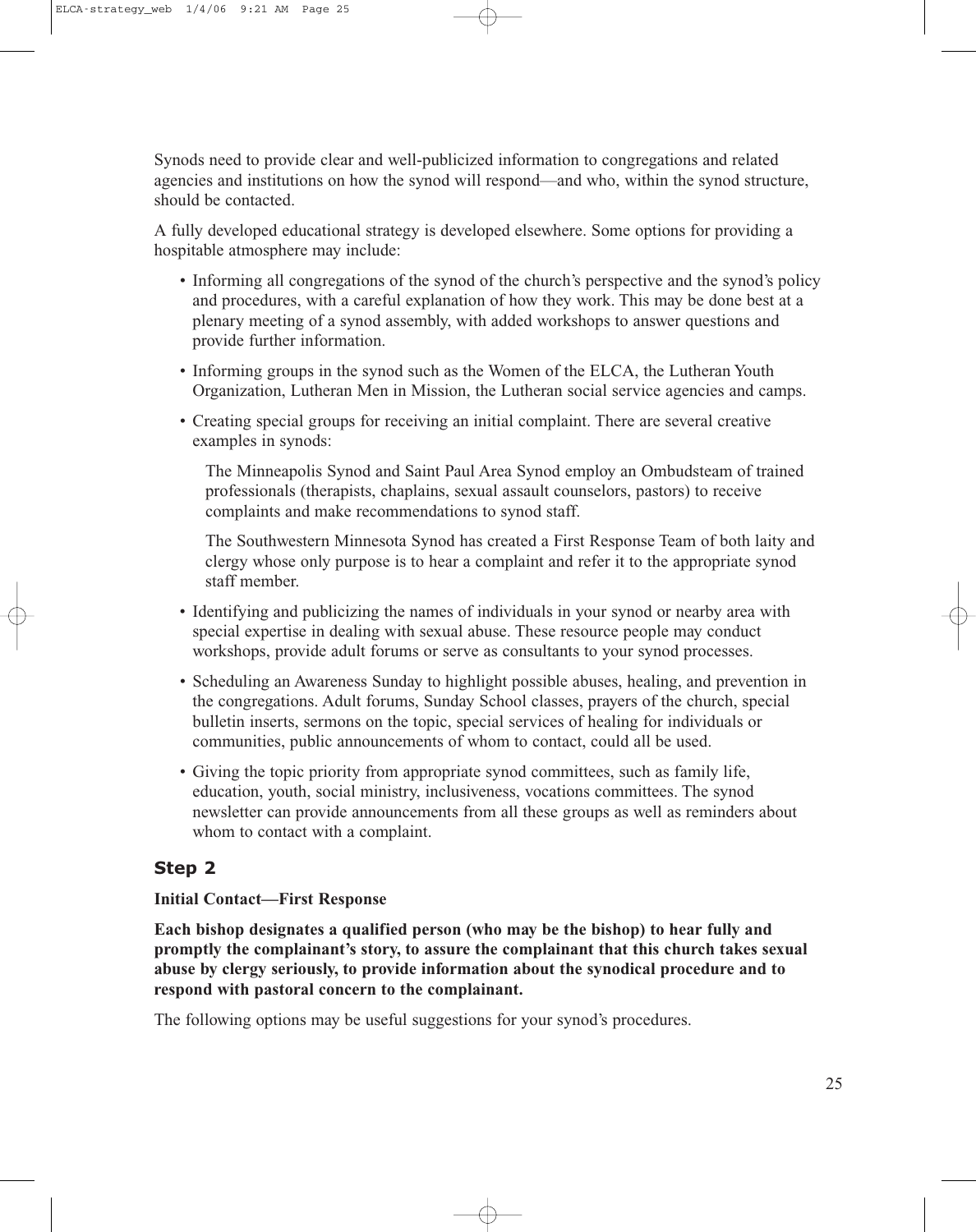#### **Appointment of a designated person**

Each synod needs at least one designated person qualified to be the case manager for complaints of sexual abuse by clergy and authorized to provide oversight of the handling of a complaint from start to finish. This coordinated case management ensures that conditions are in place for fair, consistent, timely and appropriate responses to complaints.

Who should be designated? There are many possibilities. Some of these include:

- the bishop may prefer to handle all such complaints
- an assistant to the bishop may be designated

In synods without staff other than the bishop, or with few available resources, other options may be useful:

- a trained person from a near-by synod, such as a synod assistant, may be borrowed to deal with sexual abuse complaints.
- a therapist or other professional in the field of sexual abuse may be designated as the synod's contact person and case manager.

What does "qualified" mean? Once again, several possibilities exist at the present time.

- Some bishops and synod staff have received a baptism by fire. Sharing their experiences with others can be a source of learning for the church. Asking the advice and experience of these resource persons is already common. The church affirms with gratitude this way of learning.
- The ecumenical Center for the Prevention of Sexual and Domestic Violence, Seattle, Washington, offers many training sessions specifically related to sexual abuse by clergy.
- The training at many rape crisis centers and battered women's shelters may provide a local foundation for the awareness and skills needed. In some areas, state, county, and municipal agencies may provide training sessions specific to the dynamics of sexual abuse.
- In some areas, training for advocates in cases of clergy sexual misconduct may bring together secular and religious professionals to provide basic information and skillbuilding. The Minnesota Council of Churches is an example.
- The ELCA General Counsel and the Commission for Women may provide assistance upon request.
- A synod, group of synods, or a region, may wish to design a special training program for its unique concerns.

#### **Hear the Complainant's Story**

The bishop or her/his designated representative should understand the dynamics of sexual abuse, the healing needs of victims, and the process for investigation/discipline. It is important that synods avoid revictimization of the complainant, keep to a minimum the number of times a victim needs to repeat her/his story, and carry out the interview process in a way that lessens fear and anxiety. It is important that complainants not feel blamed,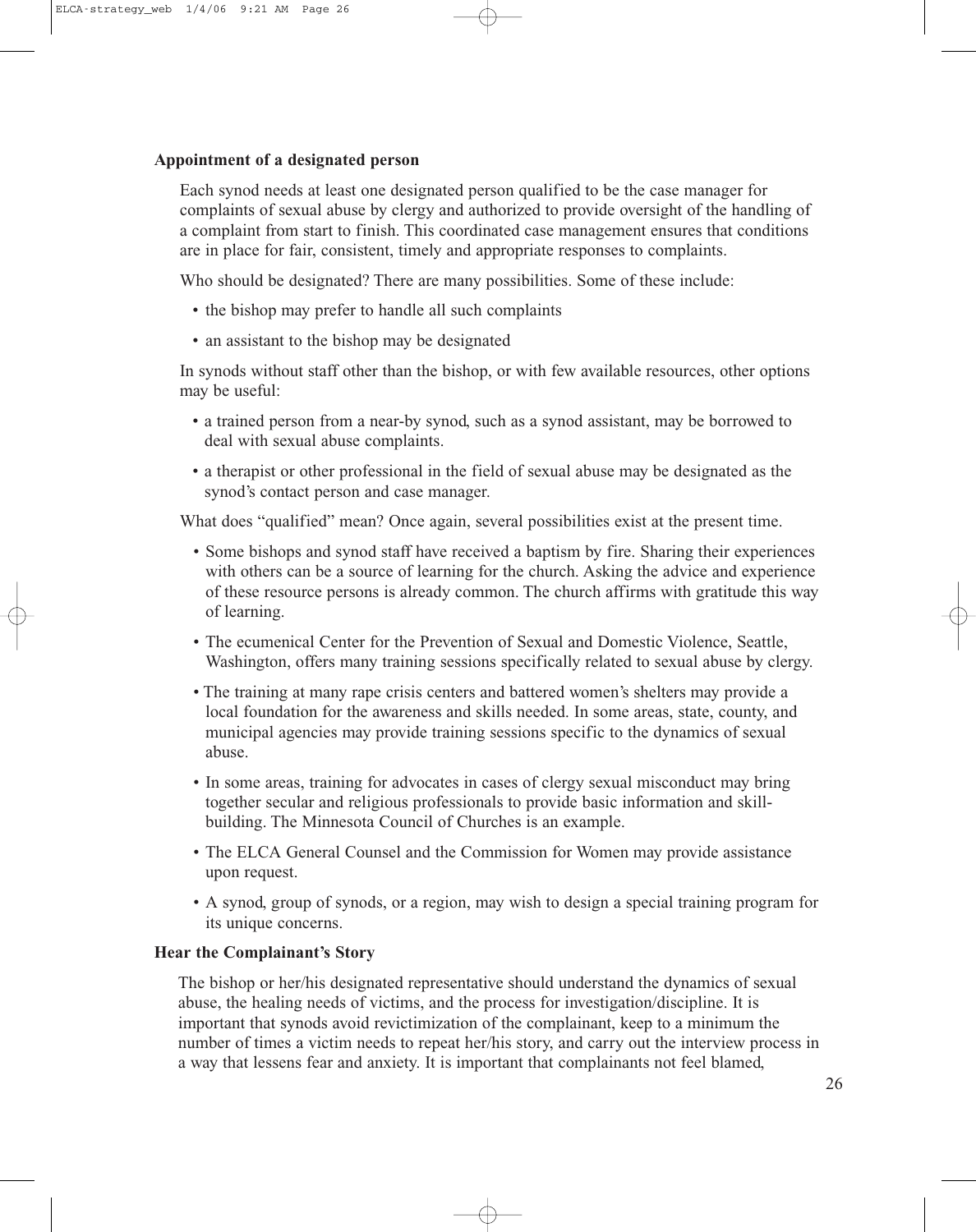shamed, or punished by representatives of the church. More than one meeting may be necessary to establish the trust and rapport necessary for a full and frank discussion of the allegations and their implications.

Hearing the complainant's story is both the first step in pastoral care and also the first step in an investigation. It is helpful to assess the complainant's emotional state at a first meeting. Some have never disclosed to anyone before, or only to one other person. The readiness of these individuals to share fully may be very different from those who have been in therapy for some time before disclosing to a representative of the church.

The initial response is full attention. When the complainant is comfortable with the idea, detailed notes on the story should be taken. It is important that there be an accurate recording of the reported information. Detailed notes can be useful both for respectful pastoral care of each individual and for accuracy in potential discipline proceedings. When there are multiple complainants, it can be confusing if notes are not available. These records should include, as is possible,:

- a description of the sexual behavior(s) involved, as specifically as possible;
- the status or position of the pastor involved (e.g., pastor of a congregation, youth minister, pastoral counselor);
- the date(s) of the behavior(s) alleged;
- the status of the complainant at the time of the incident(s) (e.g., member of the congregation, employee of the congregation, member of youth group; whether the complainant was in counseling with the pastor in question when the sexual activity took place);
- the age of the complainant at the time of the incident(s) described;
- the consequences or aftermath for the complainant (e.g., leaving the congregation, spiritual and emotional crises, therapy);
- information about others who may have experienced similar abuse or may have witnessed the alleged abuse.

It is useful to invite complainants to initial these notes when the interview is over, to signal an agreement that the notes represent a fair and complete account of the information that has been given.

If the complainant is a minor, or was a minor at the time of the sexual abuse: Many states mandate reporting on the part of certain professionals. In some states clergy are exempt from mandatory reporting. Write that state requirement into your policy, including the specific agency to which the report must be submitted.

The church's call to care for victims has strong implications. Almost all professionals in the field of child sexual abuse are convinced that reporting complaints of child sexual abuse is a strong ethical obligation. Individuals and organizations like churches are helpless to stop child sexual abuse without using protective services. While there may be doubt in some communities about the ability of these agencies to perform perfectly in every case, that does not alleviate the moral responsibility to report. It is important to clarify the value of reporting the incident(s) before receiving a report from a minor.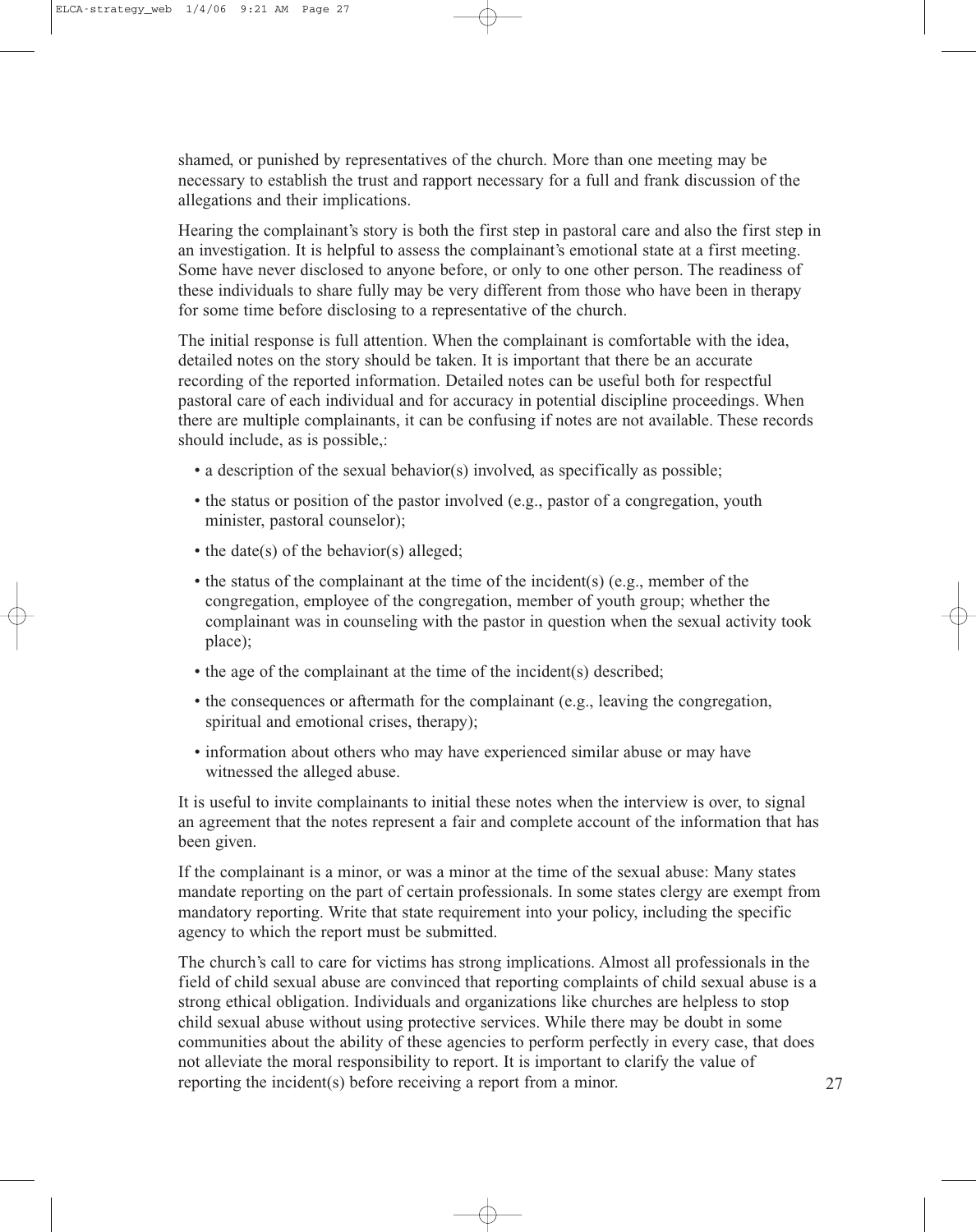(It may be important to get to know the professionals in the social service agencies in each synod as part of the education and training of staff.)

It is extremely important to inform the complainant of the intention to report to a state agency. It may also be important to encourage and empower the complainant to make the report themselves. If the complainant can make this report, this is ideal. However, it may be extremely difficult for a child victim or a family member of a child victim to report themselves. They may actually wish that someone else would report—after all, they have disclosed to you, and by doing so they asked for help.

This may not be comfortable for individuals who have not had experience doing so. Some examples of ways to approach this conversation include:

- "I am required by law (or the ethics of my profession) to report this to the authorities. I would prefer you to do that. Here is the phone number and the name of a social worker I know and trust. I will make a follow-up call to discharge my responsibility."
- "We want you to be safe, but we cannot make that happen by ourselves. We need help from the agencies that have the power to make this stop."

After the call to the authorities, a second call needs to be made back to the complainant. "I have made the call. State law says that within 24 hours, there will be an investigation opened. I'm here for you."

#### **Clarify the Church's Position on Sexual Abuse**

The person hearing the complaint states the stance of the church on matters of sexual abuse, assures the complainant that the concern has been heard and that there will be an investigation into the complaint.

The most important concerns here are pastoral. It may be extremely important to say:

- We take your complaint very seriously.
- I am sorry to hear what you have been through.
- We are sorry that you have this story to tell.

Avoid making statements that assume motives, suggest action, or imply a conclusion or verdict on your part without the benefit of an investigation. Avoid saying things like this:

- I'm sure she/he meant no harm.
- Surely you misinterpreted.
- That kind of behavior was acceptable in the old days so we have to make allowances.
- She/he has needs too.
- Can't you forgive and forget?
- What did you do to bring this on?
- It takes two to tango.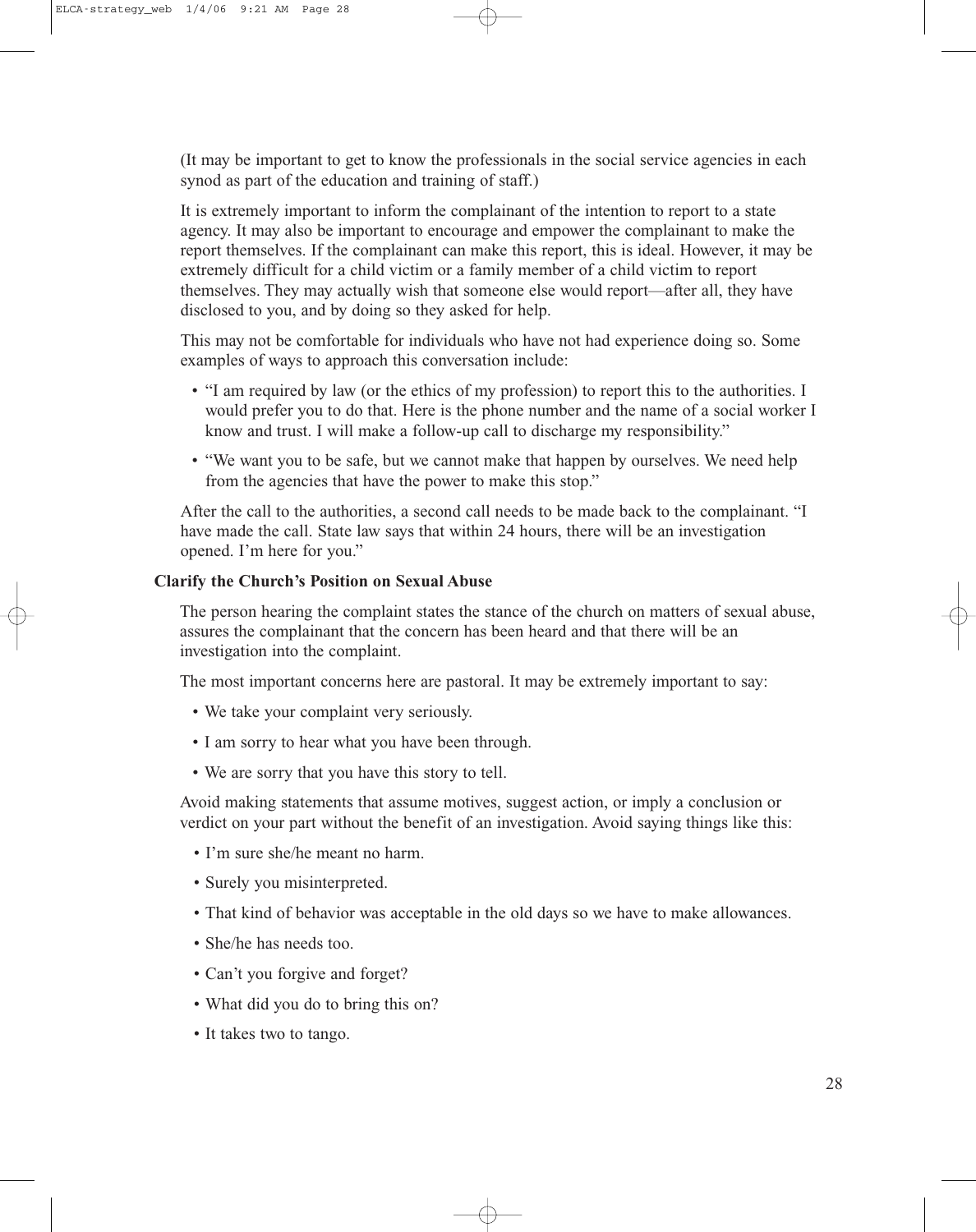These kinds of statements will be taken to mean that the church's stance is to identify with the pastor in question and not with the complainant. And while the church's stance includes care and responsibility toward alleged abusers (see step 4 below), this is not the time to express them.

#### **Provide information to the complainant about synodical procedure**

The bishop or designated staff informs complainants about:

- the synodical process for dealing with matters of sexual misconduct by clergy.
	- **-** It helps to have a written outline of the procedure to give to the complainant as well as to go through the process orally.
- information on issues relating to confidentiality and its limits.
	- **-** If designated staff hear the report, they need to be clear that they will report the substance of the complaint to the bishop.
	- **-** Anyone hearing a complaint may find it advisable to be clear that they will not release the complainant's identity to the pastor in question, the congregation, the media, or anyone else (unless there is a minor involved, see above).
	- **-** In cases with multiple complainants, some may wish to be put in touch with other complainants. Usually legal staff will discourage this until after a disciplinary process is done or the pastor in question resigns from the roster. After this point, always explain the circumstances carefully and ask permission of each complainant before putting them in touch with each other.
- projected timeline for dealing with this specific complaint. Two slightly separate points need to be considered here:
	- **-** the approximate dates or schedule for activities related to the procedure;
	- **-** a commitment to keep the complainant informed on a regular basis. (For instance, promptly after each step of the process; on a weekly basis, etc.)

Encourage people to ask any questions they have now, or at any later time.

#### **Express pastoral concern for the needs of the complainant**

The bishop or designated staff responds with pastoral concern to the wants/needs of the complainant and discusses options.

"What do you want to have happen?" may be a useful question. Listen carefully to the response, as it may guide subsequent steps. On the other hand, complainants may not always know right away just what they want. Sometimes they are not familiar enough with the church to know what options might be possible. Asking at more than one point in the process may be helpful. Asking clarifying questions can help a complainant to formulate their wants and needs. It is particularly important to give people permission to know they have a right to wants and needs in the church's processes, for there will also be parts of the process when people are constrained.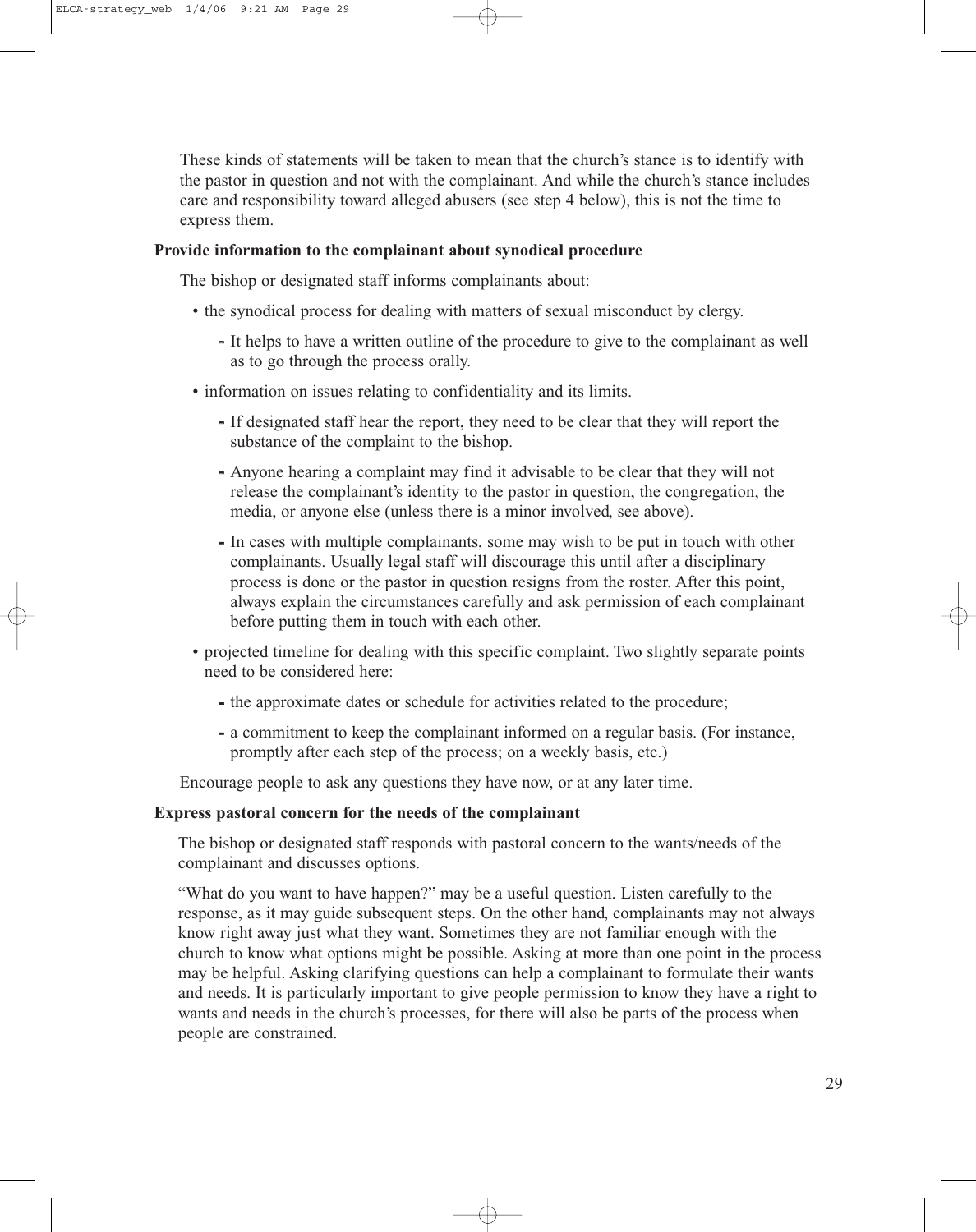You may wish to suggest options that the complainant has not thought of before. Some complainants are in shock because they have only recently realized what happened to them; others do not understand the specific ways the church works.

Some needs of complainants which require pastoral concern include:

- a desire to know that the church cares about them
- a desire that someone from the church apologizes or expresses regret about what has happened to them
- a desire that the pastor stop doing what she or he is doing to members
- a desire to prevent others from being victimized as they were
- a desire to confront the sexually abusive pastor and explain just exactly what damage the complainant experienced
- a desire to heal from the sexual abuse experienced, possibly including therapy
- a desire to have therapy costs reimbursed or shared by the church
- a desire to see justice done
- a desire to see established policies and procedures be implemented, or implemented in a fair and consistent way
- a desire to have the abusive pastor educated, punished, or removed from the ministry
- a desire to find a representative of the church who understands and will act
- a desire for spiritual healing; answering of spiritual or theological questions or crises that have resulted from the abuse
- a desire that the promises of the gospel be kept, and/or that sin be acknowledged and repented
- a desire for revenge
- and many others

Complainants' desires are not always realistic. It is frequent for complainants to say that they do not want the offending pastor removed from the ministry. You may have to inform them, gently, that this is up to the bishop to decide after a full investigation.

#### **Step 3**

#### **Initial Investigation of the Complaint**

**The bishop (together with such individuals as the bishop designates) engages in an initial review of the complaint to determine what additional investigation is necessary, whether there may be additional complainants, how the complaining witness's story can be best documented, whether state law may have implications for the process, whether other synods need to be involved, how the complainant's story may be corroborated, whether immediate intervention with the pastor in question is necessary, and like matters. At the**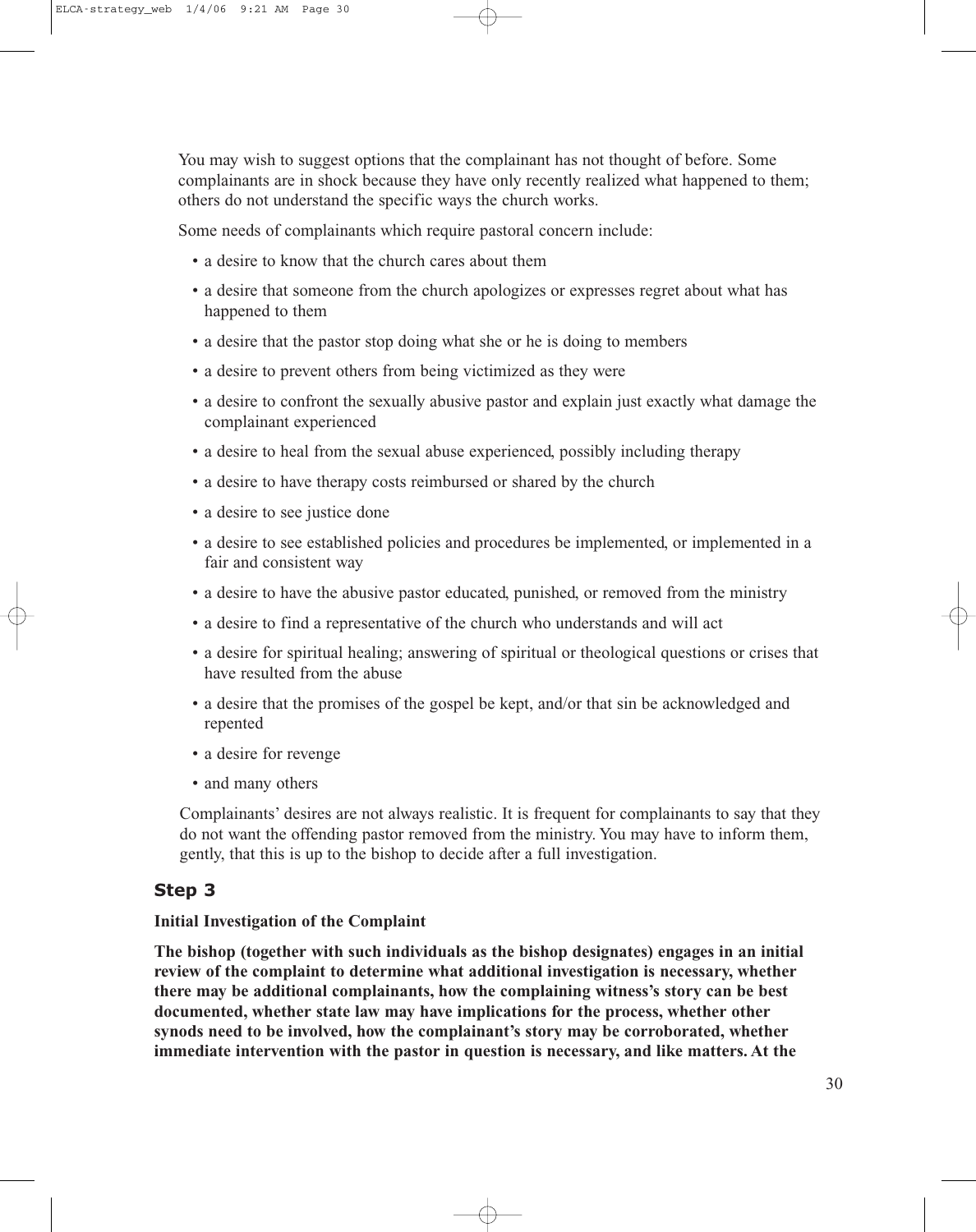#### **same time the bishop should determine how to provide for the pastoral care and the needs of the complainant. A complainant has a right to an advocate of her/his choosing at all meetings.**

The following issues may be important considerations at an early stage in the process, depending on the scope and severity of the complaint:

#### **Initial issues for decision and action**

Immediate action. Many complaints concern behavior in the past, even long ago. This may change as more people become aware of the stance of the church and the way to make complaints.

If the behavior is current, a plan for immediate intervention may be required to interrupt the abusive behavior. Sometimes this may involve a legal action (such as reporting the sexual abuse of a minor to the authorities), or an immediate temporary suspension of the pastor by the bishop.

Jurisdiction. The bishop of the synod where the pastor in question is currently rostered has jurisdiction over the handling of the case. Complications may arise where either or both the complainant and the pastor in question have moved from synod to synod in the time since the alleged abuse occurred. In cases where more than one synod is involved, it is assumed that there will be free and full cooperation with the bishop who has jurisdiction. It is also assumed that there will be assistance with costs and with pastoral care.

In cases where more than one synod is involved, it is important to ascertain jurisdiction for dealing with the complaint and to make necessary contact with the bishops of all synods involved in order to determine responsibilities, share information, and provide for coordination of efforts.

When the complainant resides or reports in another synod than the pastor in question, there are choices. Some synods prefer to pass the complainant along immediately to the synod with jurisdiction. Others may be willing to listen to the complainant's story and provide for the pastoral care needs of the complainant. In this case it needs to be explained promptly that all this information needs to be passed along immediately to the synod with jurisdiction over the pastor in question.

The involvement of several synods may be of particular concern with regard to money and the costs of the case involved. No single item so stands out among the variations between synods as the different resources of money and people which are available. It is essential that there be fairness in sharing the costs associated with a particular complaint, and that bishops negotiate the sharing of costs with each other in a fair and equitable manner.

State Law. In cases where the victim is (was) a child at the time of the abuse, comply with state law in the reporting of the allegation to the proper civil authority in the state in which the offense occurred.

Legal Counsel. Depending upon the severity of the complaint, consult with legal counsel.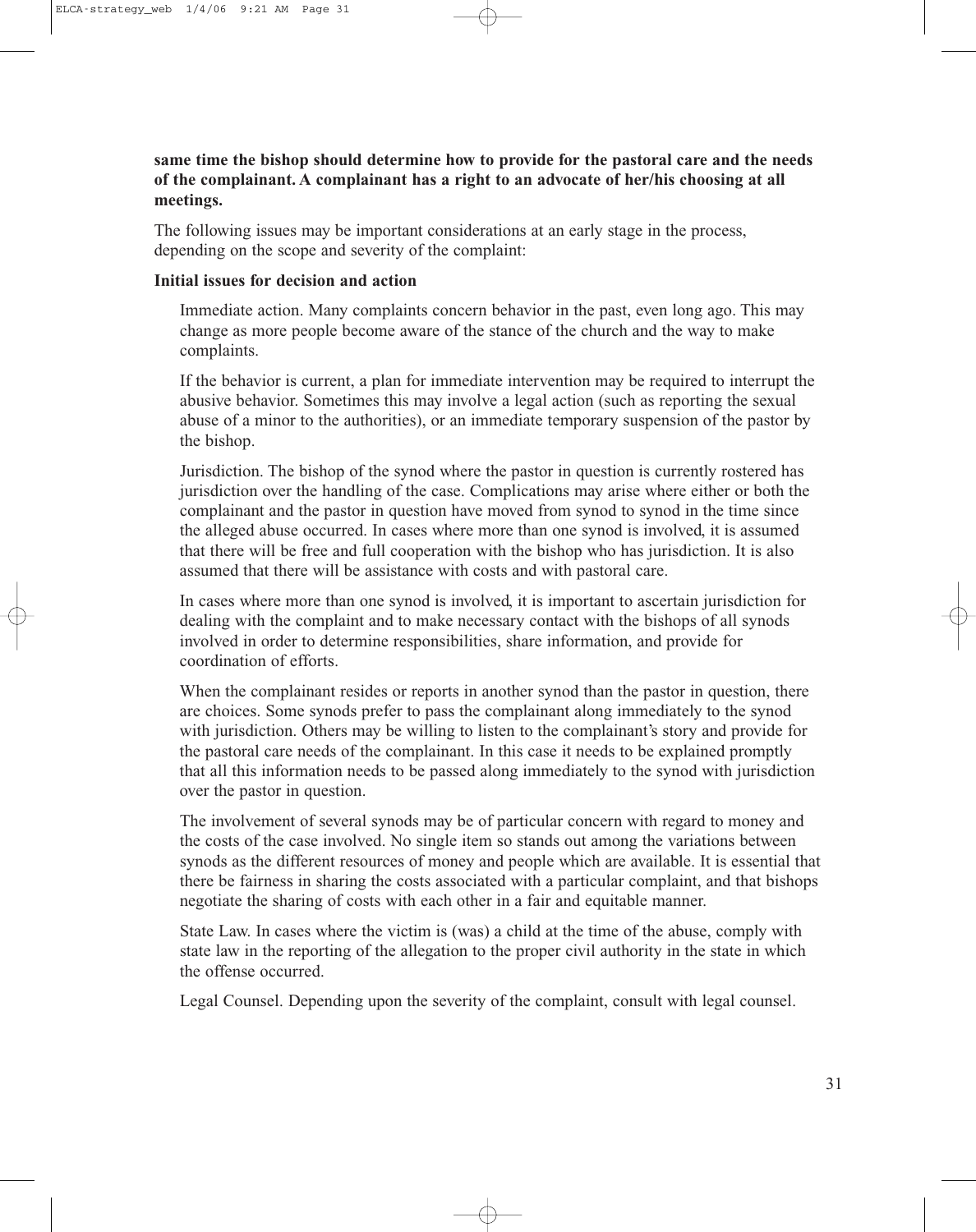#### **Further investigation**

Further investigation will be needed in most instances. The following should be considered:

Seeking additional information. Allow sufficient time for an efficient investigation. (Within five business days is reasonable for an investigation to begin.) Staff have to balance, on the one hand, the need for a thorough investigation, which may take time, with the need of the complainant for a response.

In some cases with many complainants, investigators may be overwhelmed by the number and scope of the abusive behaviors. All victims do not have to be complainants in order for the bishop to act decisively and fairly. Bishops need enough evidence to have reason to move to the next step (a conversation with the pastor in question). Bishops differ in the cautiousness and thoroughness with which they prepare for a conversation with the pastor in question. Especially where there are multiple complainants, it may be unnecessary to document every possible complaining witness.

The specifics of the complaint provide statements of alleged fact that may allow an investigation to find corroborating information. If the complaint asserts that sexual contact occurred in a motel, for instance, there may be records available which can cast light upon the complaint.

Determine other sources of information to verify, corroborate or disprove the allegation. Sources and trails for additional information may be virtually infinite. The facts as they are alleged suggest the best lines of investigation and discovery. Follow the clues provided by the complainant and consult the synod lawyer.

This may include seeking information from other people:

- the complainant may have some basis for identifying other possible victims;
- former bishops who previously presided over synods where the pastor in question has served, including bishops of predecessor church bodies;
- subsequent pastors of the congregation where the abuse occurred may have heard of something that bears on the previous pastor's conduct;
- should pastoral confidentiality be invoked, the investigator may ask the pastor to request those members with such specific knowledge to contact immediately the bishop with jurisdiction;
- in multiple staff situations, other staff who served with the pastor in question may know of others with similar experiences;
- synod staff from the time of the abuse may sometimes know other members of the congregation with whom to inquire.

In each case decisions about trust and confidentiality are of the highest importance. The highly confidential nature of the inquiry should always be stressed.

Decisions about the presentation of evidence need to be made. If the unfolding investigation suggests that the complaint is trustworthy and that the process may involve a decision about a disciplinary process, how the evidence is to be preserved and presented may require decisions.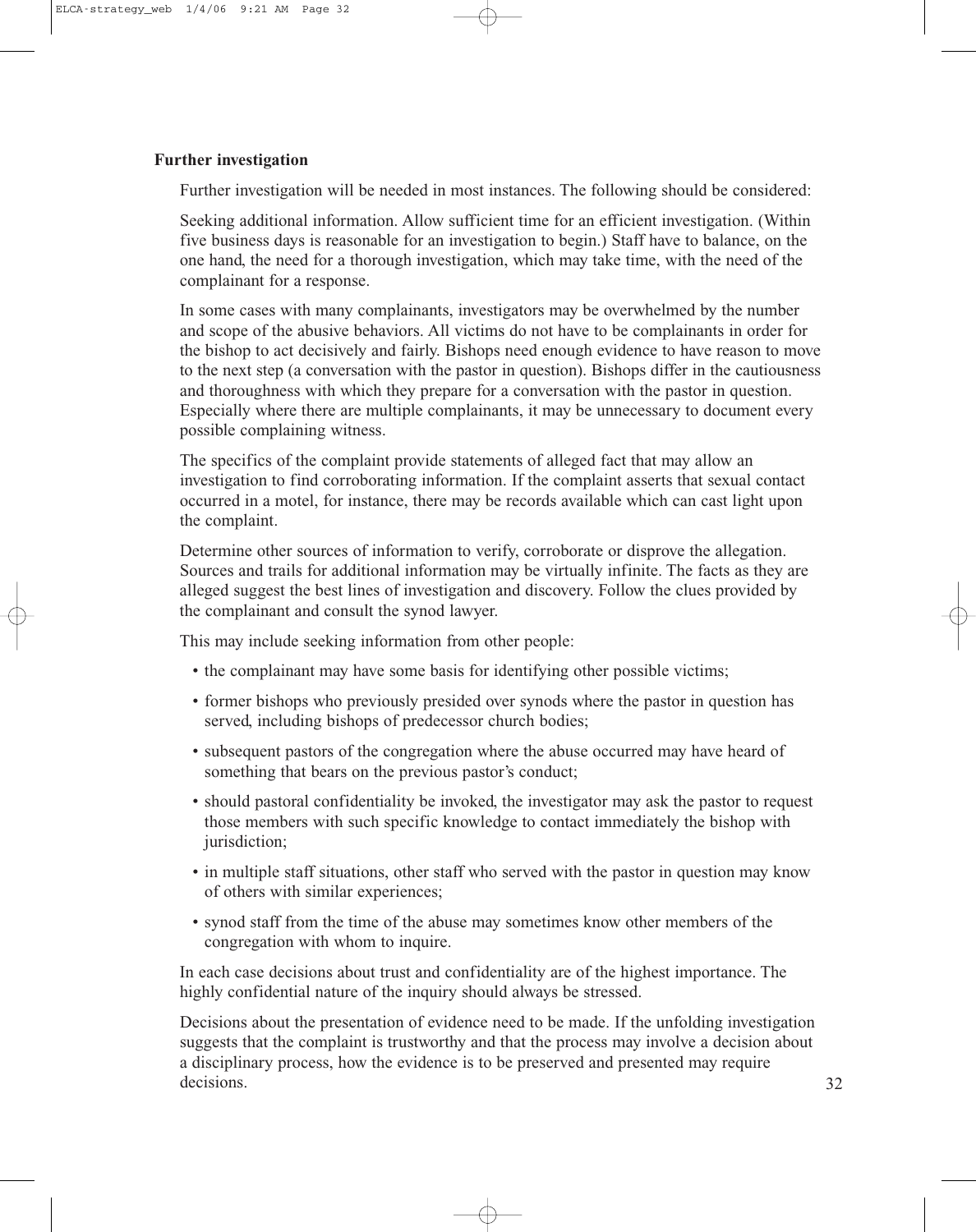Some synods require a sworn affidavit. An affidavit is a written statement of the facts signed and sworn to by the complainant before a notary public. Others require only a written and signed statement in the complainant's own words. Here are some considerations on either side of the case:

Affidavit(s). If the bishop believes the allegations are credible, secure an affidavit from the initial complainant and, subsequently, from all others who come forth with allegations of abuse. Explain the limited use of the affidavit to the complainant. Clarify that there may be a hearing as part of the discipline process and seek agreement of the victim(s) to testify.

Signing an affidavit documenting allegations of sexual misconduct is beneficial to both the individual and to the synod. From the standpoint of the individual, the process of reviewing the allegation in print may help her/him confront and deal with a difficult series of events. From the standpoint of the synod, the process of preparing and signing an affidavit helps highlight the serious nature of the process and thus provides for the accuracy and completeness of the information. The existence of one or more affidavits is beneficial in the defense of any claim that an accused pastor might assert in civil court that the synod had somehow acted inappropriately in taking disciplinary action.

The affidavit is not intended to be made available to anyone other than the synod's attorney, the bishop and the bishop's staff. The ELCA's disciplinary procedures, unlike civil litigation, do not provide for pretrial discovery, so the affidavit itself will not ordinarily be presented to either the consultation or advisory panel or the Committee on Discipline. The affidavit will not be voluntarily disclosed to the pastor, the pastor's attorney, or the pastor's congregation. The affidavit is subject to involuntary disclosure only through a court order or other legal process. However, information contained in the affidavits will be used to confront the accused. Names will not be disclosed.

A written statement is less formal. It should contain the same information as an affidavit that is, the basic information about the who, where, when and what of the allegations. A written statement is not notarized (that is, sealed by someone authorized to administer oaths).

Both an affidavit and a written statement can be composed with sensitivity and care for the process and feelings of the complainant.

#### **Ongoing Care of the Complainant(s)**

If the bishop did not meet with the complainant during the first interview, arrangements for such a meeting should be made so that the bishop can express personal and pastoral concern, under-score the church's sentiments on matters of sexual abuse, and answer any other questions.

Staff should stay in regular contact with the victim, keeping her/him informed of the progress of the case. Make sure to follow through with the contacts promised in the initial conversation. Help the complainant to understand what possibilities exist for him/her at this and at future stages of the process.

Develop a plan for synod assistance (possibly including treatment and counseling) for complainant(s) and their families.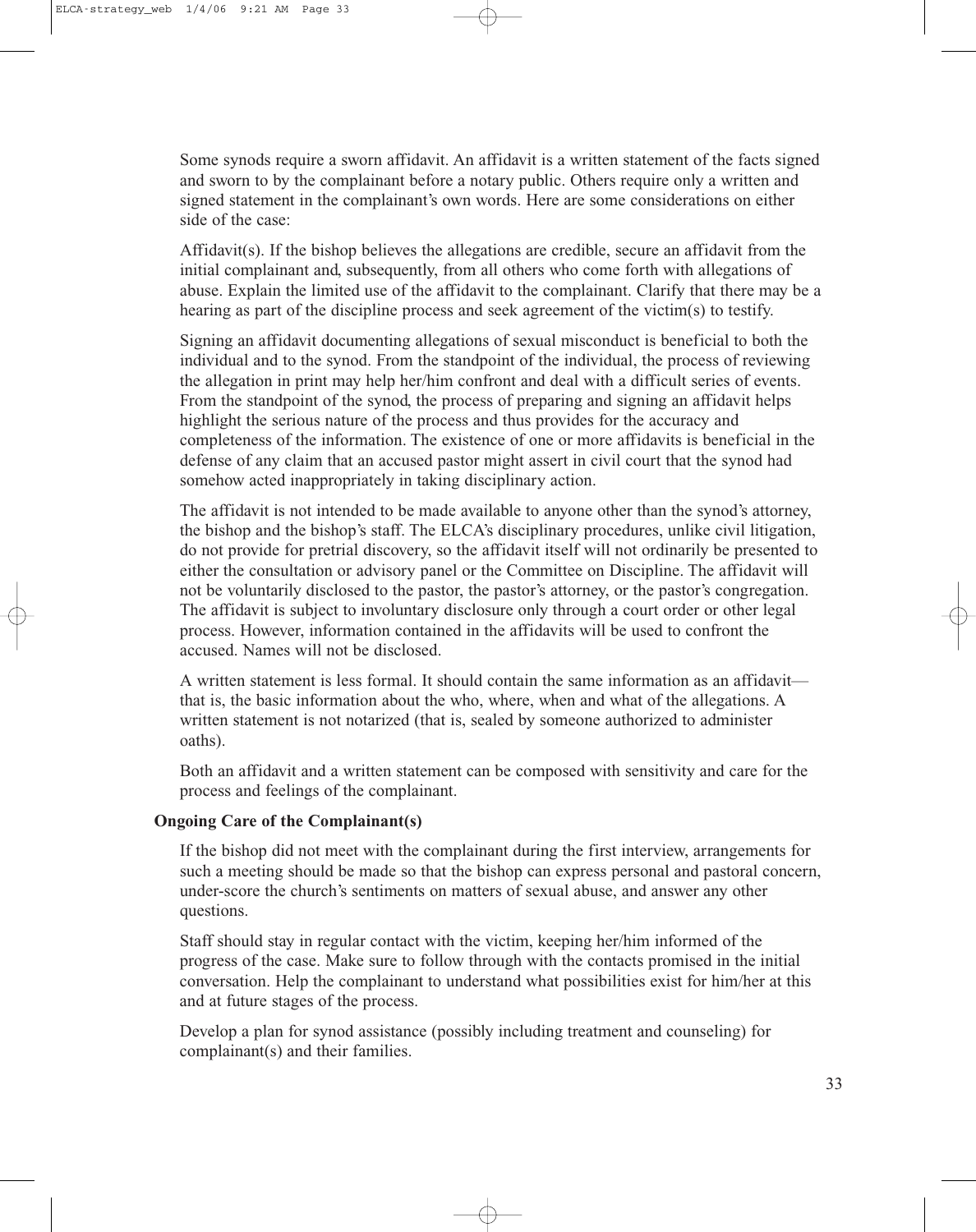Families of complainants may also be in distress. Like complainants, they may respond in a variety of ways.

- They can be in various stages of denial or of blame for the complainant.
- They may themselves feel wounded—for instance, spouses of complainants may feel betrayed.
- They may have suffered from the consequences of the abuse because of the impact on the complainant, without knowing the cause of the behavior or feelings of the complainant.
- Any of these family members may feel shamed because of myths and misunderstandings around sexual abuse.
- Like complainants themselves, many may feel loss of faith, loss of connectedness to the church.

When making a plan for pastoral care of complainants, the needs of these family members should not be overlooked.

The complainant has the right to the presence of an advocate, whom the complainant may choose. Advocates provide support and assist the victim in bringing the full story of the alleged abuse forward. The advocate assists the victim to understand her/his rights within the synodical process and provide a supportive presence to the victim when meeting with committees and others involved in the process.

It is important to inform a complainant of the right to an advocate of one's own choice—a friend, a therapist or counselor, a pastor, a paraprofessional in the field of sexual violence, or a specially trained advocate in sexual abuse issues in the church.

Some areas have provided training for advocates through a statewide council of churches (such as the Minnesota Council of Churches). This is an option which the ELCA wishes to support and encourage throughout the many areas of the church. Bishops may wish to inquire of their ecumenical counterparts about willingness to join together to provide training and support of advocates in cases of clergy sexual misconduct.

#### **Step 4**

#### **Conversation with the Pastor**

**The bishop provides the pastor with information on the complaint(s) made against her/him, provides her/him with the opportunity for an initial response to those complaint(s), describes the synod policy and procedure, informs the pastor of the action the synod will be taking in this case, discusses options and if appropriate, makes recommendations to the pastor, and provides for her/him pastoral care needs. In appropriate cases the bishop should also clarify that the pastor in question is to have no contact with possible complainants and is not to engage in or cause reprisal or retaliation of any kind against the complainant(s).**

**During this part of the process, it is important to provide continuing care of the complainant. Inform complainant(s) of the results of the meeting with the pastor in question and of the next steps in the process.**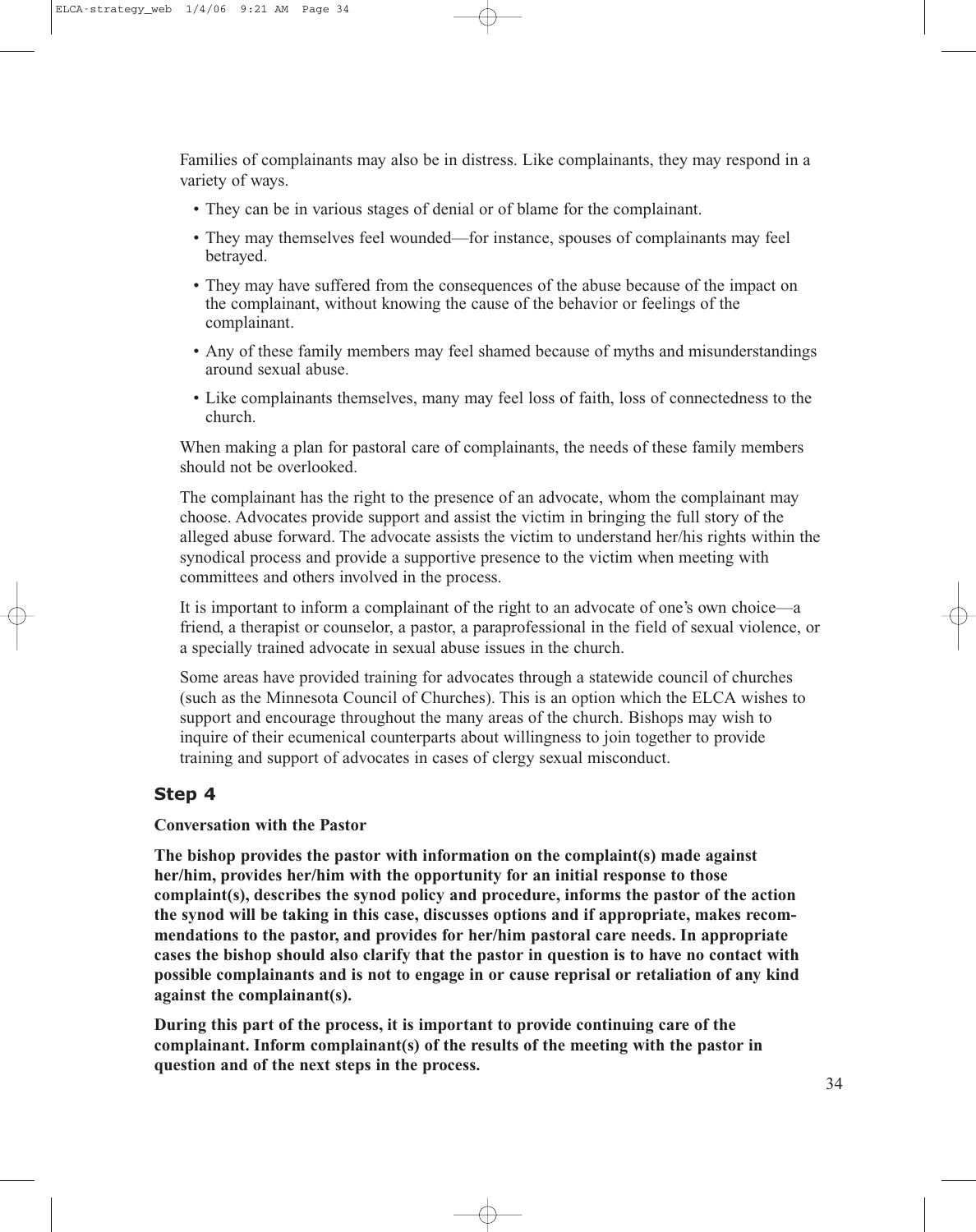#### **Before a conversation with the pastor careful preparation is required**

Depending on the evidence, the bishop may indicate her/his intent to bring charges against the pastor (see Step 6 below) or bring another recommendation for action; or the bishop may view this session as an additional step in the information-gathering process, leaving a decision about charges until after the conversation with the pastor in question.

Consider the following issues:

- Who, if anyone, besides the bishop, should be present?
	- **-** Some bishops prefer to be accompanied by other staff, such as the person who did the primary investigation to date. Others prefer to be alone, believing that this creates a more pastoral atmosphere.
	- **-** If a bishop chooses to meet the pastor alone, it is important for the bishop to emphasize at the beginning of the meeting that this is not a time of confessional privilege. Any admissions by the pastor do not bind the bishop from appropriate disciplinary action.
- When and where should the conversation take place?
	- **-** Many bishops prefer to have this conversation with the pastor in question after a complaint has been well investigated and documented. This option may take a little longer, for it depends on the complainant(s) being ready for the complaint to be recorded. However, it may best protect everyone involved, for it insures that the synod has acted in the most responsible fashion.
	- **-** Ensuring privacy for this conversation is the most important factor in determining where it occurs: the bishop's office, the pastor's office, or in some third place, depending on convenience and local circumstances.
- What information will be shared with the pastor who has been accused of sexual abuse? How will the pledges of confidentiality made to the complainant(s)/victim(s) be upheld?
	- **-** Many variables may come into play here. A conversation with the synod's lawyer about the specifics of the individual case is desirable. Pledges of confidentiality to the complainant(s) need to continue to be honored.
- Is there a need for assessment and diagnosis of the pastor in question by a psychotherapist expert in dealing with sexual abusers?
	- **-** In some cases, bishops may wish to insist upon such an assessment in order to supply the bishop with additional essential information that will inform her/his future actions.
- What action, if any, will be brought at this time? What is the purpose and the desired outcome of the meeting?
	- **-** A bishop need not have made a decision about action before this conversation, or before a therapist's diagnosis. In some other cases, the bishop may be certain before this step.
- How will pastoral care be provided for the pastor in question?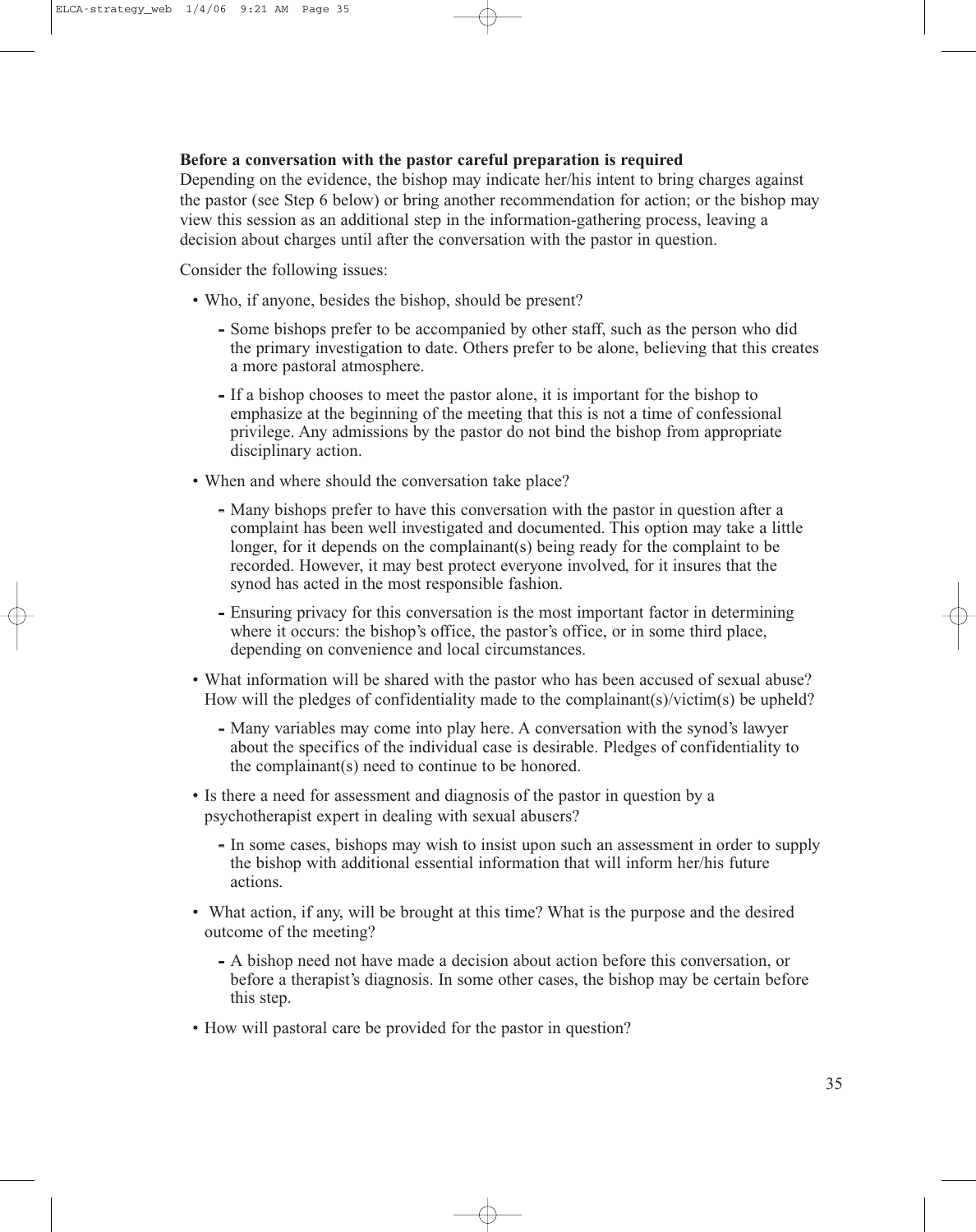The bishop's recommendations, graded according to the seriousness of the offense and the outcome of the assessment (if applicable), may include such actions as:

- Therapy without leave (at bishop's discretion);
- Letter of reprimand (at bishop's discretion);
- Education (at bishop's discretion);
- Resignation from the roster (mandatory);
- Resignation from call (mandatory);
- Leave of absence with therapy (mandatory).

#### **During the conversation with the pastor, the following elements should be considered:**

• Presentation of the complaint.

Present the allegation—that is, the description of the alleged sexual behaviors—and ask if the pastor did in fact engage in these specific behaviors.

- **-** The pastor may respond: Yes, I did those behaviors.
- **-** This may be acknowledged to be a confession of guilt or responsibility.
- **-** This may not be acknowledged as a confession of guilt or responsibility. Depending on the nature of the complaint, the pastor's further response may be, in effect, "So what? We were both consenting adults" or variations on this theme.

In cases where the pastor acknowledges the abuse—proceed to Step 6 or 7 below.

- **-** The pastor may respond: No, I did not do those behaviors.
- **-** Some pastors also engage in threats of counterattacks or of suits against the synod or possible complainants, in bluster or bluff at this point.
- Description of Synod Process.

Depending upon the nature of the complaints and the amount of evidence, some or all of the following may apply:

- **-** Inform the pastor in question of the bishop's decision concerning assessment and diagnosis by professionals trained in dealing with sexual abuse.
- **-** Describe the process used by the synod in dealing with matters relating to sexual misconduct, including the pastor's rights in such circumstances.
- **-** Clarify the pastor's options for response to these allegations.
- **-** Clarify implications of pastor's options (e.g., severance pay, if any).

The bishop should also clarify that the alleged accuser is to have no contact with any possible complainant(s) and is not to engage in or to cause reprisal or retaliation of any kind against the victim(s).

Some pastors have indeed organized their congregations against complainants and synods. Some have engaged in or caused acts of retaliation against complainants—for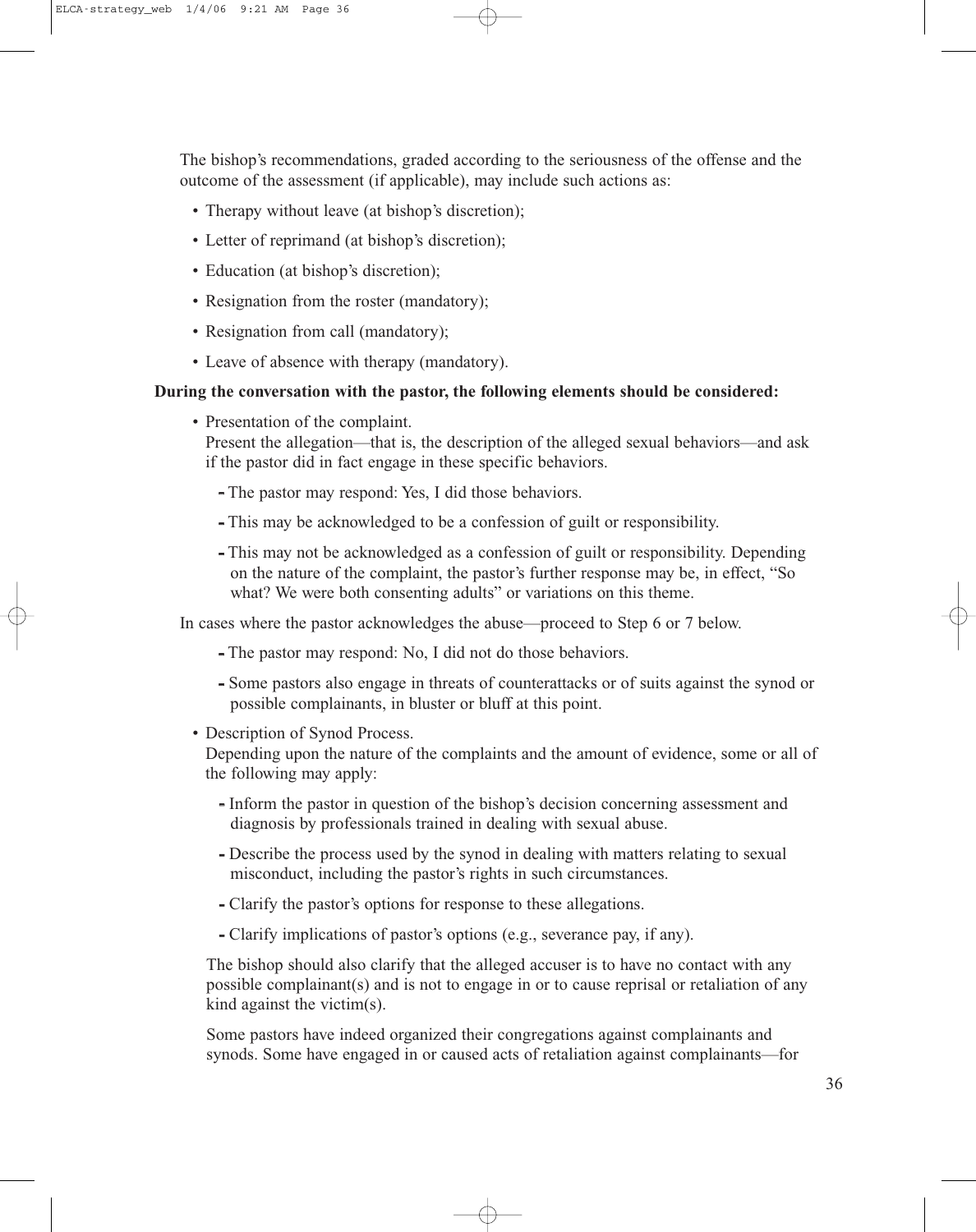example, shunning or ostracizing them; shaming, blaming or name-calling; threats of bodily harm and even death.

This step is extremely important to the safety of the complainant(s).

• Pastoral care for the pastor in question.

The bishop's involvement in the discipline process makes it impossible for the bishop to provide adequate pastoral care to the pastor in question. Therefore, a discussion of the possibilities for pastoral care for the pastor and his/her spouse/family is in order here.

Particular concern for the pastor's spouse and family is called for. Sometimes a pastor's spouse learns of the behavior for the first time because of a formal complaint. Sometimes a pastor's spouse may indeed have been aware of the behavior and suffered in silence for a long time. These are both traumatic for the pastor's spouse. Special care must be taken that the spouse and family are not forgotten.

Appropriate, timely concern should be accorded the pastor's spouse, who may be considered a "secondary victim"—that is, another to whom ripple out the harmful effects of sexual abuse. In some instances it may be helpful to appoint an advocate for her/him to keep her/him appraised of the process and to listen to the needs and concerns related to the complaint. These needs and concerns may include finances, the effect on the children, the spouse's relationship to the congregation, the possibility of counseling, the media coverage, and similar points.

• After the conversation with the pastor in question.

During this part of the process, it is important to provide continuing care of the complainant. Informing complainant(s) of the pastor's response to the complaints, and of the next steps in the process is crucial.

Depending on the desired outcome of the meeting, it may also be useful to think about the implications of the next step for dealing with the media and for others (e.g., the congregation) who have a close connection to the pastor in question.

#### **Step 5**

#### **Assess the Information**

**The bishop determines a fair and equitable response to the complaint, which may include: no further action; further investigation; convening a consultation or advisory panel; proceeding directly to written charges and a hearing before a discipline hearing committee. The bishop may also need to decide whether temporary suspension pursuant to ELCA 20.21.23 and 20.21.24 is in order.**

Often the substance of this step is settled during Step 4, the conversation with the pastor in question. If it is not, however, further deliberation or action may be needed.

#### **Determine Next Steps**

In cases where the accused does not admit to the alleged behavior, the bishop (with designee) evaluates the information in hand and decides whether to: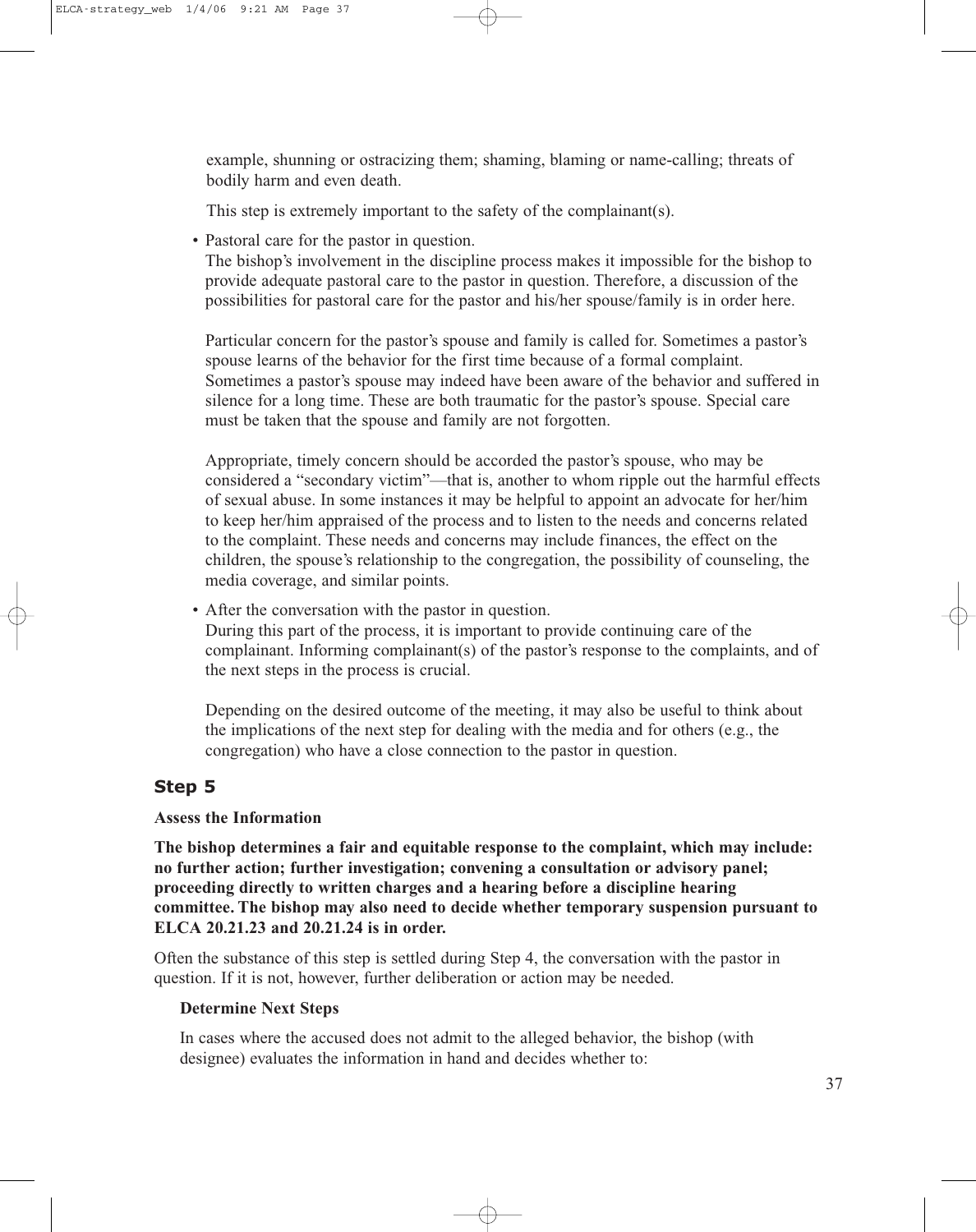- Drop the case;
- Continue further investigation into the allegations;
- Convene the advisory panel; or
- Proceed directly to written charges and use of the discipline committee.

The bishop determines the need for temporary suspension pursuant to ELCA 20.21.23 and 20.21.24.

Provide Information to Participants. Inform both complainant(s) and the pastor in question of the decision that has been made and the timeline anticipated.

Disclosure. Determine what disclosure or involvement of other parties is appropriate at this point in the process, within the context of the healing process. (See Step 8 below.) It may be useful to alert, for instance, the president of the congregation council that a complaint of a serious nature against the pastor in question has been received, though no further details are shared at this time.

In cases where there is a good deal of uncertainty, such as concern about the credibility of the witnesses or close to an equal balance of evidence on either side, bishops may wish to proceed to Step 6.

### **Step 6**

#### **Consultation or Advisory Panel**

**The bishop has the discretion to convene a consultation or advisory panel to assist her/him in bringing a just and appropriate resolution to the complaint. When appointed at the request of the synodical bishop, a consultation or advisory panel advises the bishop as to whether or not the bishop should bring charges. The consultation or advisory panel may recommend that the ordained minister resign from the current call or from the clergy roster. Whenever possible, a consultation panel or advisory panel shall endeavor to resolve the controversy through recommendations that are pastoral and therapeutic and that if accepted by the parties and others concerned, will eliminate the necessity for proceedings before a discipline hearing committee.**

[Since a consultation or advisory panel is described in ELCA Bylaws and Rules Governing Disciplinary Proceedings, the following description of the role of such panels can be used in a synod's policy statement with or without modification.]

Appointment of a panel is not required; it is done at the option of the bishop. Since the purpose of a panel is to assist the bishop, a panel together with the bishop must address how this can best be done in any particular case. Flexibility is a key word in describing the work of a panel.

- Each synod has a twelve member Consultation Committee elected by the Synod Assembly.
- The bishop, or the Synod's Executive Committee at the bishop's request, may appoint a five member consultation panel consisting of two lay persons and three clergy.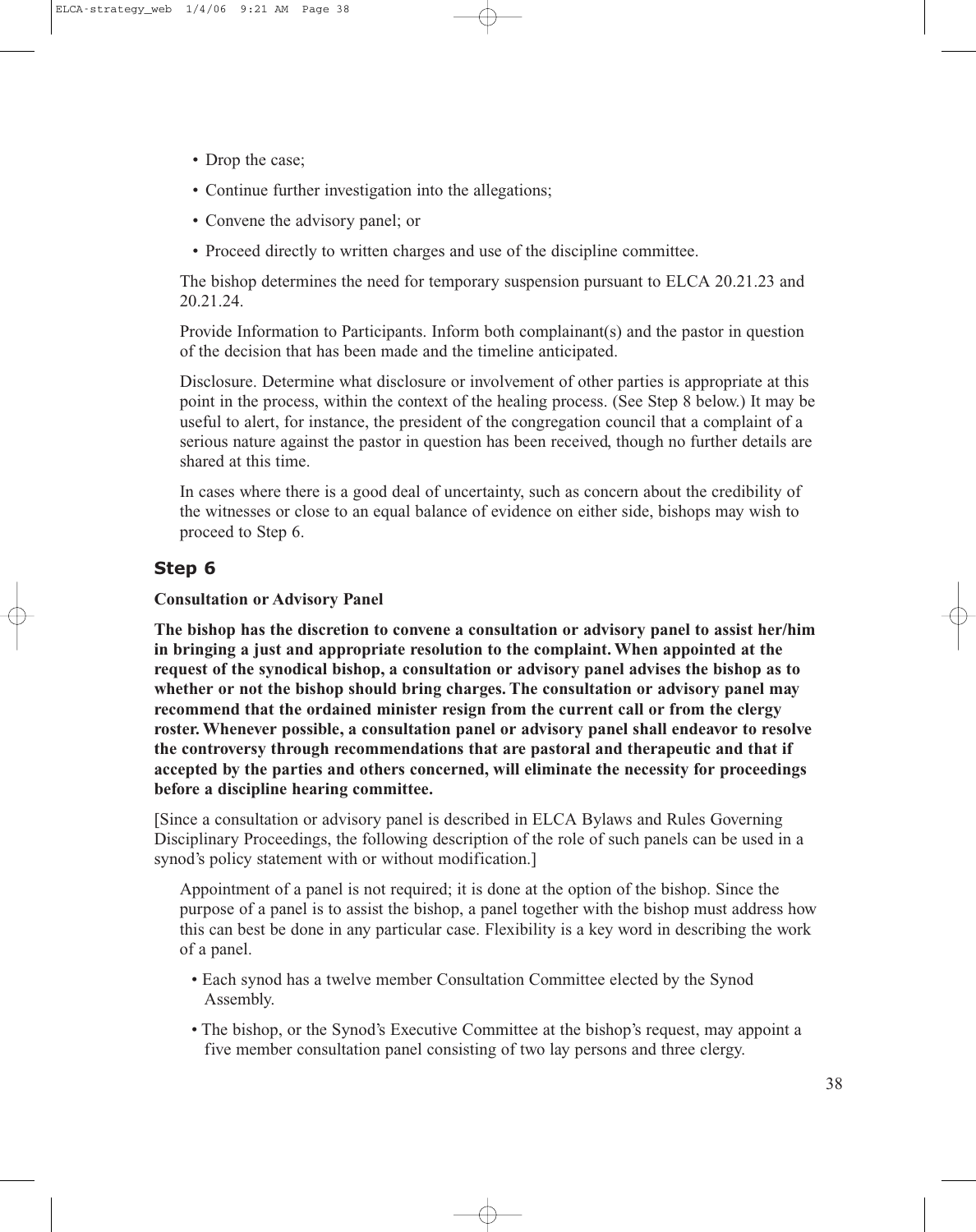- Members of an advisory panel must be members of ELCA congregations, whether of this or another synod.
- Members of either panel shall refrain from discussing matters considered by a panel except as required to discharge the duties of the panel.

The function of either type of panel is identical, with the single exception of the unusual case where written charges are brought by an authorized group other than the bishop. (In this latter case, only a consultation panel may recommend to the bishop that some or all of the charges be dismissed; upon such recommendation the bishop may dismiss some or all of the charges.)

It is important to understand that a panel does not conduct a formal hearing. Accordingly, none of the due process requirements that apply before a discipline hearing committee (discussed in the next section) are applicable to the work of a panel. The options for its work are many:

- A panel may meet with both complainant(s) and pastor in question either at the same time or separately.
- A panel may meet with a pastor in question, but not complainant(s), or with the complainant(s), but not the pastor in question.
- A panel may meet with neither the pastor in question nor the complainant(s), but rather with other witnesses or with experts to formulate recommendations that might resolve the matter without resort to the filing of written charges that commence the formal proceeding.

One type of situation where a panel has proved particularly useful is where there is one complainant whose allegations are being denied by the pastor in question. The judgment of a panel on the question of who is to be believed can be particularly helpful to a bishop confronted by such a case.

Any individual—complainant(s), pastor in question or others—who appears before a panel may be accompanied by a spouse, friend, relative, advocate, or representative. Such accompanying person does not participate in any discussion with a panel.

A pastor in question may decline to appear before a panel. If she/he does appear, members of a panel may not testify in subsequent proceedings before a discipline hearing committee as to statements made by her/him. But, evidence, witnesses, or testimony identified as a result of statements made by the pastor in question may be used by the accuser in subsequent proceedings before a discipline hearing committee.

### **Step 7**

#### **Formal Hearing**

**The formal proceedings before a discipline hearing committee are commenced when written charges are filed, usually by the bishop. The charges set forth the offense of which the accused is alleged to be guilty with specifications stating what the accused is alleged to have done, which, if true, constitute an instance of the offense. The discipline hearing**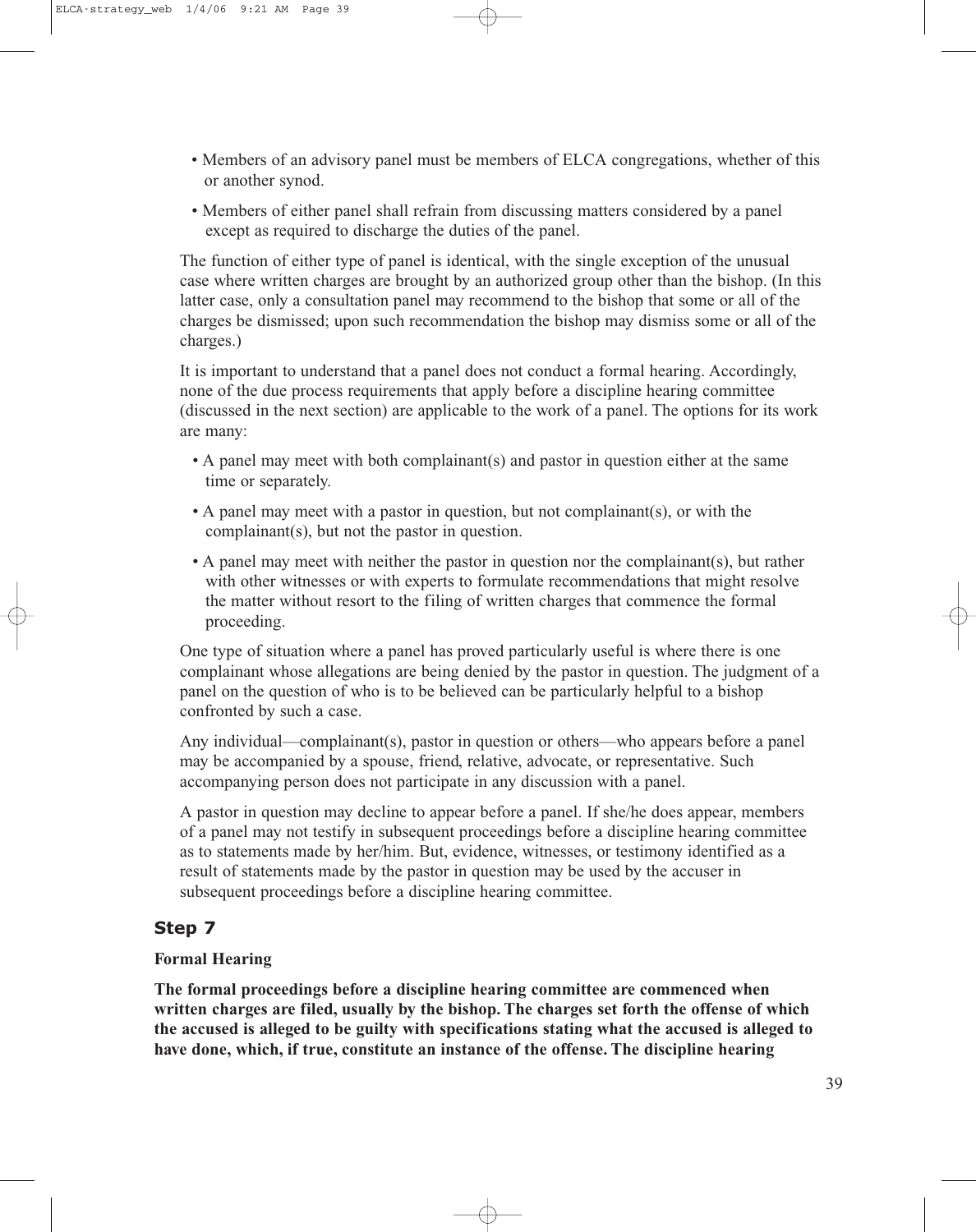**committee composed of a non-voting chair or hearing officer and twelve voting members, six from the synod discipline committee, and six from the churchwide discipline committee, then holds a formal hearing on the charges at which the testimony of witnesses and other evidence is presented by the accuser and the accused. The witness(es) for the accuser will normally include the complainant(s). This proceeding is to be conducted to assure due process, as defined, and due protection for the accused, other parties including the complainant(s), and this church.**

Formal proceedings before a discipline hearing committee are governed by Chapter 20 of the ELCA Constitution and Bylaws and Rules Governing Disciplinary Proceedings adopted under ELCA Bylaw 20.21.16. While the following is a summary of those provisions, individuals involved in a disciplinary proceeding will need to refer to the documents themselves. Since the same process is applicable in all synods, the following discussion is recommended for inclusion without modification in a synod's policy statement.

Formal proceedings of discipline begin when the bishop files written charges. The charges set forth the offense of which the accused is alleged to be guilty with specifications stating what the accused is alleged to have done, which, if true, constitute an instance of the offense.

The discipline hearing committee is composed of:

- six individuals from the synod (three clergy and three lay) who have been elected to this committee by the Synod Assembly, and
- six individuals (three lay and three clergy) appointed by the Executive Committee of the Church Council of the ELCA from the group of twenty-one individuals elected by the Churchwide Assembly.
- The accused will have the privilege of selecting two of the six who are to be appointed from the pool of twenty-one.
- A hearing officer will be appointed by the Presiding Bishop of the ELCA from the six member churchwide Committee of Hearing Officers elected by the Church Council. The hearing officer serves as the non-voting chair of the committee.

Thus, half of the committee's voting members are from outside the synod, and the half who are from within the synod are elected by the Synod Assembly, not appointed by the bishop or a committee that might be perceived to be close to the bishop. This procedure helps protect against a biased hearing committee and therefore promotes a fair and impartial determination of the matter based on the evidence.

Because of the practical requirements involved in determining the membership for a particular discipline hearing committee, it normally takes four to six weeks between the time charges are filed and the date the committee is constituted.

Once constituted, the committee has sixty days to hold a hearing, reach its decision, and render its written report. Members of the committee shall refrain from discussing matters considered by the committee except as required to discharge the duties of the committee.

The hearing that is held before the committee is closed to the public, unless both the accused pastor and the accuser bishop agree to a public hearing.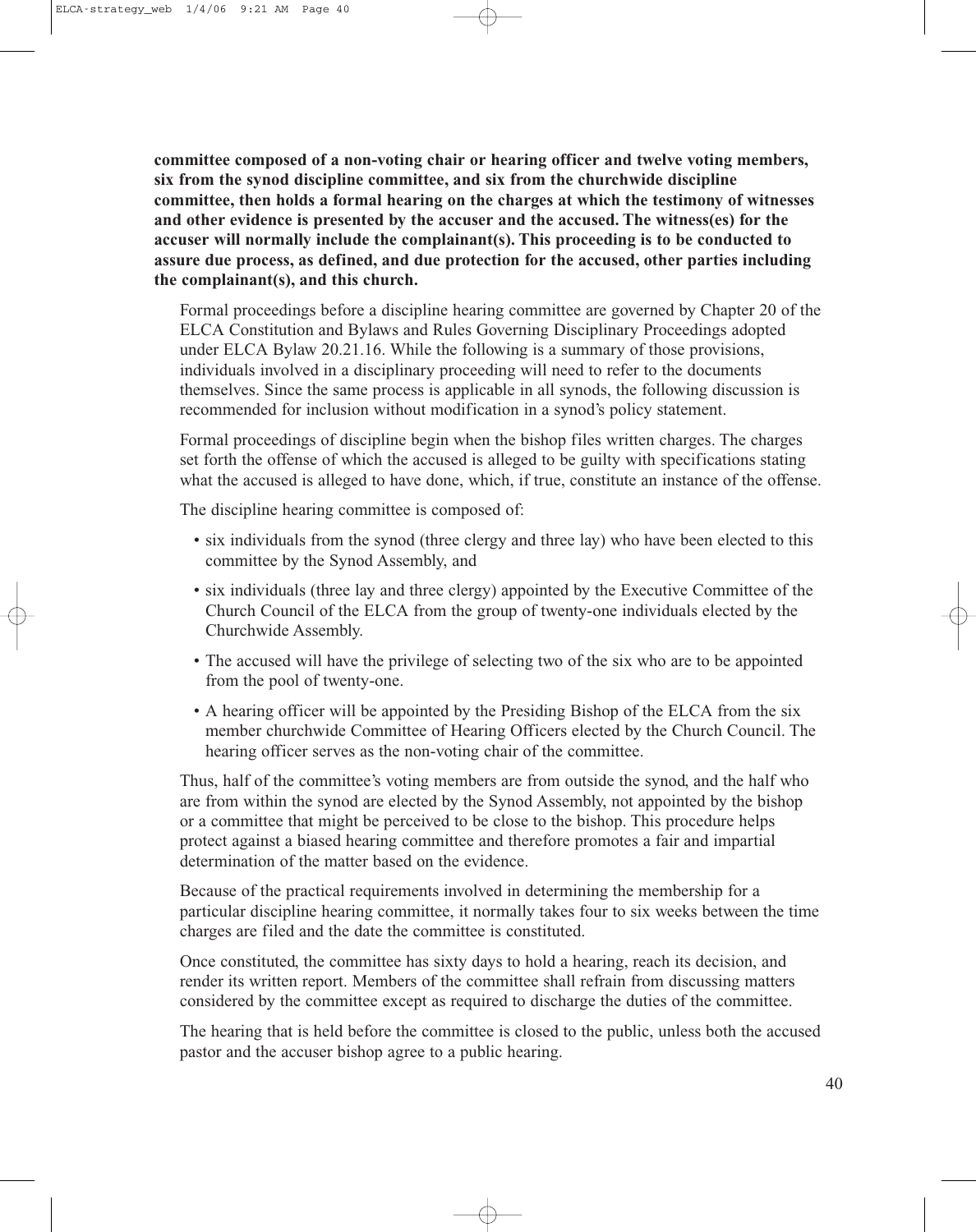The accused pastor and the accuser bishop may have two representatives who may, but need not, be attorneys to assist in the presentation of the case. The accused pastor may also be accompanied by a limited number of family members and close friends, as determined by a limited number of family members and close friends, as determined by the discipline hearing committee. Complainant(s) may be accompanied by an advocate. None of these accompanying individuals may participate in the proceedings.

The complainant(s) will be called as witness(es) to testify under oath first to questioning by the bishop's representative and then to cross-examination by the accused pastor's representative.

The accused pastor may either testify or not. If the accused pastor does testify, she/he can be cross-examined by the bishop's representative. Either party may also introduce other kinds of evidence.

The burden of proof is upon the accuser bishop to prove by preponderance of the evidence presented that the accused pastor committed the offense(s) contained in the charges.

The ELCA has made a concerted effort to provide certain defined procedural and substantive rights—referred to as "due process"—so that disciplinary hearings will be fair proceedings. The due process rights include:

- the right of the accused to be given written notice of the charges against her/him,
- the right to a hearing before an impartial discipline hearing committee,
- the right to testify or remain silent,
- the right to call witnesses and introduce documentary evidence,
- the right to confront and cross-examine all witnesses in support of the charges,
- the right to be represented by counsel.

Following completion of the hearing, the committee must determine whether or not the accused committed one or more of the offenses charged, and, if so, what the discipline should be. Decisions of the committee are based on a preponderance of the evidence presented at the hearing and are made by a majority vote of the members present and voting.

- If the committee finds the accused did not commit any of the offenses, it must dismiss the charges.
- If the committee finds the accused did commit one or more of the offenses charged, it must decide upon appropriate disciplinary action. The possible disciplinary actions which may be imposed against an ordained minister are:
	- 1. private censure and admonition by the accuser bishop;
	- 2. suspension from service as an ordained minister for a designated period or until there is satisfactory evidence of repentance and amendment; or
	- 3. removal from the ordained ministry of the ELCA.
- Within the sixty day period the committee must prepare a written decision to reflect its findings of fact, and its determination of which disciplinary penalty is to be imposed.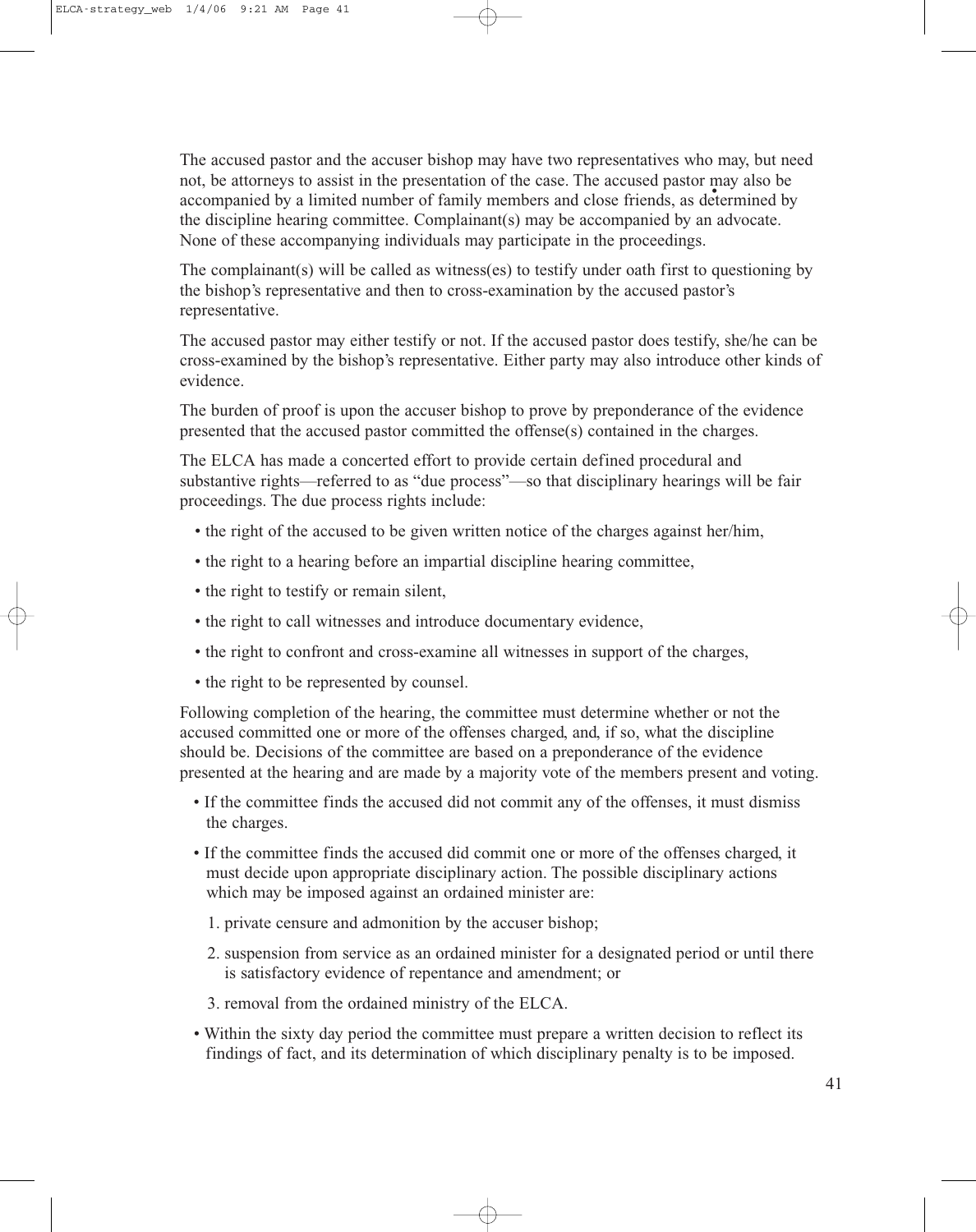Either the accused pastor, or the accuser bishop may, within thirty days of receipt of the committee's written decision, appeal to the churchwide Committee on Appeals, a twelve member committee elected by the Churchwide Assembly. The circumstances under which the churchwide Committee on Appeals may reverse or modify the decision of the discipline hearing committee, and the consequences thereof, are set forth in a bylaw.

### **Step 8**

#### **Disclosure**

**The synod supports and enhances the process of healing for individuals, the congregation and the community through the appropriate disclosure of information. Except in the most unusual circumstances, disclosure is always necessary. Disclosure needs to be made to those who need to know, including the congregation. Experience has demonstrated that where disclosure is made to the congregation served by the pastor in question, the healing within that congregation is better realized, even though the initial trauma may be greater. Disclosure should never involve revealing the identity of the complainant(s) or of facts that would make the complainant(s) readily identifiable.**

**What needs to be decided is how much is disclosed and when. This decision needs to be tailored to the needs of the inidviduals and organizations most affected. When there is admission of guilt, resignation from the congregation or the clergy roster, temporary suspension, or a finding of guilty in a discipline proceeding, then disclosure is essential to the healing process of all parties—the complainant(s), congregation and accused pastor.**

#### **The Case for Disclosure**

Disclosure needs to be made to those who need to know, including the congregation. Experience has demonstrated that where disclosure is made to the congregation served by the pastor in question, the healing within that congregation is better realized, even though the initial trauma accompanying disclosure may be greater.

At least three important reasons justify appropriate disclosure of the problem of clergy sexual misconduct to a congregation whose pastor has either resigned to avoid disciplinary proceedings or who faces such proceedings.

- First, synods have found through experience that it is easier for a congregation to deal with a matter, no matter how unpleasant, if it is confronted openly rather than shrouded in secrecy. The truth is always better than lies or rumors. A pastor who in fact has been involved in sexual misconduct cannot necessarily be relied upon to be truthful in dealing with the congregation council or congregation, and, without intervention from the synod, the entire matter may not be confronted and resolved. Allegations of sexual misconduct are particularly susceptible to rumors and distortions that, over a period of time, could destroy a congregation. Disclosure of the problem, synods have found, is the first step in the healing process that must take place for the congregation's health and well-being in the future.
- Second, disclosure is also necessary if the synod is to fulfill its mission as a church body to reach out to people who need the love, healing, and reconciliation that are the heart of the gospel of Jesus Christ. Under the synod's constitution, the bishop is to oversee and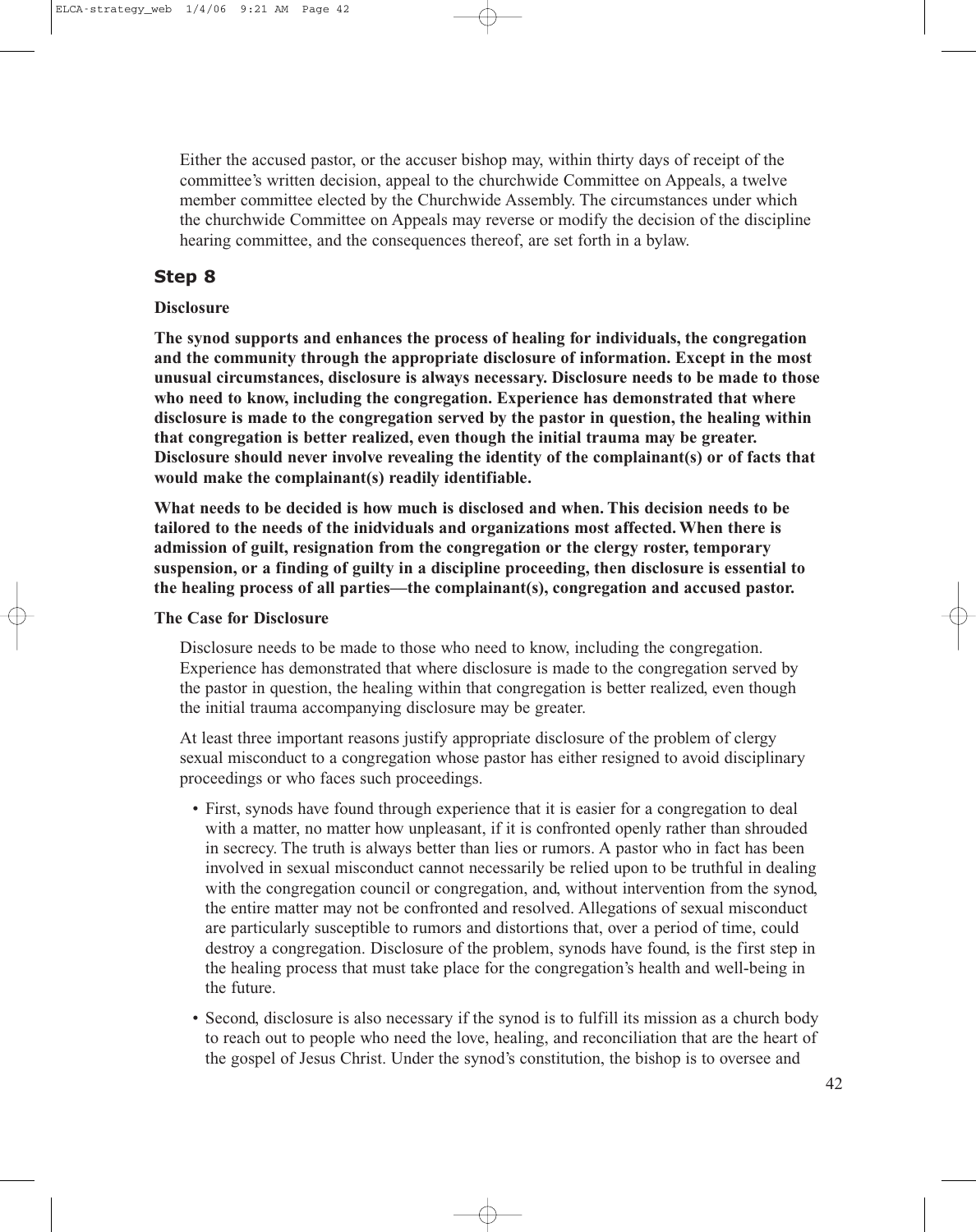administer the work of the synod and provide pastoral care and leadership to all congregations in the synod. This responsibility necessarily includes reaching out to individuals who have been victims of sexual misconduct but who have not confronted and dealt with the problem. This responsibility further includes reaching out to parishioners whose lives have been disrupted by the sudden and apparently inexplicable resignation of their pastor. All these people need ministry that the synod is able to provide. Disclosure may also help to prevent future abuse within the congregation and the community.

• Third, disclosure may also be required to help protect both the synod and the congregation from potential legal liability for the actions of a pastor involved in sexual misconduct. As the problem of clergy sexual misconduct is increasingly recognized and dealt with, there is likely to be increased litigation as victims seek legal redress for the pain and hurt they have suffered. Neither the synod nor a congregation whose pastor is the subject of allegations of sexual misconduct can prudently ignore potential legal liability problems, and the first step in confronting such problems is disclosure.

#### **Developing a plan for appropriate disclosure**

Decisions as to how allegations or admissions of sexual misconduct by a pastor should he disclosed to the congregation must be made on a case-by-case basis. As a general rule, however, the synod will work with the lay leadership and council of the congregation involved in order to determine the most appropriate means of disclosure. Experience has shown the usefulness of sending letters to the membership, holding congregational meetings and educational forums, and involving professional counselors.

Disclosure should not reveal by name the identity of the victim(s), unless a victim has specifically requested that she/he be identified. Likewise, care should be taken to avoid the disclosure of facts that are likely to reveal the identity of the victim(s).

Disclosure of other information should be accurate and as factual as possible.

- Information on what, in our church's understanding, constitutes sexual misconduct and how the pastor's action violates this church's expectations of its ordained ministers should be provided.
- Where a pastor has resigned without admitting guilt, and before a formal hearing, the disclosure should refer to the allegations of his/her conduct, but should also state that the pastor denied the allegations if that be the case.
- It is appropriate to describe the conduct of which the pastor is accused, or which she/he has admitted. This includes identifying whether the victim(s) are minors or adults and whether the alleged behavior is heterosexual or homosexual.
- Information should be given as to how members of the congregation can obtain assistance if needed. Names of several contact persons, and how contact with them is to be made, should be provided.
- The congregation should be informed of steps that the synod has taken to provide care for the victim(s), for the pastor in question, and their families.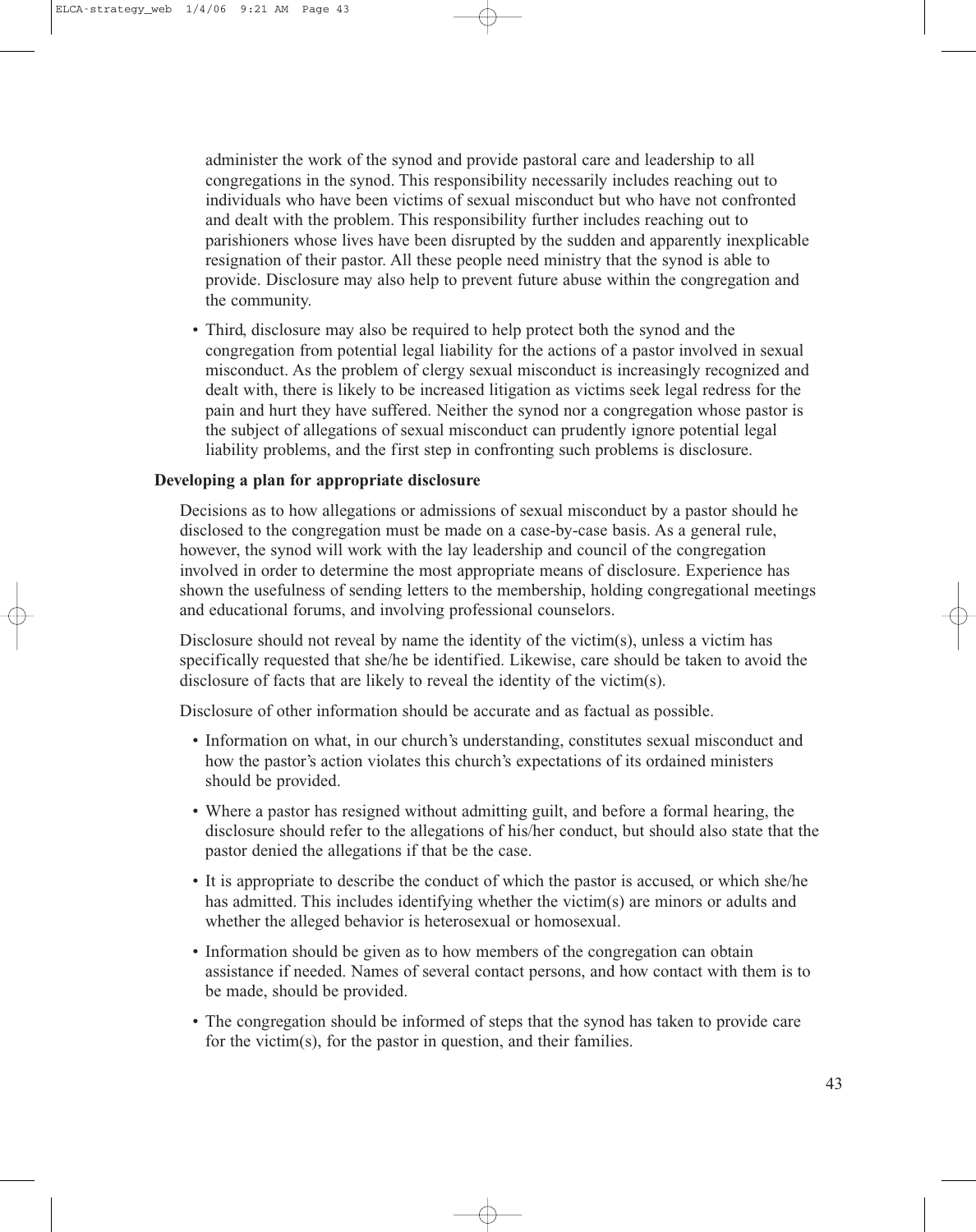Disclosure is also appropriately made to pastors in the same conference. Under some instances, disclosure may appropriately be made to all clergy in the synod.

More difficult issues may be involved in deciding whether disclosure should be made to congregations previously served by the pastor in question. If such disclosures involve a congregation of another synod, the bishop of that synod will be consulted, and the concurrence of that bishop is required as to disclosures to congregations of that synod.

Disclosure will ordinarily not be made to either the secular or church media. However, the synod office should be prepared to answer inquiries from the media, since experience dictates that inquiries may be made by the media.

In no event should the synod make any disclosures until it decides that the appropriate time for disclosure has arrived.

### **Step 9**

#### **Follow-up**

**The synod should plan and implement long-range follow-up efforts with respect to each case, so that all those affected—individuals, congregations, and the broader community may experience grace, peace, and healing following this time of crisis.**

The synod should develop a plan for follow-up after the immediate crisis has passed. Consideration should be given to questions of how healing can be enhanced for the pastor and her/his family, the victim and the victim's family, the congregation(s) involved, the new pastor, the synod, and the community.

Such a plan may include:

- assistance with counseling for victims;
- Professional counseling for congregation or groups within the congregation, or in congregations with multiple staff, for other members of the staff;
- Severance/medical benefits for pastor, as determined;
- Pastoral care for others involved in the process, including the synod bishop, synod staff, and synod council.

Continued care for the concerns and well-being of the congregation as it struggles with many changes after disclosure of sexual misconduct may be crucial for its long-term health. Creative options are being devised to facilitate the healing processes of congregations. Some examples include:

- Simultaneous cottage meetings held in several homes of congregation members may help people to express their doubts, anger, fears, concerns in a context which is small and trusting. Having facilitators present who understand the position of the church and the healing processes after sexual abuse may help ensure a positive foundation for the congregation's later work. The Metropolitan Chicago Synod has used this approach.
- A series of forums in the weeks following disclosure is a model other synods have used. Such meetings with a pastoral care specialist might occur on Sunday evening or on week nights. This model allows people to surface their concerns over a period of time. 44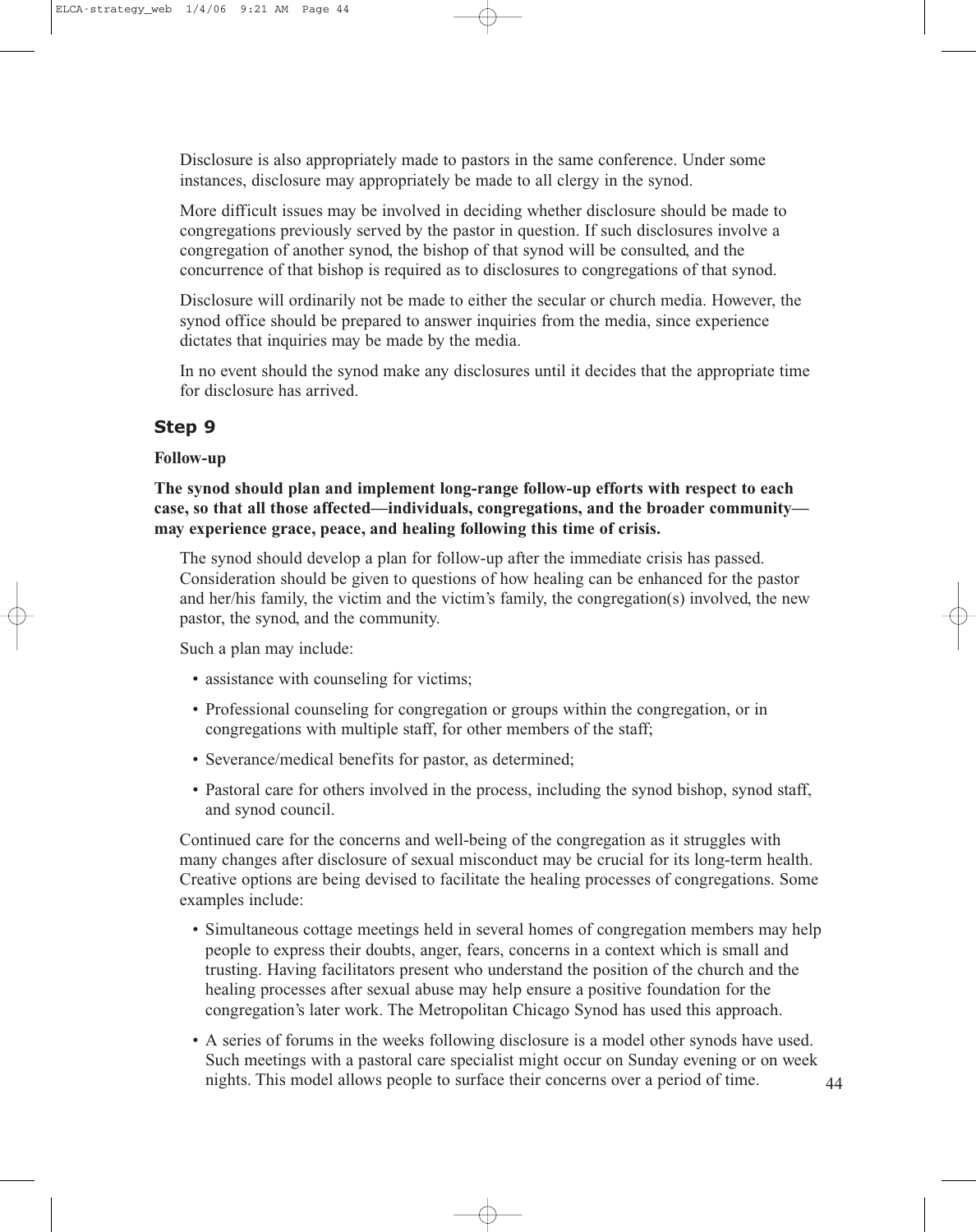It may be important to ask complainants to evaluate the process. What went best? What did not work so well? What do you hope will be different for future complainants? Evaluate these responses in order to determine revisions and amendments needed in your synod's procedure.

Interim pastors or other staff who follow may be crucial in the healing of a congregation.

A plan for their care may also be needed.

- Some synods, such as the Greater Milwaukee Synod, have formed a support group for those pastors who follow pastors who engaged in sexual misconduct. In other areas, after-pastors groups have included pastors from more than one synod.
- In some areas, other professionals are becoming experienced in guiding a congregation's healing. These groups frequently complement the role of the interim or following ordained person, and will ordinarily consult freely with the new minister.
- Lutheran social service agencies in each area may be important resources for the grieving and healing of congregations.

Individuals involved in the many levels of anguish and suffering occasioned by sexual misconduct in the church need to be assured that the synod, as one agency of the church, has not abandoned or deserted them after the crisis or formal process has ended.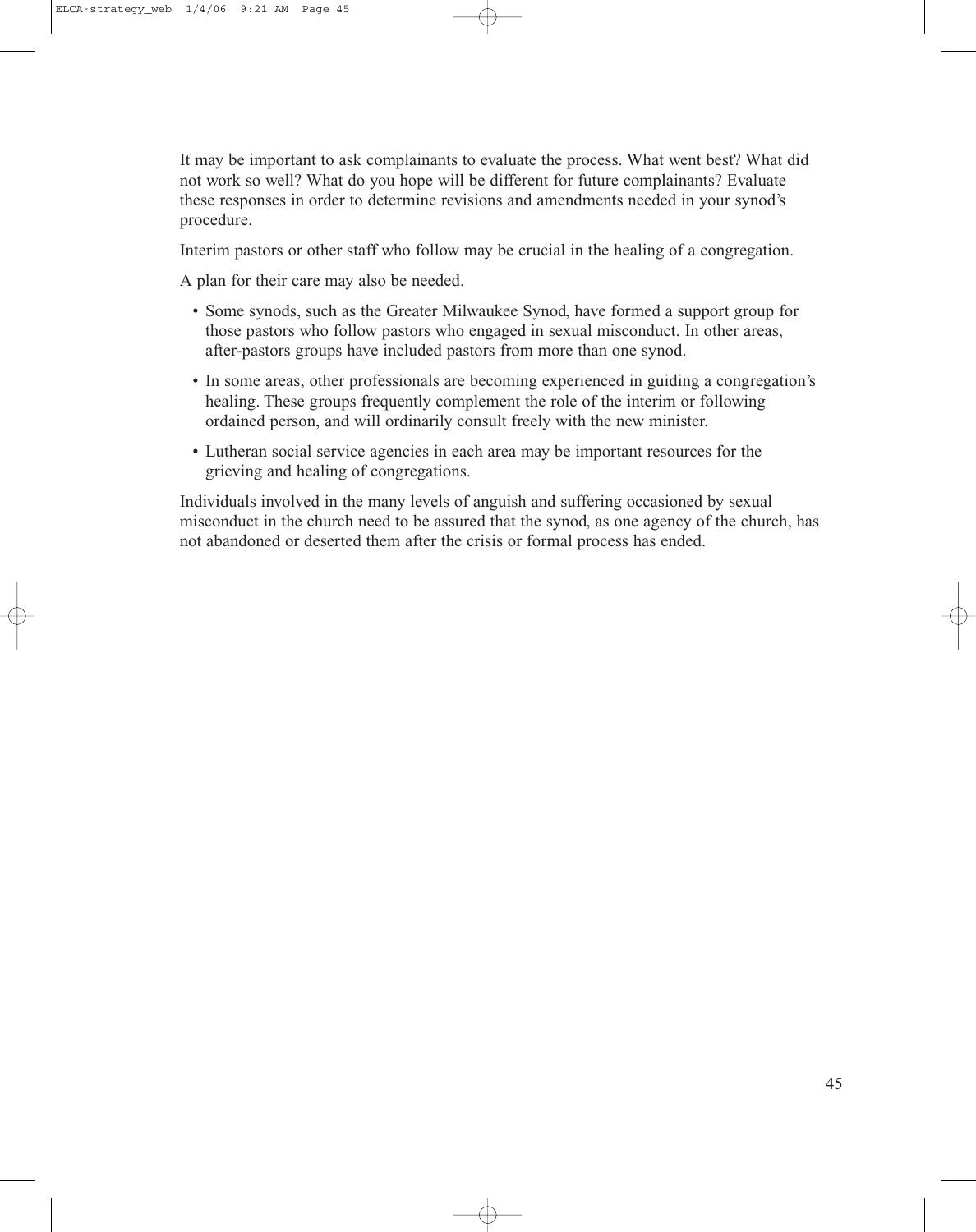## **APPENDIX B**

### **RESOLUTION ON SEXUAL HARASSMENT ADOPTED BY THE 1989 ELCA CHURCHWIDE ASSEMBLY**

WHEREAS, all persons were created by God in the divine image, and human sexuality is a gracious gift of God;

WHEREAS, our baptism into the family of God calls us to stand firmly and pastorally against all forms of abuse and to respect and empower our brothers and sisters in Christ;

WHEREAS, sexual violence of many kinds is widespread in our society (including sexual harassment on the job, rape and sexual assault, incest, and child sexual abuse), and experts estimate that two-fifths of working women experience sexual harassment, two-fifths of all American women experience one or more incidents of sexual assault, and one-third of American children experience sexual abuse before the age of 18; and

WHEREAS, sexual harassment and sexual abuse betray God's creation, inflict grievous suffering on the victims and rend the fabric of the whole community of the people of God; therefore be it

RESOLVED, that the Evangelical Lutheran Church in America commit itself to work to make our church a safe place for all persons by working to eliminate these abuses; and be it further

RESOLVED, that the Evangelical Lutheran Church in America will not tolerate any forms of sexual abuse or harassment by any of its personnel; and be it further

RESOLVED, that each congregation commit itself to become a safe place by working to

- a. provide an atmosphere where sexual abuse can be discussed with the freedom and compassion of the gospel, and where specific acts of ministry be encouraged;
- b. engage in education and prevention of all forms of sexual abuse and harassment;
- c. provide pastoral care for survivors and referrals for treatment of offenders;
- d. create policies and procedures that assist and support the members of the congregation and its leadership to cope in healing and redemptive ways with these abuses; and
- e. manifest its concern for problems of this kind in its community, e.g., families, schools, and workplaces;

and, be it further

RESOLVED, that each synod shall commit itself to:

- a. examine the issues of sexual harassment and abuse as manifested in its synod, in cooperation with appropriate ELCA churchwide units, and with local or regional specialists in its area;
- b. create policies and procedures that empower victims to report incidents of sexual harassment and abuse, provide healing for victims, and safeguard the rights of those accused;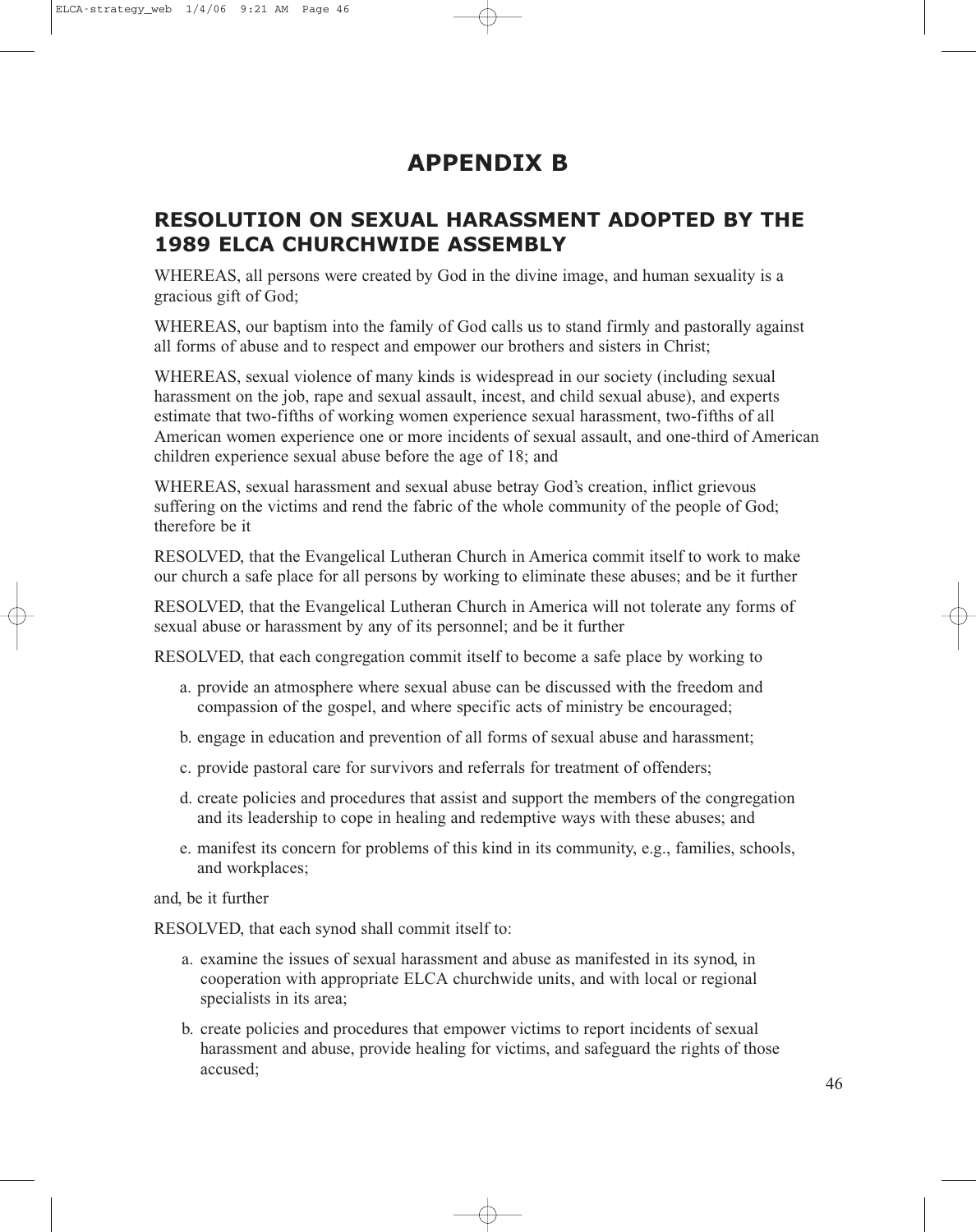- c. assist congregations in creating their policies and procedures; and urge congregations to inform personnel of these policies and procedures; and
- d. sponsor and encourage theological reflection and insight on these issues;

and, be it further

RESOLVED, that this assembly call upon the Commission for Church in Society to include sexual harassment and abuse in its forthcoming Social Statement on Sexuality.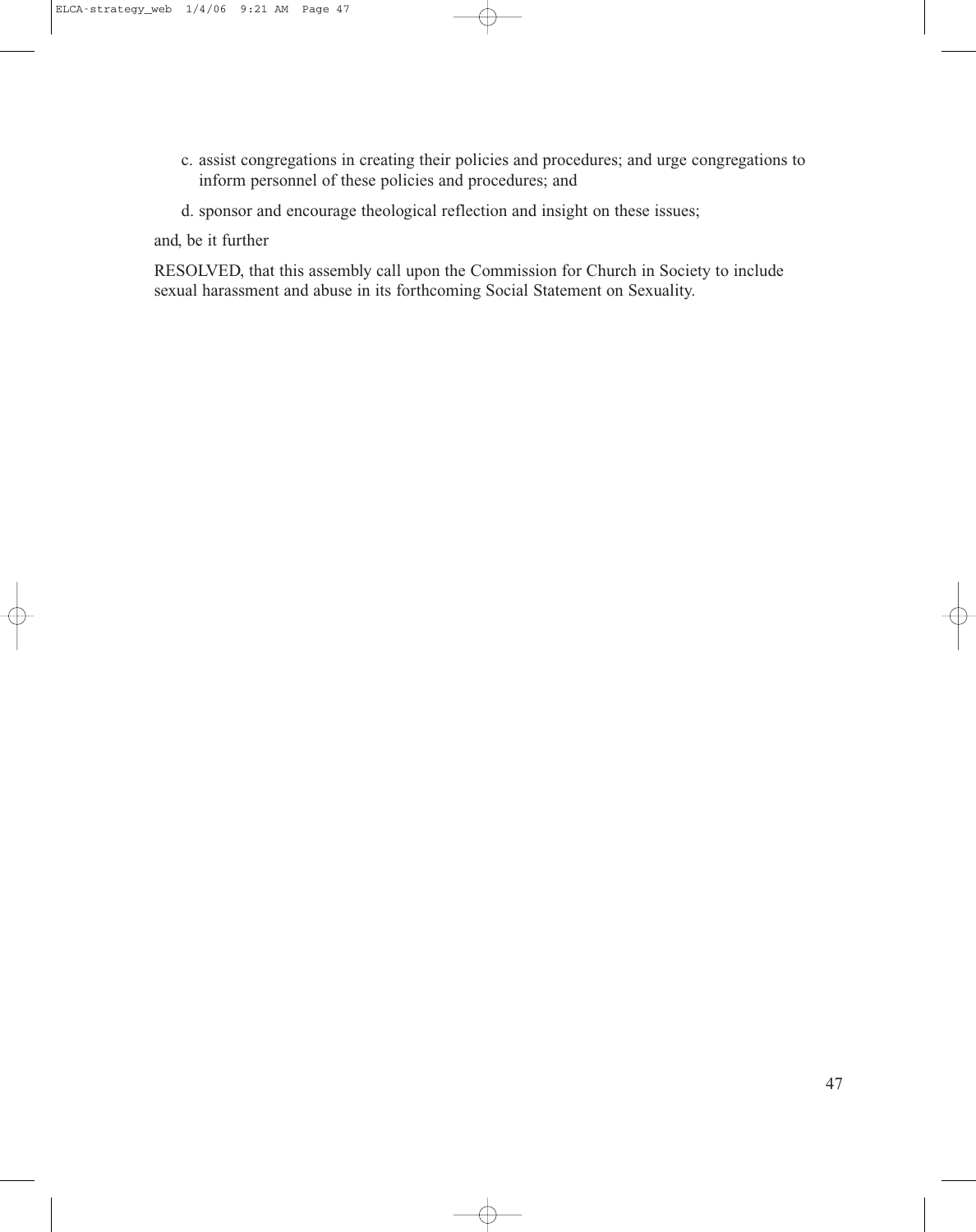## **APPENDIX C**

CW Commission for Women, ELCA, 8765 West Higgins Road, Chicago, IL 60631, 312-380-2860.

## **SEXUAL HARASSMENT: DEFINITIONS**

Sexual harassment policies are not intended to regulate normal healthy interaction between mutually consenting adults. As our church and society struggle to disentangle healthy sexual interaction from coercive and abusive sexuality, however, it is important for the church to struggle with the increasing number of precise distinctions of law and ethics which are arising for abusive sexuality. These definitions are not offered in the spirit of casuistic legalism, but in order to help the church to become more fully prepared to respond with pastoral compassion and prophetic justice to the situations in which we live.

Frequently people complaining of sexual offenses use very general language. It is common that a complainant may call what they have experienced "sexual harassment" when it is technically another kind of offense. Helping to sort out the vocabulary of these offenses may be one important educational step in the church's changed environment.

Sexual Harassment. In 1980 the Equal Employment Opportunity Commission declared sexual harassment to be illegal and issued the following definition:

- 1. unwelcome sexual advances, requests for sexual favors, or verbal or physical conduct of a sexual nature, when
- 2. submission to or rejection of that conduct is used as a factor in decisions affecting an individual's employment or education; or
- 3. that conduct has the purpose or effect of substantially interfering with an individual's employment or education, or creating an offensive, hostile or intimidating environment for work or education.

Though sexual harassment most often refers to a work or school environment, in some states, sexual harassment codes also include housing, public accommodations, or public services. Check your state's legal code to determine what is covered in your own area.

Sexual harassment that falls under part two of the definition is often called "quid pro quo" harassment because sexual behavior is requested or demanded in exchange for some other good, such as a passing grade in a class, keeping a job, receiving a favorable employee appraisal or promotion, or retaining housing.

Part three of the definition, often called "subtle sexual harassment," is often harder to understand. But an offensive, hostile or intimidating environment is no less illegal and no less intolerable.

Sexual harassment may include verbal behaviors (sexual jokes or innuendoes), touching, ogling, sexual solicitation, other sexual contact and sexual offenses such as sexual assault or attempted sexual assault.

Two elements are essential to sexual harassment complaints: (1) that the behavior complained of be sexual (in the common sense meaning of the term), and (2) that it be unwelcome.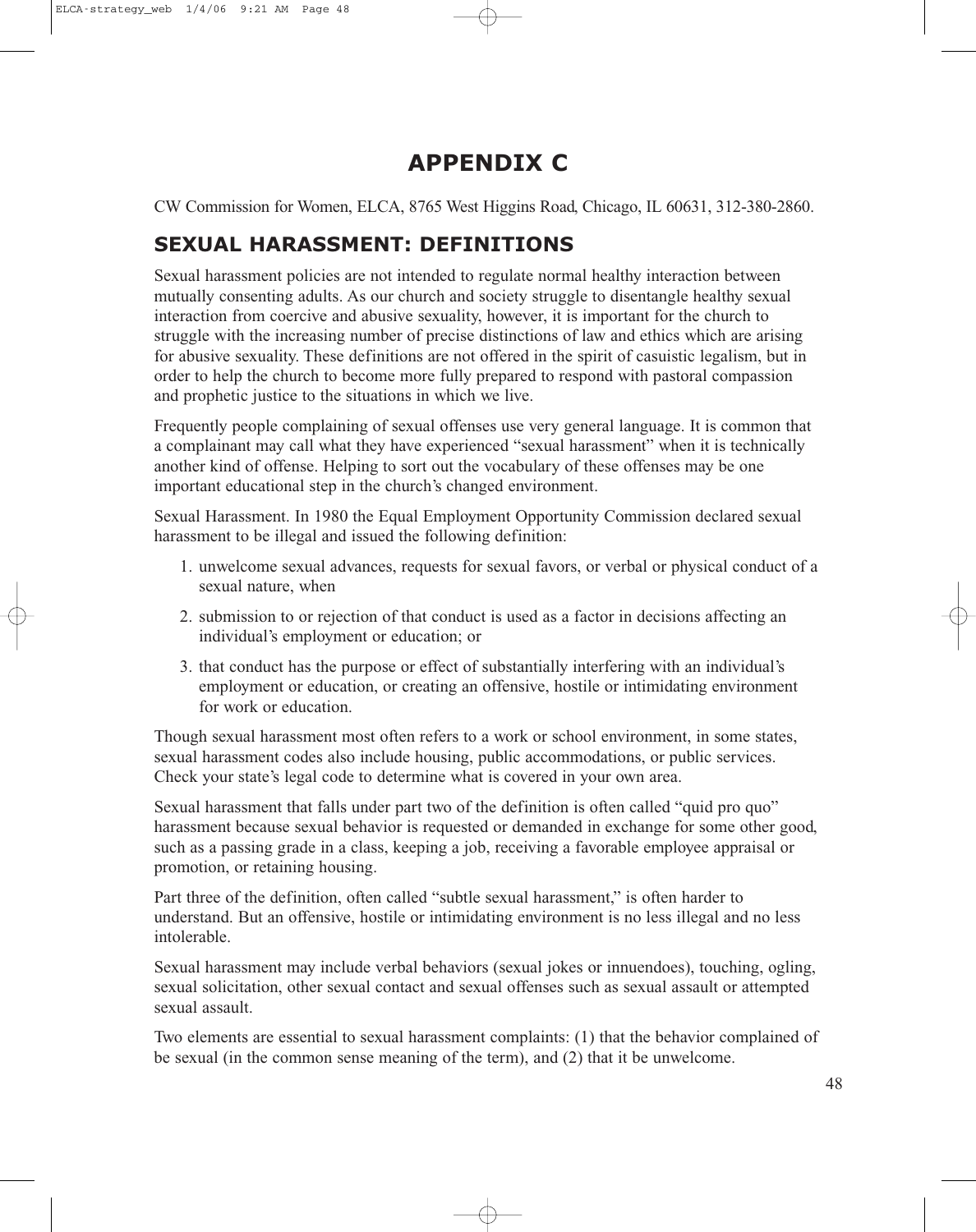Sexual harassment as defined above is in contrast to other forms of sexual misconduct, such as the following:

• Sexual Exploitation by a Counseling Professional. This is a relatively new category in our legal and ethical environment. New civil or criminal statutes have been enacted in such states as Minnesota, Wisconsin, New Hampshire, Michigan, Wyoming, Colorado, California, Florida, Illinois, and North Dakota. Legislation on this topic is pending in other areas, such as Massachusetts and New Mexico. In most of the states whose legal codes now include this abuse, consent is not a defense. A complaint of sexual exploitation must be based on a counseling relationship with the alleged offender.

It includes ANY sexual contact between a therapist/counselor and a client, including pastoral counselors. Such contact may include the use of a "therapeutic deception" (representing to the counselee that the sex will be healing or therapeutic) or dating a client.

Regardless of the legal variations, sexual contact between a counselor and a client is a grave breach of professional ethics. The Ethical Standards of the American Psychological Association state that "sexual intimacies with clients are unethical." (New guidelines are being drawn up in this organization, due to the recent investigations of sexual exploitation by counselors.) The principles of ethics of the American Psychiatric Association states that "sexual activity with a client is unethical." The code of ethics of the American Association of Pastoral Counselors asserts that "Pastoral counselors do not engage in sexual misconduct with their clients."

- Rape and Sexual Assault. Sexual assault of an adult includes any sexual contact that is achieved by force, coercion, threats, blackmail, manipulation, trickery, or deceit. Penetration or sexual intercourse is no longer central to changed criminal sexual conduct codes. Many states now include several degrees of criminal sexual conduct and attempted criminal sexual conduct. In a number of states, marital rape has also been criminalized.
- Child Sexual Abuse. Any sexual contact between an adult and a minor, and in some states between an older minor and a younger minor. Intrafamilial child sexual abuse occurs within a family (biological, legal, or emotional family). Extrafamilial child sexual abuse occurs outside of those family relationships.

Any sexual contact between a religious professional and a minor constitutes child sexual abuse and should be reported to the police or child protective agency in the local community.

• Sexual Abuse/Sexual Misconduct/Sexual Malfeasance. These are the broadest of all terms. "Sexual abuse" is often used to summarize the whole range of sexual offenses. It includes any sexual contact (not limited to sexual intercourse) between a pastor and anyone with whom the pastor has a professional/pastoral relationship because of the abuse of pastoral power. "Sexual malfeasance" or "sexual misconduct" may be used to describe breaches of sexual ethics, especially by a professional presumed to adhere to a code of conduct or ethics appropriate to that profession.

In the case of religious professionals, sexual abuse also includes any breaches of sexual ethics such as adultery, affairs, or other sexual contact between the professional and those with whom the professional works. Sexual contacts between a pastor and a member of the pastor's parish are frequent subjects of complaints; but note that sexual contact between a pastor and other people outside of marriage and outside the parish also qualify. The other sexual offenses listed here also constitute sexual abuse by a pastor.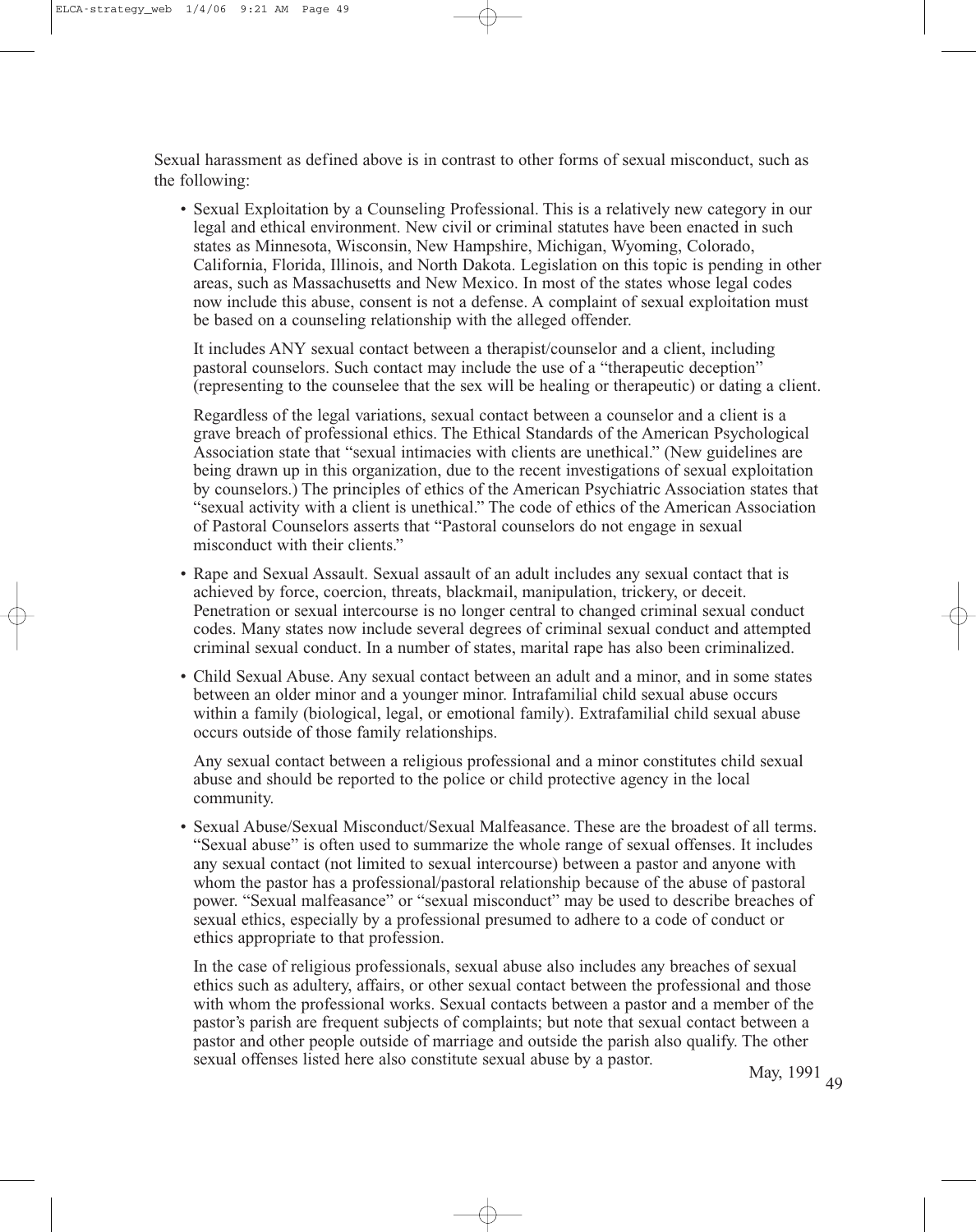## **APPENDIX D**

## **SELECTED RESOURCES SEXUAL ABUSE IN THE CHURCH**

### **People: Services and Groups**

*The Center for the Prevention of Sexual and Domestic Violence* for 15 years has been the first place many religious people call for resources about abuse. They have specialized in the religious dimensions of all kinds of physical and sexual abuse. Founder, the Reverend Marie Fortune (UCC), has published numerous books and essays related to abuse of every kind; her *Is Nothing Sacred? When Sex Invades the Pastoral Relationship* was one of the first resources related to clergy sexual abuse. The Center also has pioneered in providing training materials for preventing clergy sexual abuse. They provide written materials, referrals, workshops, trainings, consultations. Call 206-634-1903.

Commission for Women, Evangelical Lutheran Church in America, 8765 W. Higgins Rd, Chicago, IL 60631, 312-380-2714 (or 2860) or call 800-638-3522 and ask for the Commission for Women.

The National Organization for Victim Assistance, 717 D Street N.W., Washington, D.C. 20004, provides referral to the nearest rape crisis center. Call 202-393-NOVA.

### **Support Groups and Other Services:**

Support groups, advocacy groups, and individual therapists who work with victims of clergy sexual misconduct are springing up daily around the country. We cannot provide more than a sampling of some of these services. The ELCA cannot endorse any specific practitioner.

East:

Boston Associates to Stop Therapy Abuse (BASTA), 617-277-8066. Nancy Avery.

Ethical Treatment in Health Care (ETHC), network for national information and support related to sexual exploitation by health care professionals. Gail Sostek, P.O. Box 112, Weston, MA 02193.

Mennonite Conciliation Services offers mediation services and training to many groups locked in conflict; many of their centers have dealt with congregations facing pastoral sexual abuse. Offices are located in 8 states. For further information regarding services or centers, contact the central office, 717-859-1151.

Therapy Exploitation Link Line (TELL) is a phone referral service for those who have been sexually exploited by professionals (especially health and therapy professionals). Call 617-964-TELL.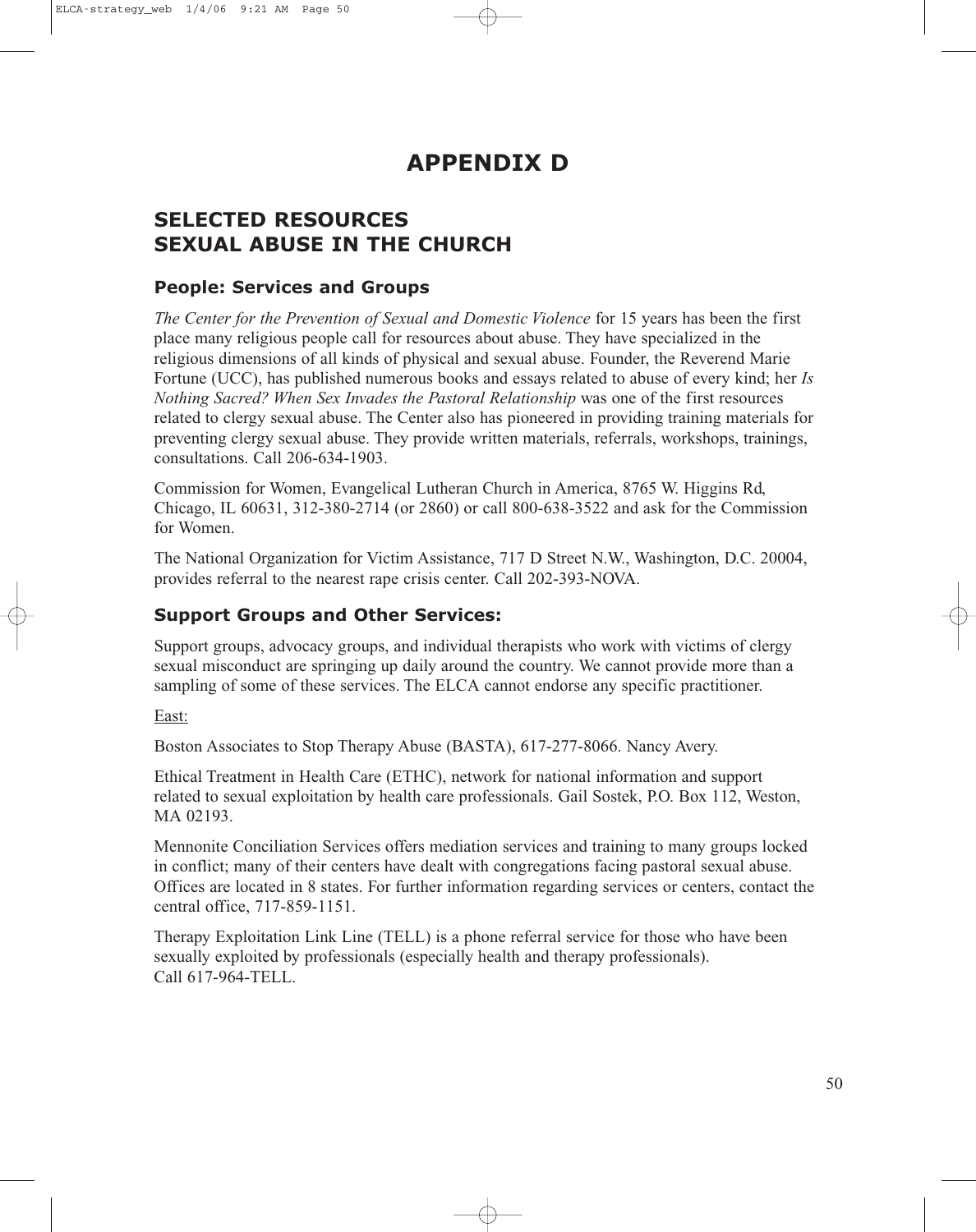#### Midwest:

Ellen Luepker and Associates. 2445 Park Avenue South, Suite E, Minneapolis, 55404. One of the first therapists to do extensive support group work with survivors of sexual exploitation by therapists. Provides individual assessments, individual therapy, groups and family therapy as well as training and consultations. Call 612-729-0111.

Family and Children's Services of Minneapolis offers a therapy group for women who have been sexually exploited by religious leaders. Sliding scale for fees. For more information, call 612-884-7353.

Gethsemane Center for Spiritual Formation, Interchurch Center of the Twin Cities, 122 W. Franklin Ave., Minneapolis, MN. Catherine Bergeron. Provides a women's spiritual growth group for victims/survivors of clergy sexual abuse (deals with issues such as images of God, anger, forgiveness, prayer). 612-872-4840.

Mental Health Associates in Milwaukee is an advocacy group that also forms support groups for victims of both clergy sexual abuse and sexual exploitation by counselors. Ask for Karen Robison, 414-276-3122.

Minnesota Council of Churches Committee on Sexual Exploitation within the Religious Community. Has sponsored cooperative efforts within its member communions since the middle to late 1980s, offered the first advocates' training, etc. Contact Margaret Thomas, Executive Director of the Minnesota Council of Churches, 612-871-5311.

Parish Consultation Services specializes in the intermediate and long term healing process for congregations. These professionals do not work either directly with victims or with perpetrators, but seek to complement the work of interim ministers or after-pastors. They will also train others or consult by phone. Contact Ann Legg in Minnesota (612-488-3139) or Nancy Hopkins in Maine (207-829-5002).

"A Safe Place," a support group for victims of sexual abuse of many kinds, meets at 7:30 p.m. the third Wednesday of every month, at the Naperville Church of the Brethren, 1020 W. Jefferson, Naperville, IL 60540, 708-355-7171. A strong evangelical emphasis in theology. Contact Ruth Theis, Woodridge, IL, call 708-515-0696.

Sexual Violence Center, 1222 W. 31st St., Minneapolis, MN 55408, 612-824-2864. Provides support counseling, advocacy, workshops, trainings and consultations for victims of sexual abuse in the churches as well as providing the full services of a rape crisis center. For consultations related to ritual or satanistic abuse, ask for Dorothy Fisker.

Victims of Clergy Abuse Linkup (VOCAL) was begun by family members of the victims of Roman Catholic priests, but Protestants are also welcome and active. A name change is in the works for this group since the acronym (VOCAL) was already used. But at present, for more information, write VOCAL, PO Box 1268, Wheeling, IL 60090.

#### Western:

Center for Women and Religion, Graduate Theological Union, 2400 Ridge Road, Berkeley, CA 94709. Pamela Cooper-White. Provides educational materials, workshops, referrals, occasionally a support group for victims of sexual abuse in the church.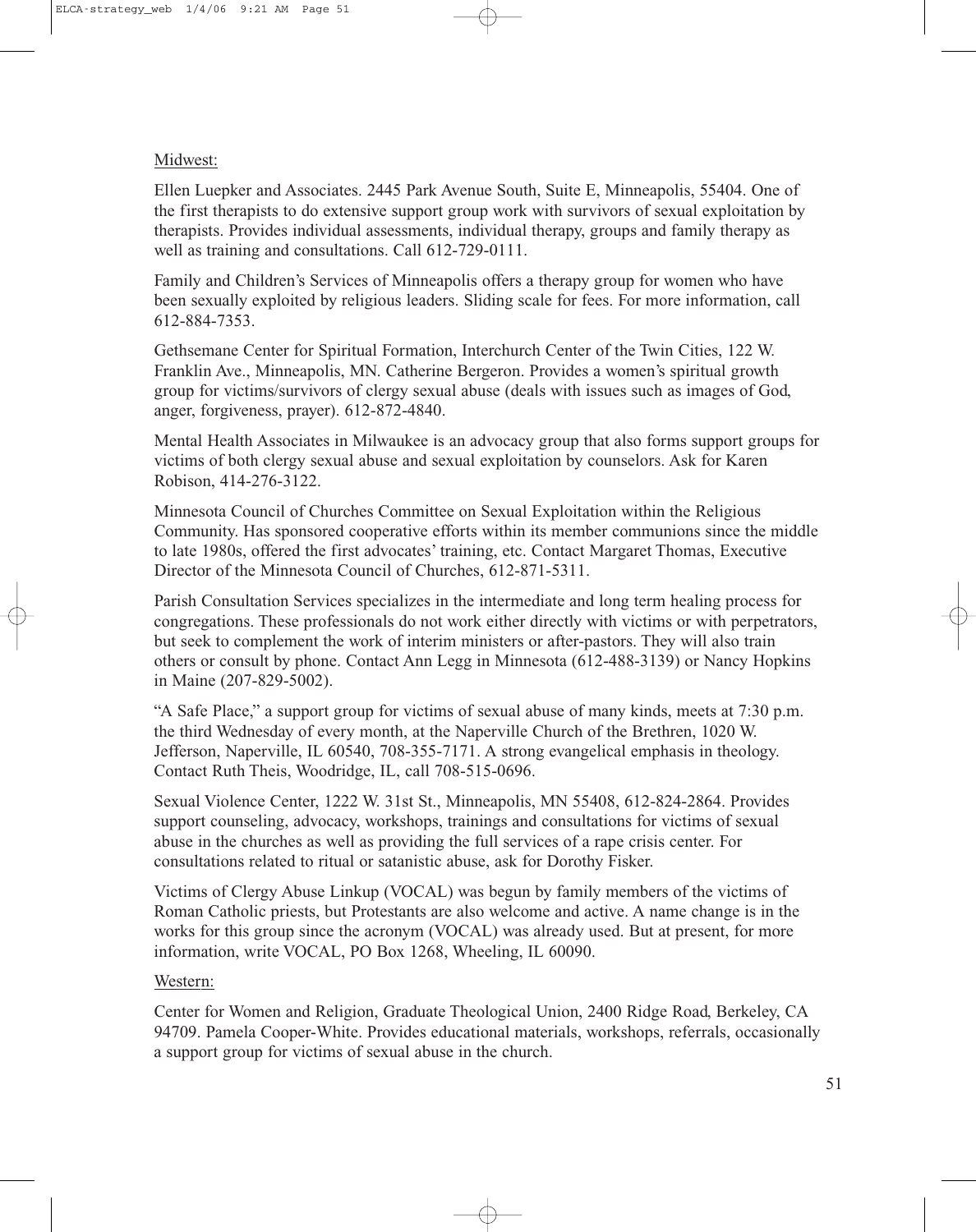Forbidden Zone Recovery groups have formed in the Bay area of California. (Named for Peter Rutter's *Sex in the Forbidden Zone*, but no formal connection with Rutter.) For referrals call 510-654-7199.

South and Southwest:

Center for Women in Ministry in the South provides education and consultation with both congregations and judicatories. Contact Jeannette Stokes, Center for Women in Ministry in the South, 331 West Main Street, Suite 608, Durham, NC 27701, 919-687-0408.

Project Recovery offers support services to women recovering from abusive relationships and education about abuse to the religious community. Staff is available for consultation with parish and denominational leaders. Contact Sarah Bentley, New Life Institute, PO Box 1666, Austin, TX 78767, 512-469-9447.

Rapha offers counseling, inpatient treatment, workshops and seminars around sexual abuse issues. ("Rapha" is Hebrew for "the God who heals.") The theological perspective is conservative. For referals to counselors and other facilities around the country, contact 8876 Gulf Freeway, Suite 340, Houston, TX 77017, 800-227-2657.

### **Individual Therapists**

We cannot list individual therapists. There are too many in the country, and their experience with sexual abuse in the church varies widely. Complainants who need personal healing are encouraged to interview counselors and therapists to determine whether their experience and expertise matches the needs of the complainant.

People seeking healing need to know that they have the right to "shop" for a counselor or therapist who fits their unique needs. They are encouraged to obtain the names of several counselors who may serve their needs, and to interview each to determine whether their own healing process will be best enhanced. This may be especially important for those who have been sexually victimized during therapy or counseling. It is appropriate to ask about the therapist's previous experience with the kind of problems the individual is facing, to ask about therapist's understanding of the religious community or faith, and their experience with sexual abuse.

Lutheran social service agencies around the country may be good sources for counseling or for referrals to other qualified counselors. Like the groups listed above, many sexual violence or rape crisis centers maintain lists of therapists knowledgeable and experienced with sexual abuse. These groups may be suited to helping individuals find counselors suited to their needs. In addition, synod staff are often well-informed about counseling referrals in the areas they serve.

### **Publications**

From the Evangelical Lutheran Church in America:

(These items can be obtained from Augsburg Fortress, 426 S. Fifth St., Box 1209, Minneapolis, MN 55440, 800-328-4648.)

practical action steps for victims/survivors. Order code 69–115; \$1.00 plus postage and handling. 52 *If You Have Been Sexually Abused or Harassed A Guide to Getting Effective Help in the ELCA*, provides definitions of sexual offenses that commonly occur in the church, basic dynamics and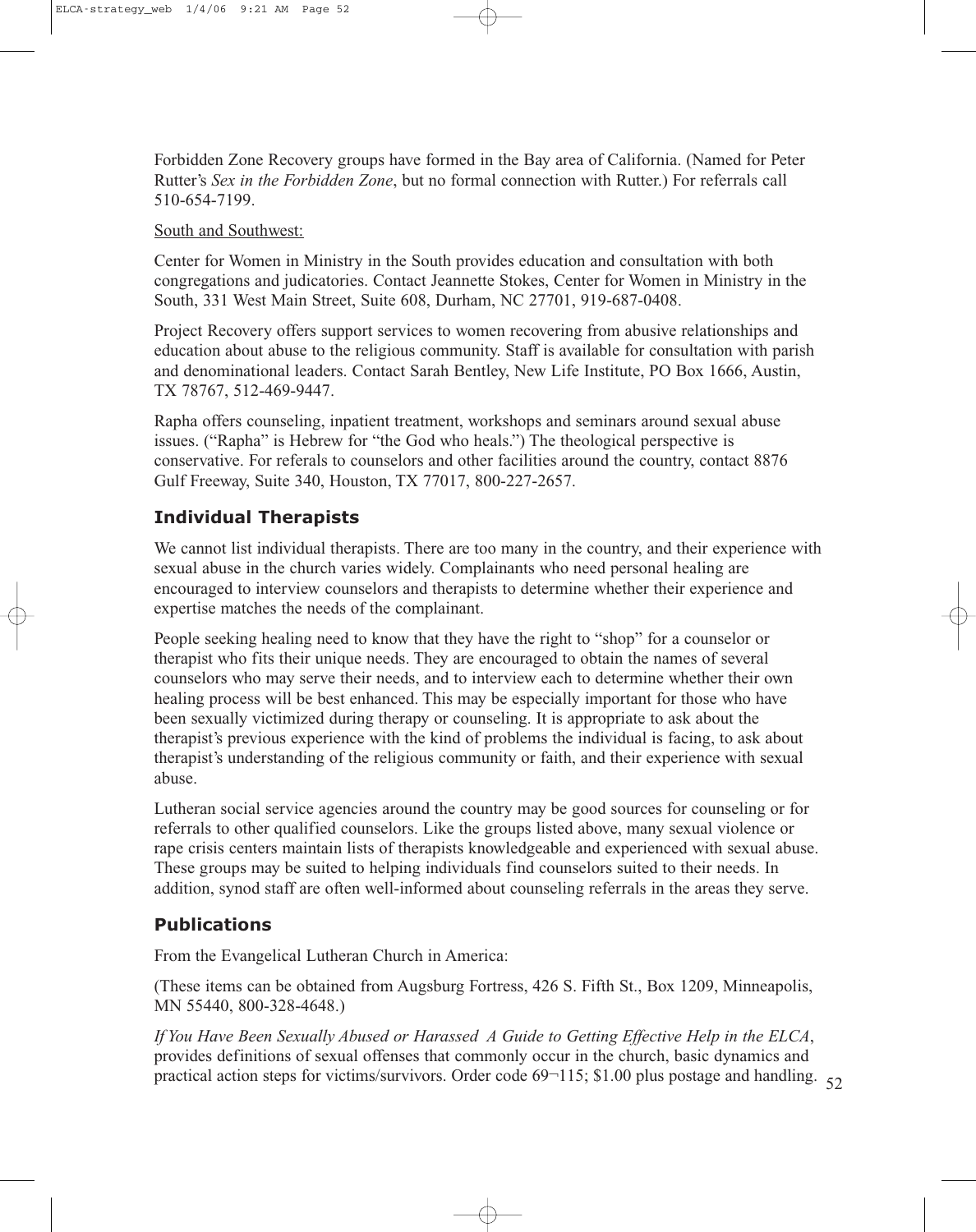*Five Ways Your Parish Can Work to Become a Safe Place*, code no. 68-8006, is free, comes in bundles of 25, with a postage and handling charge.

A button for the theme, "Called to be a Safe Place," available in packets of 25 for \$5.00 (plus shipping); use order code 69-1339.

#### **Background reading:**

Beissel, Elizabeth. "Church Develops Screening Procedures," *Accent: A Newsletter from Holden Village*, June, 1991.

Bonavoglia, Angela. "The Sacred Secret," *Ms.*, March/April, 1992, pp. 40-45.

Brubaker, David R. "Finding Hope for the Victims, the Offender and the Congregation…in Cases of Clergy Sexual Abuse or Misconduct," *Alban Institute Action/Information*, (17:6), Nov.- Dec., 1991, pp. 18-22.

Cooper-White, Pamela. "Soul-Stealing: Power Relations in Pastoral Sexual Abuse," from *The Christian Century*, Feb. 20, 1991.

Cooper-White, Pamela. "Some Preliminary Guidelines for Reporting Pastoral Sexual Abuse." Available from the Center for Women and Religion, Graduate Theological Union, 2400 Ridge Road, Berkeley, CA 94709.

Fortune, Marie. *Is Nothing Sacred? When Sex Invades the Pastoral Relationship* (HarperSanFrancisco, 1989).

Groenewold, Sonia. "Victims in Our Midst: Clergy Sexual Abuse," *Seasons: The InterFaith Family Journal*, fall, 1991, pp. 7-9.

Hopkins, Nancy. "The Congregation Is Also a Victim: Sexual Abuse and the Violation of Pastoral Trust," from the Alban Institute, 4125 Nebraska Avenue N.W., Washington, D.C. 20016, 800-457-2674 or 202-244-7320.

Hopkins, Nancy. "Congregational Intervention When the Pastor Has Committed Sexual Misconduct," *Pastoral Psychology*, May, 1991.

Lebacqz, Karen and Ronald G. Barton. *Sex in the Parish*. Louisville, KY: Westminster/John Knox Press, 1991.

Merrell, Susan. "Professional Misconduct," *New Woman* April, 1992, pp. 130-136

Milgrom, Jeanette Hofstee and Gary Schoener. "Responding to Clients Who Have Been Sexually Exploited by Counselors, Therapists and Clergy," in Mary Pellauer, Barbara Chester and Jane Boyajian, eds., *Sexual Assault and Abuse: A Handbook for Clergy and Religious Professionals* (San Francisco: Harper and Row, 1987).

Moller-Gunderson, Mary Ann. "Victims of Clergy Sexual Abuse: The Church's Response" and "Set the Believers an Example," *Accent: Holden Village Newsletter,* June, 1991.

Moller-Gunderson, Mary Ann. "Clergy Sexual Abuse: A Justice Issue of the Church," Lutheran Human Relations Association of America *Vanguard*, May-June, 1991.

Morey, Ann-Janine. "Blaming Women for the Sexually Abusive Pastor," *The Christian Century*, Oct. 5, 1988.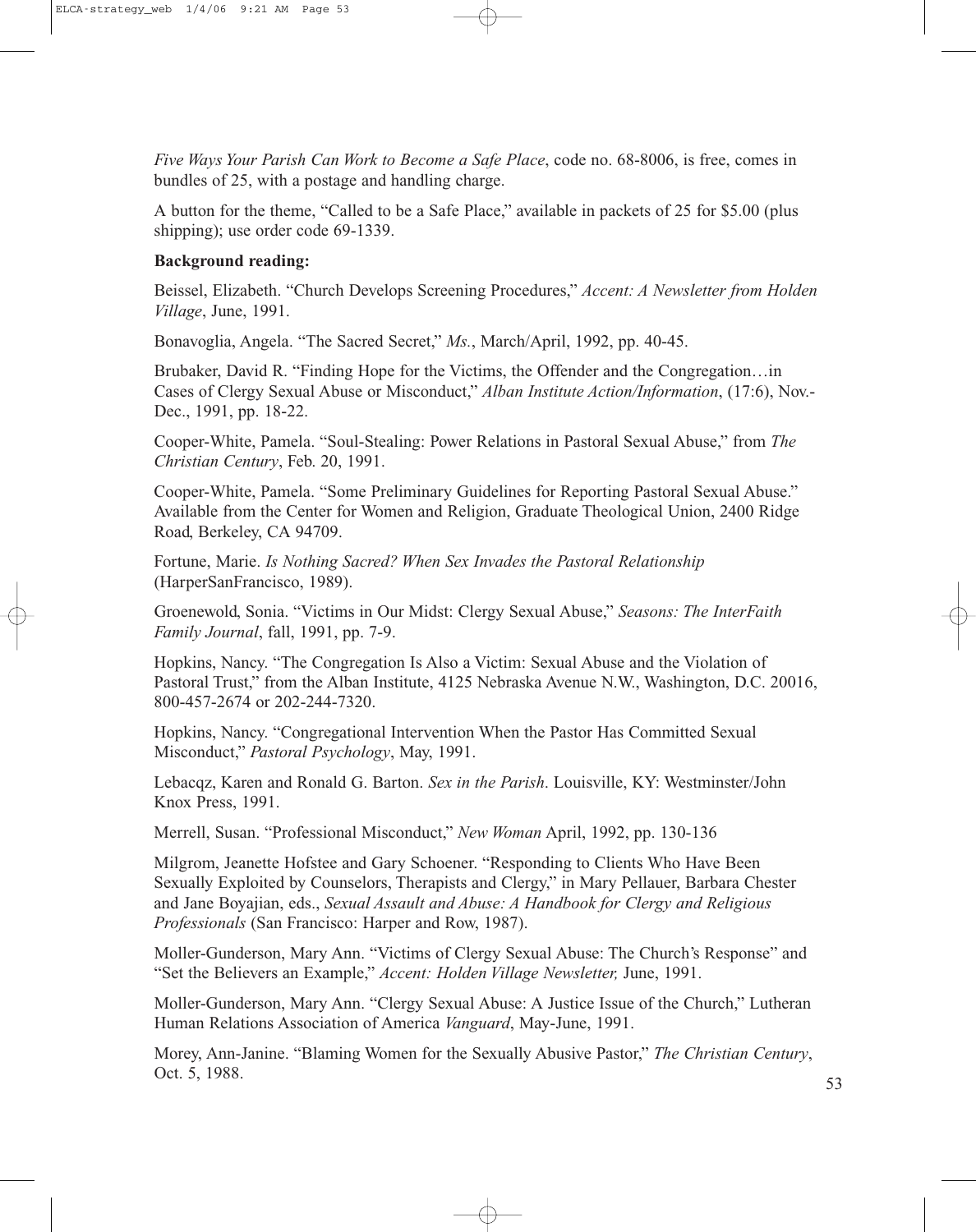O'Connell, Ginger. "A Personal Story," from the Holden Village Newsletter, *Accent*, summer, 1991.

Pellauer, Mary, Barbara Chester and Jane Boyajian, eds. *Sexual Assault and Abuse: A Handbook for Clergy and Religious Professionals*. San Francisco: Harper & Row, 1987.

Pellauer, Mary. "Sex and Power in the Family of God," *Christianity and Crisis*, Feb. 16, 1987.

Pogrebin, Mark, Eric Poole and Amos Martinez, "Accounts of Professional Misdeeds: The Sexual Exploitation of Clients by Psychotherapists," 1991, Graduate School of Public Affairs, University of Colorado at Denver, Denver, CO 80202.

Rambo, Lewis. "Interview with Reverend Marie Fortune," *Pastoral Psychology* (39:5) 1991, pp. 305-319. A good introduction for those who have not read her book.

Rambo, Lewis. "Interview with Peter Rutter," *Pastoral Psychology* (39:5) 1991, pp. 321-334. A good introduction for those who have not read Rutter's book.

Rutter, Peter. *Sex in the Forbidden Zone: When Men in Power—Therapists, Doctors, Clergy, Teachers and Others—Betray Women's Trust*. Los Angeles: Jeremy Tarcher, 1990.

Sanderson, Barbara, ed. *It's Never OK: A Handbook for Professionals on Sexual Exploitation by Counselors and Therapists*. St. Paul, MN: Minnesota Program for Victims of Sexual Assault, Minnesota Department of Corrections, 1989.

Schoener, Gary, and John Gonsiorek, "Assessment and Development of Rehabilitation Plans for Counselors Who Have Sexually Exploited Their Clients," *Journal of Counseling and Development*, December, 1988.

Schoener, Gary, Jeanette Milgrom, John Gonsiorek, Ellen Luepker, Ray Conroe, *Psychotherapists' Sexual Involvement with Clients: Intervention and Prevention*. Minneapolis, MN: Walk-In Counseling Center, 1989.

Washington Association of Churches, "Sexual Abuse: The Churches' Responsibility for the Safety of Children, Youth and Vulnerable Adults," 1991. Contains guidelines for the screening of staff and volunteers as well as for reporting disclosures of sexual abuse. The Washington Association of Churches, 4759 Fifteenth Avenue NE, Seattle, WA 98105, 206-525-1988.

Washington Association of Churches, "Sexual Conduct by Pastors and Pastoral Counselors in Professional Relationships: A Study with Recommendations to Denominational Judicatories," January, 1984. The Washington Association of Churches, 4759 Fifteenth Avenue NE, Seattle, WA 98105, 206-525-1988 (11 pages, \$1.25).

#### **Audiovisual resources**

"Choosing the Light: Victims of Clergy Sexual Misconduct Share Their Stories," \$18 (includes postage) from the Greater Milwaukee Synod of the ELCA, 1212 S. Layton Blvd., Milwaukee, WI 53215, 414-671-1212. Includes a study guide.

54 "Not in My Church," 45 mm. dramatization of clergy sexual misconduct and a complaint process. Includes study guide and leader guide. \$149 for purchase, \$60 to rent. Awareness brochures and study guide for leaders are also available for congregational audiences. From the Center for the Prevention of Sexual and Domestic Violence, 1914 N. 34th St., Suite 105, Seattle, WA 98103, 206-634-1903.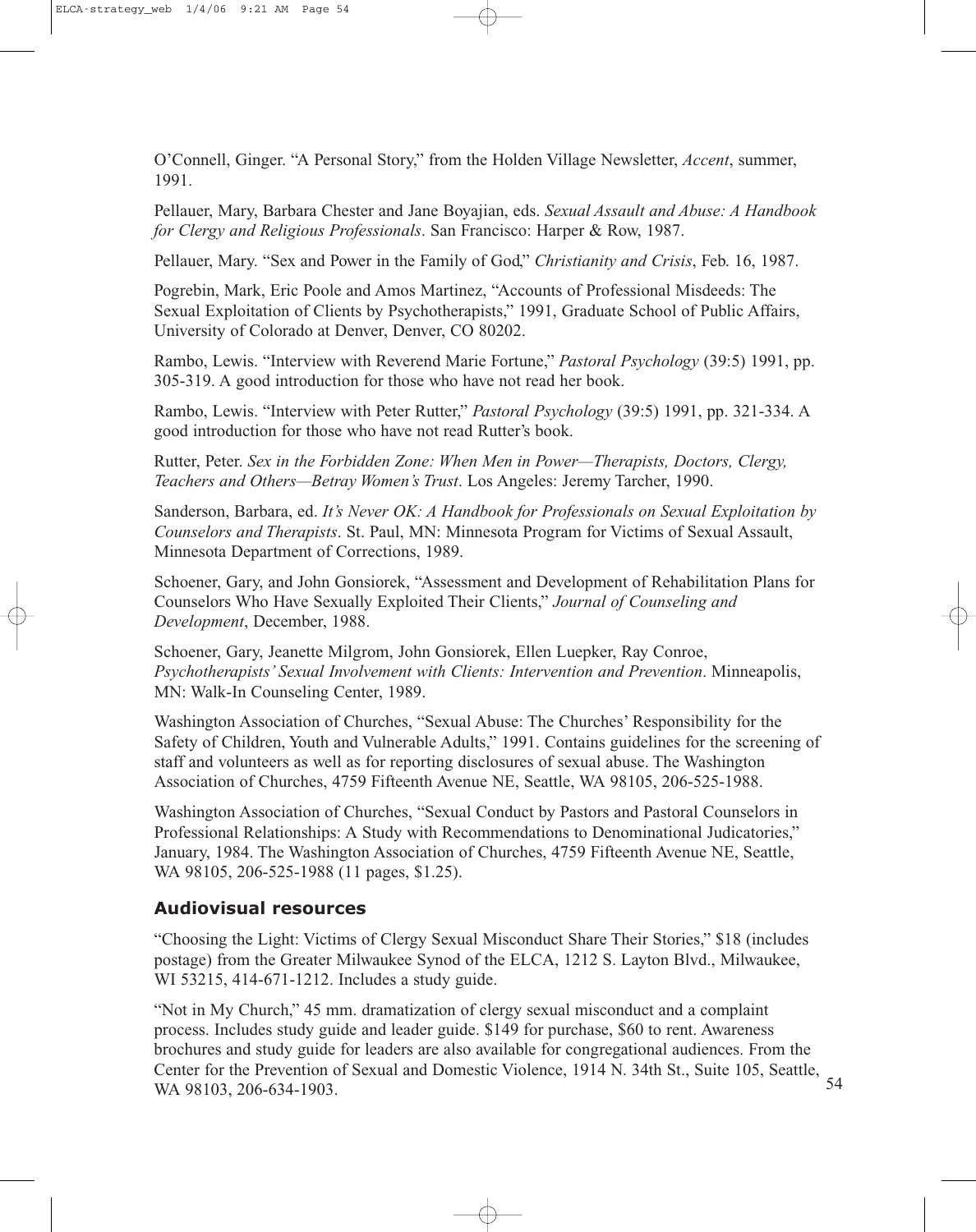"Once You Cross the Line: A Training Tape on Preventing Clergy Sexual Misconduct." 50 min. training video providing examples of misconduct and alternative behaviors. Includes leader manual, participant manuals; mandatory training for users. Curriculum cost \$375; for current training sessions, costs and locations, call. From the Center for the Prevention of Sexual and Domestic Violence, 1914 N. 34th St., Suite 105, Seattle, WA 98103, 206-634-1903.

"Sexual Ethics in Ministry," 11 vignettes dramatizing dilemmas clergy may face related to sexual ethics. Audiences include judicatory leaders; pastoral care supervisors; parish pastors. Leader's guide included in \$249 price. Training for leaders is also available. Contact: Sexual Ethics in Ministry, Health and Human Issues, University of Wisconsin at Madison, Room 324, Lowell Hall, 610 Langdon Street, Madison, WI 53703, 800¬442-4617 or 608-263-2195.

"Sexual Ethics for Church Professionals," 9 vignettes illustrating boundary violations, and a panel of pastoral care and legal people. \$75 price includes video, facilitator's guide, Rediger's *Ministry and Sexuality* and shipping charges (no rentals). General Conference of the Seventh Day Adventists. Contact: Ministerial Continuing Education, 12501 Old Columbia Pike, Silver Spring, MD 20904, 301-680-6503.